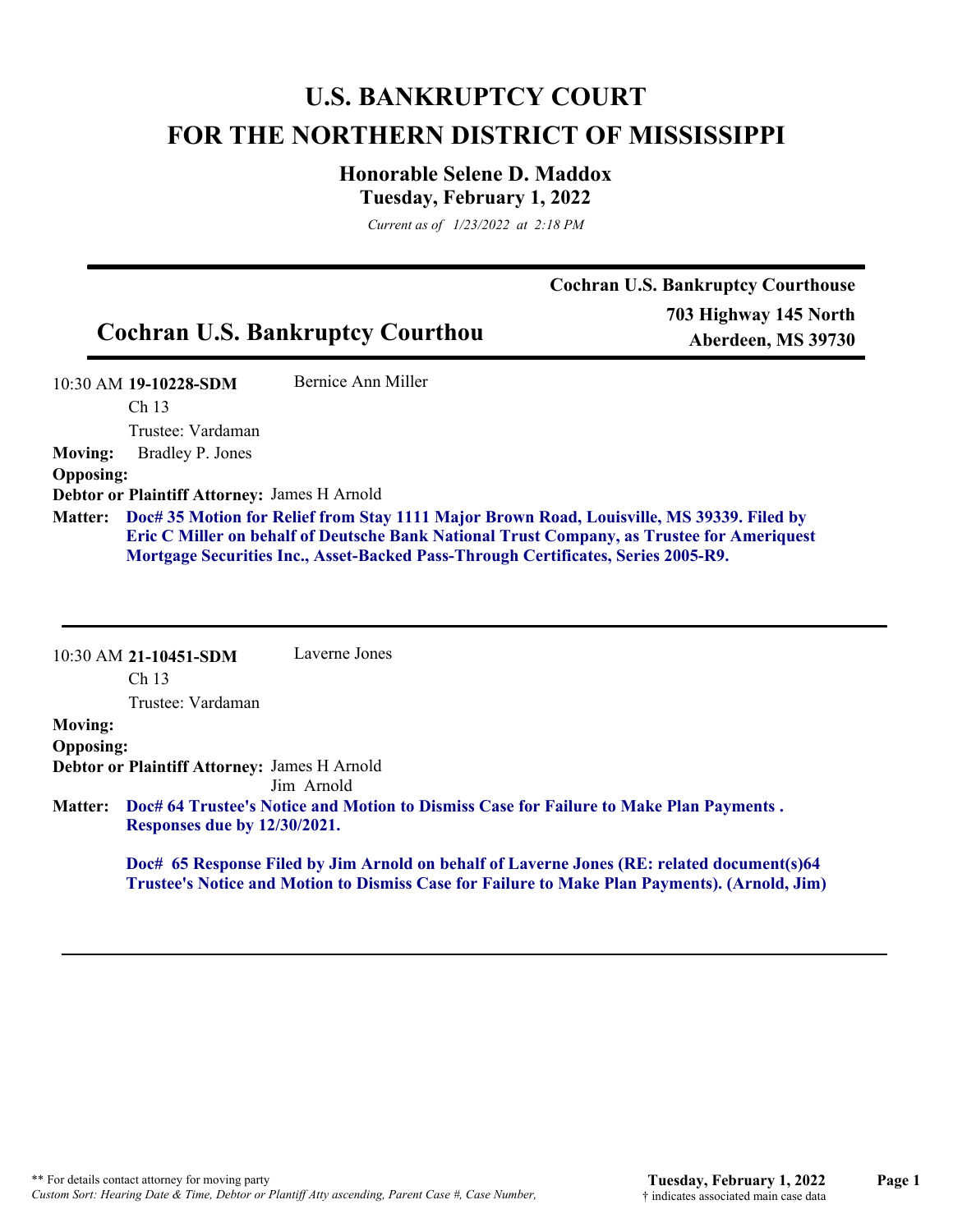10:30 AM **21-10451-SDM**  Ch 13 Trustee: Vardaman Laverne Jones **Moving:** James H Arnold Jr **Opposing: Debtor or Plaintiff Attorney:** James H Arnold Jim Arnold **Doc# 62 Objection to Notice of Postpetition Mortgage Fees, Expenses and Charges Filed by Jim Matter: Arnold on behalf of Laverne Jones RE: (related document(s)54 Notice of Postpetition Mortgage**

**Fees, Expenses, and Charges (B10 Supplement 2) filed by Creditor DEUTSCHE BANK NATIONAL TRUST COMPANY, as Trustee for HOME EQUITY MORTGAGE LOAN ASSET-BACKED TRUST Series INABS 2007-A, HOME EQUITY MORTGAGE LOAN ASSET-BACKED CERTIFICATES Series INABS 2007-A). (Attachments: # 1 Proposed Order)**

10:30 AM **20-10436-SDM**  Ch 13 Marvin F Conley

Trustee: Vardaman

## **Moving:**

#### **Opposing:**

**Debtor or Plaintiff Attorney:** Jim Arnold

**Doc# 36 Trustee's Notice and Motion to Dismiss Case for Failure to Make Plan Payments . Matter: Responses due by 12/30/2021.**

> **Doc# 37 Response Filed by Jim Arnold on behalf of Marvin F Conley (RE: related document(s)36 Trustee's Notice and Motion to Dismiss Case for Failure to Make Plan Payments). (Arnold, Jim)**

| 10:30 AM 20-11728-SDM | Cassandra Q, Jobe |  |
|-----------------------|-------------------|--|
|-----------------------|-------------------|--|

Ch 13

Trustee: Vardaman

#### **Moving:**

### **Opposing:**

**Debtor or Plaintiff Attorney:** Jim Arnold

**Doc# 21 Trustee's Notice and Motion to Dismiss Case for Failure to Make Plan Payments . Matter: Responses due by 12/30/2021.**

> **Doc# 22 Response Filed by Jim Arnold on behalf of Cassandra Q, Jobe (RE: related document(s)21 Trustee's Notice and Motion to Dismiss Case for Failure to Make Plan Payments). (Arnold, Jim)**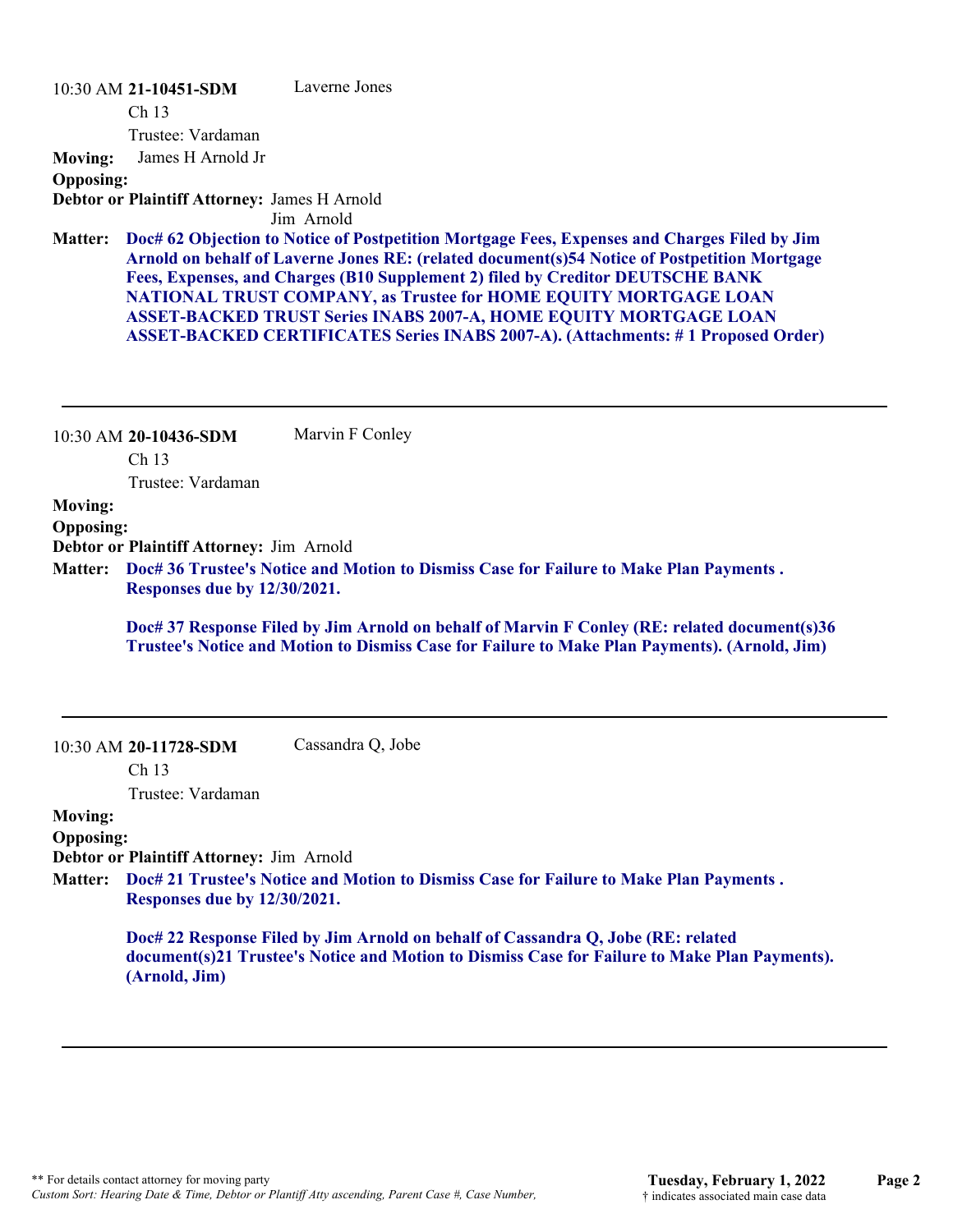10:30 AM **20-13020-SDM**  Ch 13 Trustee: Vardaman Thelma Joyce Lewis **Moving: Opposing: Debtor or Plaintiff Attorney:** Jim Arnold **Doc# 28 Trustee's Notice and Motion to Dismiss Case for Failure to Make Plan Payments . Matter: Responses due by 12/30/2021. Doc# 29 Response Filed by Jim Arnold on behalf of Thelma Joyce Lewis (RE: related document(s)28 Trustee's Notice and Motion to Dismiss Case for Failure to Make Plan Payments). (Arnold, Jim)**

10:30 AM **21-10480-SDM**  Ch 13 Trustee: Vardaman Brooke Brown

**Moving:**

**Opposing:**

**Debtor or Plaintiff Attorney:** Jim Arnold

**Doc# 46 Trustee's Notice and Motion to Dismiss Case for Failure to Make Plan Payments . Matter: Responses due by 12/30/2021.**

**Doc# 47 Response Filed by Jim Arnold on behalf of Brooke Brown (RE: related document(s)46 Trustee's Notice and Motion to Dismiss Case for Failure to Make Plan Payments). (Arnold, Jim)**

|                  | $10:30$ AM 21-11123-SDM                  | Monica Michelle Edwards                                                                                                                                                                 |
|------------------|------------------------------------------|-----------------------------------------------------------------------------------------------------------------------------------------------------------------------------------------|
|                  | Ch <sub>13</sub>                         |                                                                                                                                                                                         |
|                  | Trustee: Vardaman                        |                                                                                                                                                                                         |
| <b>Moving:</b>   |                                          |                                                                                                                                                                                         |
| <b>Opposing:</b> |                                          |                                                                                                                                                                                         |
|                  | Debtor or Plaintiff Attorney: Jim Arnold |                                                                                                                                                                                         |
| <b>Matter:</b>   |                                          | Doc# 37 Trustee's Notice and Motion to Dismiss Case for Failure to Make Plan Payments.                                                                                                  |
|                  | Responses due by 12/30/2021.             |                                                                                                                                                                                         |
|                  | (Arnold, Jim)                            | Doc# 38 Response Filed by Jim Arnold on behalf of Monica Michelle Edwards (RE: related<br>document(s)37 Trustee's Notice and Motion to Dismiss Case for Failure to Make Plan Payments). |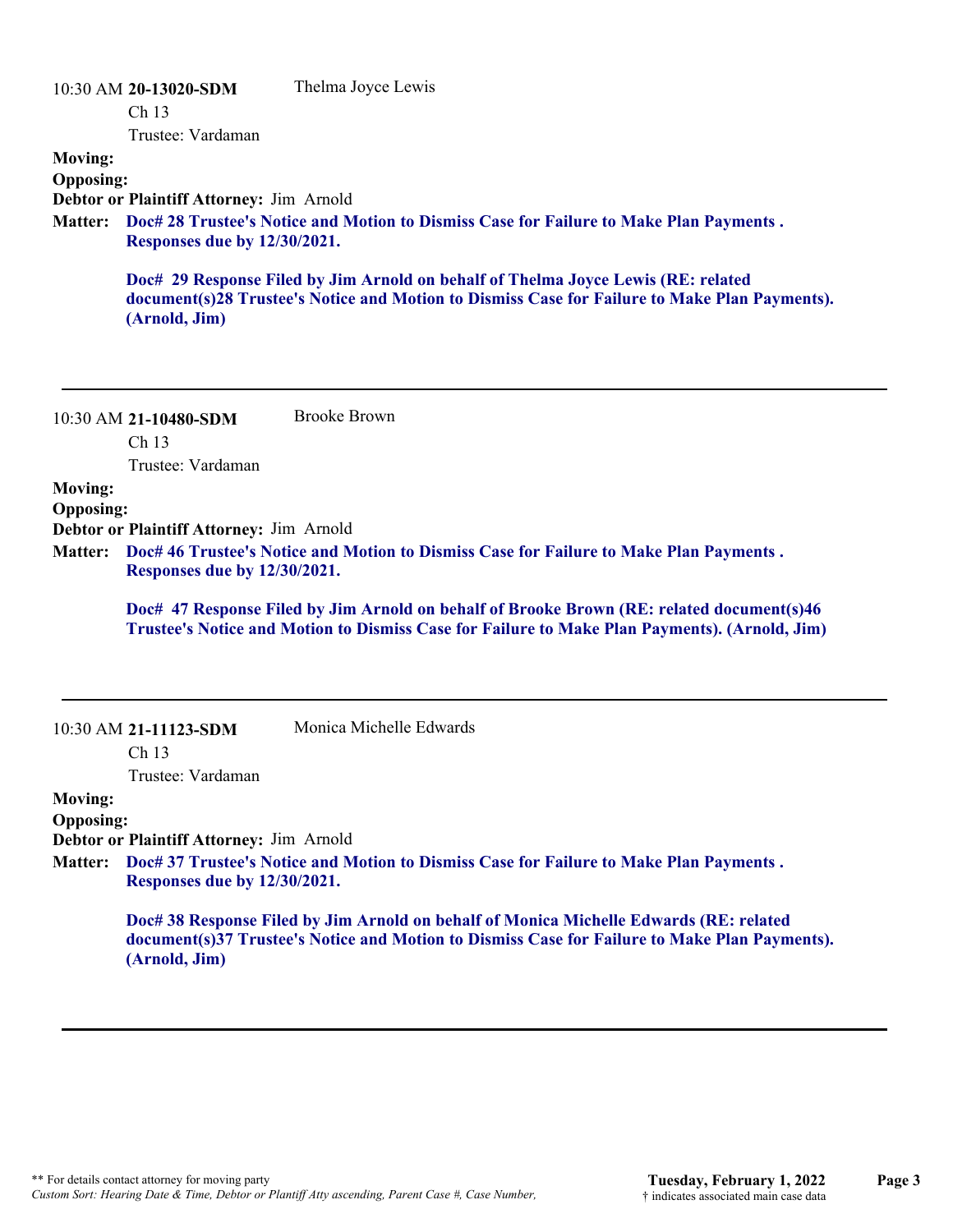|                  | 10:30 AM 21-11152-SDM                    | Lewis Merrill Walker                                                                                                                                                                |
|------------------|------------------------------------------|-------------------------------------------------------------------------------------------------------------------------------------------------------------------------------------|
|                  | Ch <sub>13</sub>                         |                                                                                                                                                                                     |
|                  | Trustee: Vardaman                        |                                                                                                                                                                                     |
| <b>Moving:</b>   |                                          |                                                                                                                                                                                     |
| <b>Opposing:</b> |                                          |                                                                                                                                                                                     |
|                  | Debtor or Plaintiff Attorney: Jim Arnold |                                                                                                                                                                                     |
| <b>Matter:</b>   | Responses due by 12/30/2021.             | Doc# 36 Trustee's Notice and Motion to Dismiss Case for Failure to Make Plan Payments.                                                                                              |
|                  | (Arnold, Jim)                            | Doc#37 Response Filed by Jim Arnold on behalf of Lewis Merrill Walker (RE: related<br>document(s)36 Trustee's Notice and Motion to Dismiss Case for Failure to Make Plan Payments). |
|                  | $10:30$ AM 21-11390-SDM                  | Alisa Hoening                                                                                                                                                                       |

Ch 13

Trustee: Vardaman

**Moving:**

**Opposing:**

**Debtor or Plaintiff Attorney:** Jim Arnold

**Doc# 20 Trustee's Notice and Motion to Dismiss Case for Failure to Make Plan Payments . Matter: Responses due by 12/30/2021.**

**Doc# 21 Response Filed by Jim Arnold on behalf of Alisa Hoening (RE: related document(s)20 Trustee's Notice and Motion to Dismiss Case for Failure to Make Plan Payments). (Arnold, Jim)**

|                  | 10:30 AM 18-11804-SDM                           | Roy Lee Brown, Jr. and                                                                          |
|------------------|-------------------------------------------------|-------------------------------------------------------------------------------------------------|
|                  | Ch 13                                           | Kelsey A. Brown                                                                                 |
|                  | Trustee: Vardaman                               |                                                                                                 |
| <b>Moving:</b>   |                                                 |                                                                                                 |
| <b>Opposing:</b> |                                                 |                                                                                                 |
|                  |                                                 | <b>Debtor or Plaintiff Attorney: Kimberly Brown Bowling</b>                                     |
| <b>Matter:</b>   |                                                 | Doc# 32 Trustee's Notice and Motion to Dismiss Case for Failure to Make Plan Payments.          |
|                  | Responses due by 12/30/2021.                    |                                                                                                 |
|                  |                                                 | Doc# 33 Response Filed by Kimberly Brown Bowling on behalf of Kelsey A. Brown, Roy Lee          |
|                  |                                                 | Brown Jr. (RE: related document(s)32 Trustee's Notice and Motion to Dismiss Case for Failure to |
|                  | <b>Make Plan Payments). (Bowling, Kimberly)</b> |                                                                                                 |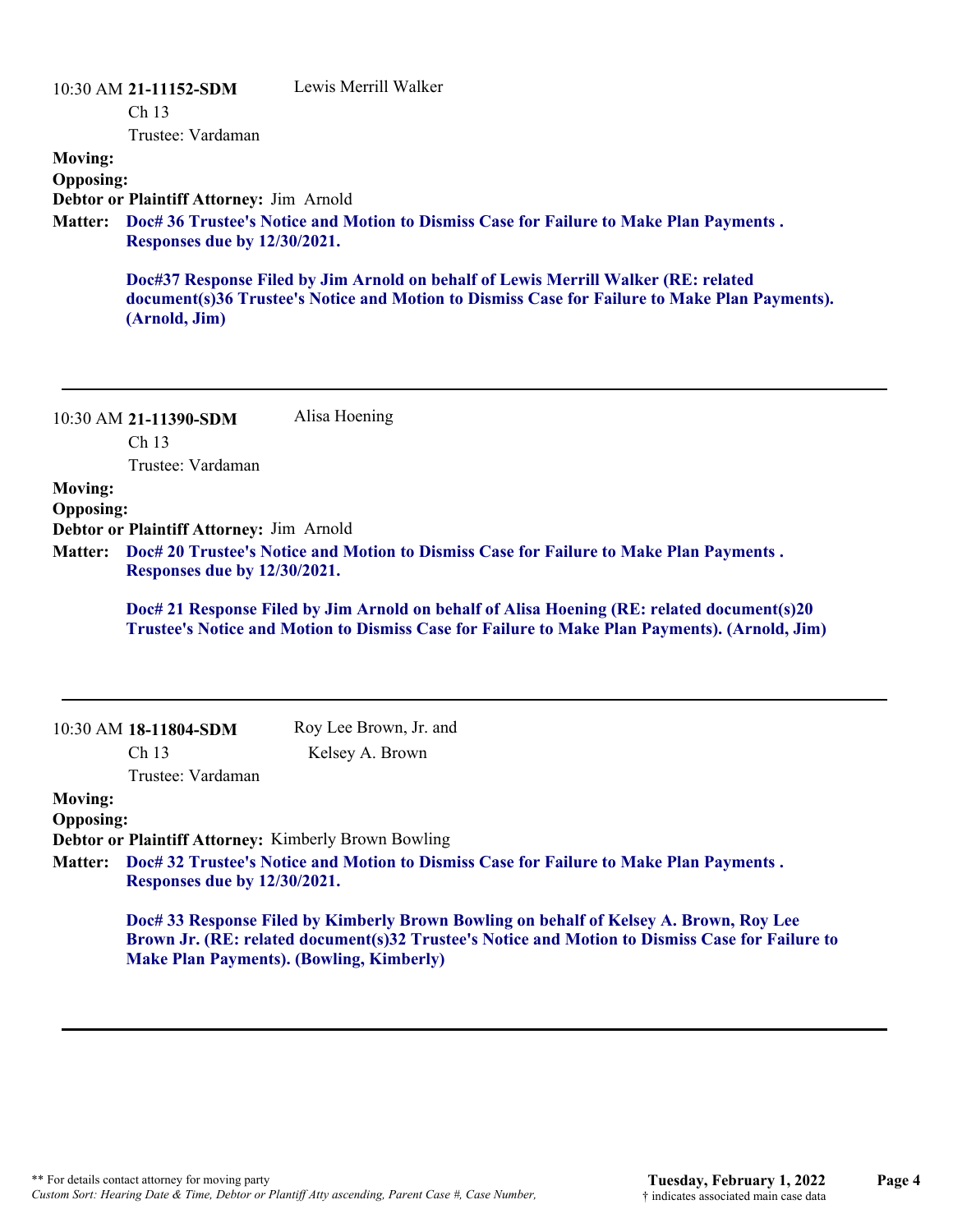|                  | 10:30 AM 19-11604-SDM                                          | Cody D Hill and                                                                                                                                                                            |
|------------------|----------------------------------------------------------------|--------------------------------------------------------------------------------------------------------------------------------------------------------------------------------------------|
|                  | Ch <sub>13</sub>                                               | Erica L Hill                                                                                                                                                                               |
|                  | Trustee: Vardaman                                              |                                                                                                                                                                                            |
| <b>Moving:</b>   |                                                                |                                                                                                                                                                                            |
| <b>Opposing:</b> |                                                                |                                                                                                                                                                                            |
|                  |                                                                | <b>Debtor or Plaintiff Attorney: Kimberly Brown Bowling</b>                                                                                                                                |
| <b>Matter:</b>   | <b>Responses due by 12/30/2021.</b>                            | Doc# 61 Trustee's Notice and Motion to Dismiss Case for Failure to Make Plan Payments.                                                                                                     |
|                  | <b>Payments). (Bowling, Kimberly)</b>                          | Doc# 64 Response Filed by Kimberly Brown Bowling on behalf of Cody D Hill, Erica L Hill (RE:<br>related document(s)61 Trustee's Notice and Motion to Dismiss Case for Failure to Make Plan |
|                  | 10:30 AM 21-10704-SDM<br>Ch <sub>13</sub><br>Trustee: Vardaman | Andrew L Adams                                                                                                                                                                             |
| <b>Moving:</b>   |                                                                |                                                                                                                                                                                            |
| <b>Opposing:</b> |                                                                |                                                                                                                                                                                            |
|                  |                                                                | Debtor or Plaintiff Attorney: Kimberly Brown Bowling                                                                                                                                       |
| <b>Matter:</b>   | <b>Responses due by 12/30/2021.</b>                            | Doc# 29 Trustee's Notice and Motion to Dismiss Case for Failure to Make Plan Payments.                                                                                                     |
|                  | (Crowe, Denvil)                                                | Doc# 30 Response Filed by Denvil F. Crowe on behalf of Undra U. Peeples (RE: related<br>document(s)45 Trustee's Notice and Motion to Dismiss Case for Failure to Make Plan Payments).      |
|                  | 10:30 AM 21-12190-SDM<br>Ch <sub>13</sub>                      | Melissa C. Tolleson                                                                                                                                                                        |
|                  | Trustee: Vardaman                                              |                                                                                                                                                                                            |
| <b>Moving:</b>   | Bart M. Adams                                                  |                                                                                                                                                                                            |
| <b>Opposing:</b> |                                                                |                                                                                                                                                                                            |
|                  |                                                                | Debtor or Plaintiff Attorney: Kimberly Brown Bowling                                                                                                                                       |
| <b>Matter:</b>   | <b>Community Mortgage &amp; Loan, Inc.</b>                     | Doc# 13 Objection to Confirmation of Chapter 13 Plan Filed by Bart M. Adams on behalf of                                                                                                   |
|                  |                                                                |                                                                                                                                                                                            |
|                  | 10:30 AM 22-10059-SDM<br>Ch 13                                 | Debbie L. Stanford                                                                                                                                                                         |
|                  | Trustee: Vardaman                                              |                                                                                                                                                                                            |
| <b>Moving:</b>   | Kimberly Brown Bowling                                         |                                                                                                                                                                                            |
| <b>Opposing:</b> |                                                                |                                                                                                                                                                                            |
|                  |                                                                | Debtor or Plaintiff Attorney: Kimberly Brown Bowling                                                                                                                                       |
|                  |                                                                |                                                                                                                                                                                            |

**Doc# 5 Motion to Extend Automatic Stay under 362(c)(3)(B) Filed by Kimberly Brown Bowling Matter: on behalf of Debbie L. Stanford. (Attachments: # 1 Proposed Order)**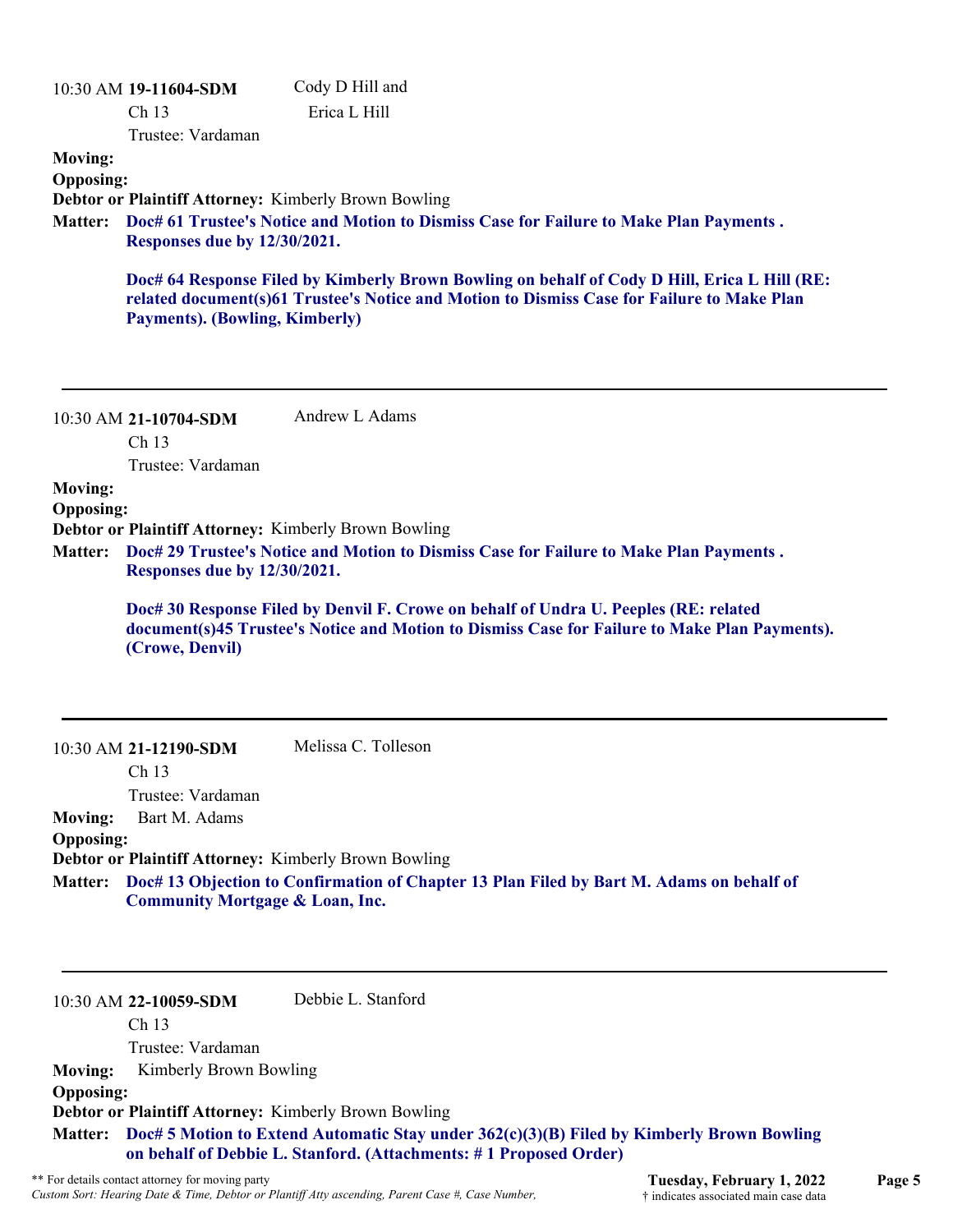|                  | 10:30 AM 22-10070-SDM                                       | Lawrence W Gailor and                                                                                                                                |
|------------------|-------------------------------------------------------------|------------------------------------------------------------------------------------------------------------------------------------------------------|
|                  | Ch <sub>13</sub>                                            | Erica L Gailor                                                                                                                                       |
|                  | Trustee: Vardaman                                           |                                                                                                                                                      |
| <b>Moving:</b>   | Kimberly Brown Bowling                                      |                                                                                                                                                      |
| <b>Opposing:</b> |                                                             |                                                                                                                                                      |
|                  | <b>Debtor or Plaintiff Attorney: Kimberly Brown Bowling</b> |                                                                                                                                                      |
|                  |                                                             | Matter: Doc# 8 Motion to Extend Automatic Stay under 362(c)(3)(B) Filed by Kimberly Brown Bowling<br>on behalf of Erica L Gailor, Lawrence W Gailor. |

10:30 AM **22-10084-SDM**  Ch 13 Trustee: Vardaman Carl K Talbott **Moving:** Kimberly Brown Bowling **Opposing: Debtor or Plaintiff Attorney:** Kimberly Brown Bowling **Doc# 5 Motion to Extend Automatic Stay under 362(c)(3)(B) Filed by Kimberly Brown Bowling Matter: on behalf of Carl K Talbott. (Attachments: # 1 Proposed Order)**

|                  | 10:30 AM 19-12089-SDM                         | Larroderick D. Jones                                                                                                                                                          |
|------------------|-----------------------------------------------|-------------------------------------------------------------------------------------------------------------------------------------------------------------------------------|
|                  | Ch <sub>13</sub>                              |                                                                                                                                                                               |
|                  | Trustee: Vardaman                             |                                                                                                                                                                               |
| <b>Moving:</b>   | Denvil F. Crowe                               |                                                                                                                                                                               |
| <b>Opposing:</b> |                                               |                                                                                                                                                                               |
|                  | Debtor or Plaintiff Attorney: Denvil F. Crowe |                                                                                                                                                                               |
|                  |                                               | Camila Johnson                                                                                                                                                                |
| <b>Matter:</b>   |                                               | Doc# 47 Application for Compensation for Camila Johnson, Attorney, Fee: \$3045.60, Expenses:<br>\$135.00. Filed by Camila Johnson. (Attachments: #1 Exhibit Contract)         |
|                  | Sammye)                                       | Doc# 57 Response Filed by Sammye S. Tharp on behalf of U.S. Trustee (RE: related<br>document(s)47 Application for Compensation filed by Debtor Larroderick D. Jones). (Tharp, |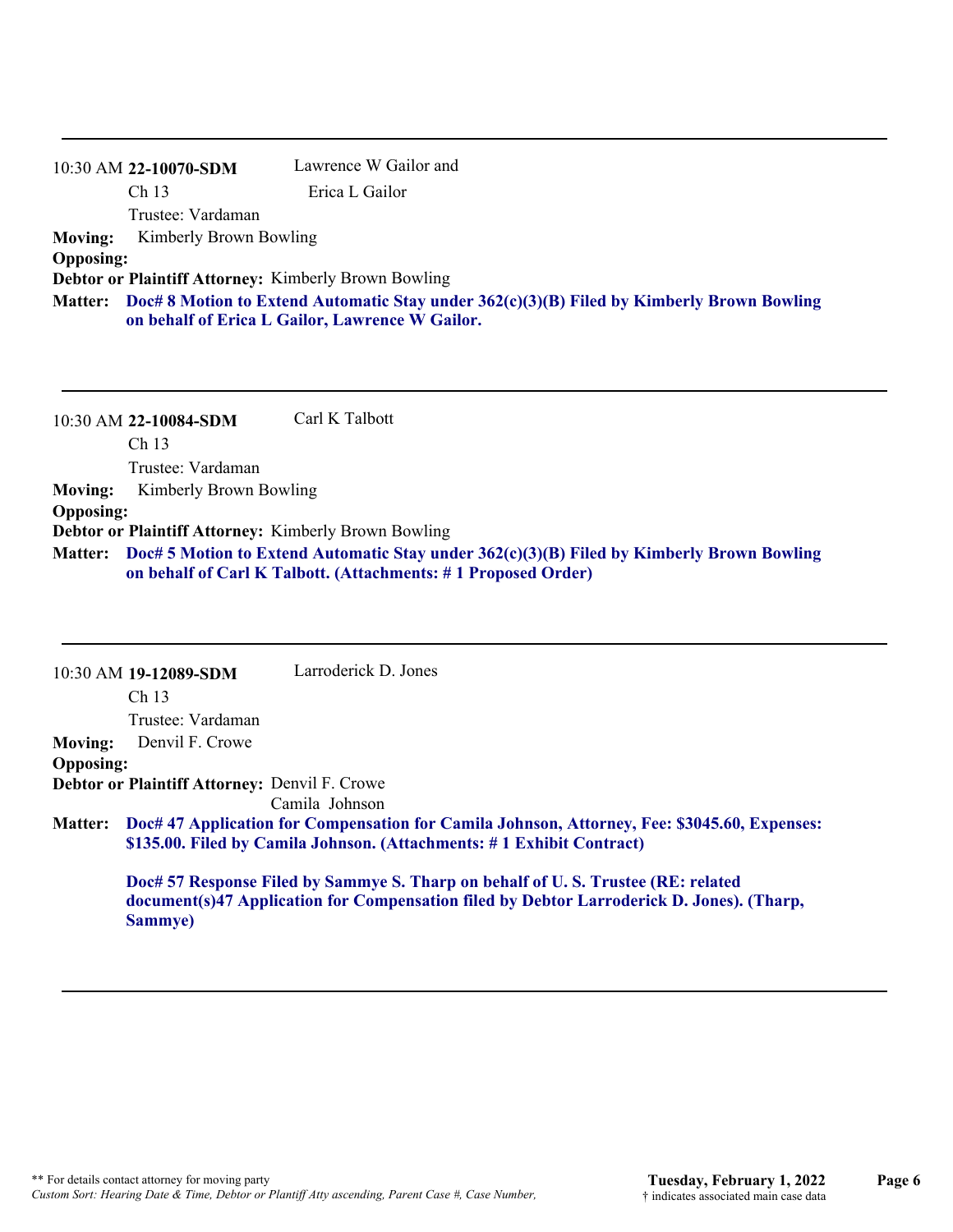10:30 AM **19-12089-SDM**  Ch 13 Trustee: Vardaman Larroderick D. Jones **Moving:** Denvil F. Crowe **Opposing: Debtor or Plaintiff Attorney:** Denvil F. Crowe Camila Johnson **Doc# 46 Application to Compromise Controversy Filed by Camila Johnson on behalf of Matter: Larroderick D. Jones. Doc# 55 Objection Filed by Terre M. Vardaman on behalf of Terre M. Vardaman (RE: related document(s)46 Application to Compromise Controversy filed by Debtor Larroderick D. Jones). (Vardaman, Terre)** 10:30 AM **21-10326-SDM**  Ch 13 Trustee: Vardaman Undra U. Peeples **Moving: Opposing: Debtor or Plaintiff Attorney:** Denvil F. Crowe **Doc# 45 Trustee's Notice and Motion to Dismiss Case for Failure to Make Plan Payments . Matter: Responses due by 12/30/2021. Doc# 46 Response Filed by Denvil F. Crowe on behalf of Undra U. Peeples (RE: related document(s)45 Trustee's Notice and Motion to Dismiss Case for Failure to Make Plan Payments). (Crowe, Denvil)** 10:30 AM **16-13804-SDM**  Ch 13 Trustee: Vardaman Cindy C Fields **Moving: Opposing: Debtor or Plaintiff Attorney:** William C. Cunningham **Doc# 42 Trustee's Notice and Motion to Dismiss Case for Failure to Make Plan Payments . Matter: Responses due by 12/30/2021. Doc# 43 Response Filed by William C. Cunningham on behalf of Cindy C Fields (RE: related document(s)42 Trustee's Notice and Motion to Dismiss Case for Failure to Make Plan Payments). (Cunningham, William)**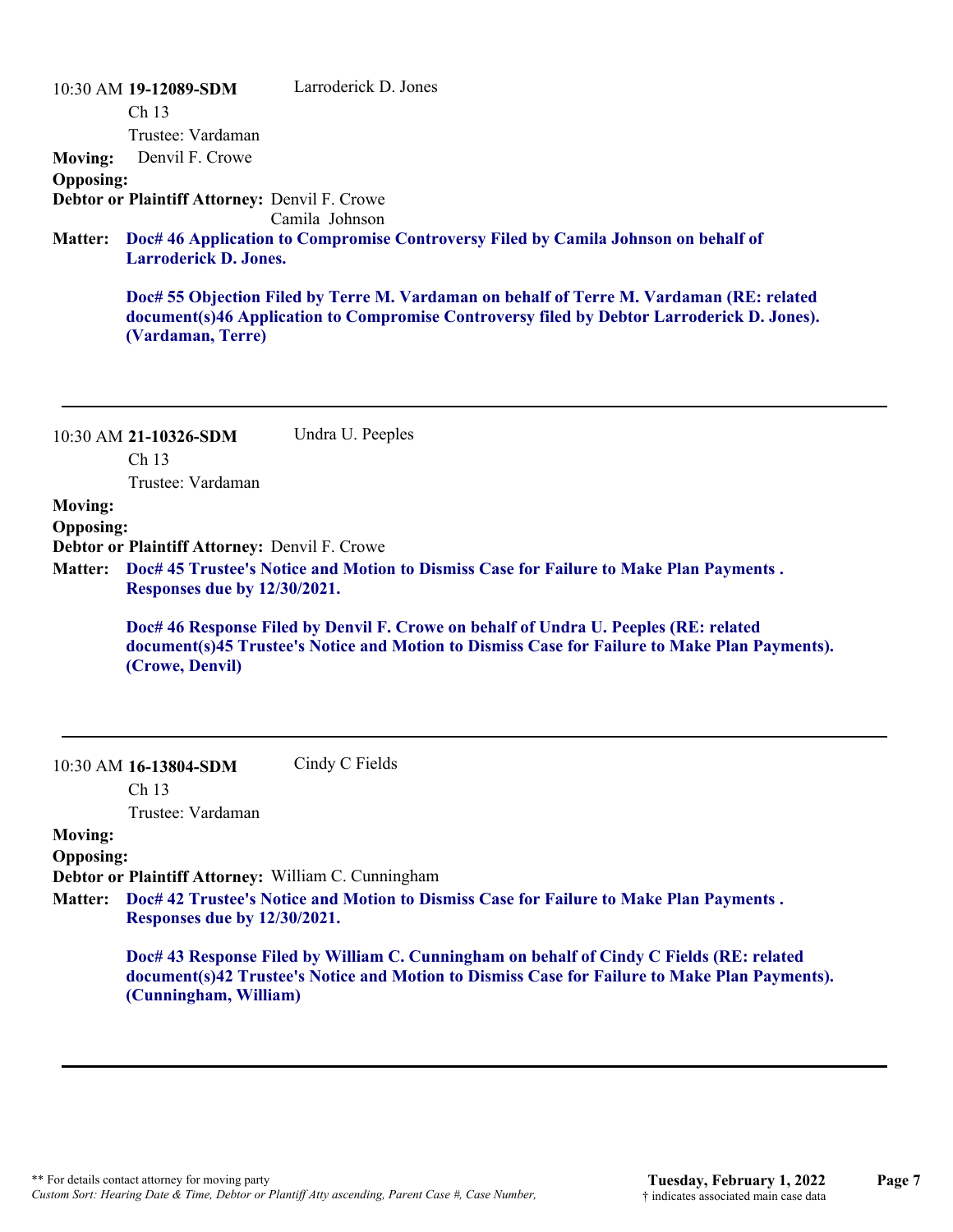|                                    | 10:30 AM 18-10236-SDM                               | Joshua Dakota Morton                                                                                                                                                                                                                                     |
|------------------------------------|-----------------------------------------------------|----------------------------------------------------------------------------------------------------------------------------------------------------------------------------------------------------------------------------------------------------------|
|                                    | Ch <sub>13</sub>                                    |                                                                                                                                                                                                                                                          |
| <b>Moving:</b>                     | Trustee: Vardaman                                   |                                                                                                                                                                                                                                                          |
| <b>Opposing:</b>                   |                                                     |                                                                                                                                                                                                                                                          |
|                                    | Debtor or Plaintiff Attorney: William C. Cunningham |                                                                                                                                                                                                                                                          |
| <b>Matter:</b>                     | Responses due by 12/30/2021.                        | Doc# 50 Trustee's Notice and Motion to Dismiss Case for Failure to Make Plan Payments.                                                                                                                                                                   |
|                                    | Payments). (Cunningham, William)                    | Doc# 51 Response Filed by William C. Cunningham on behalf of Joshua Dakota Morton (RE:<br>related document(s)50 Trustee's Notice and Motion to Dismiss Case for Failure to Make Plan                                                                     |
|                                    | 10:30 AM 18-11646-SDM                               | Michael Olanda Sampson and                                                                                                                                                                                                                               |
|                                    | Ch <sub>13</sub>                                    | Aniweta Renee Sampson                                                                                                                                                                                                                                    |
| <b>Moving:</b>                     | Trustee: Vardaman                                   |                                                                                                                                                                                                                                                          |
| <b>Opposing:</b>                   |                                                     |                                                                                                                                                                                                                                                          |
|                                    | Debtor or Plaintiff Attorney: William C. Cunningham |                                                                                                                                                                                                                                                          |
| <b>Matter:</b>                     | Responses due by 12/30/2021.                        | Doc# 48 Trustee's Notice and Motion to Dismiss Case for Failure to Make Plan Payments.                                                                                                                                                                   |
|                                    |                                                     | Doc# 49 Response Filed by William C. Cunningham on behalf of Aniweta Renee Sampson,<br>Michael Olanda Sampson (RE: related document(s)48 Trustee's Notice and Motion to Dismiss<br><b>Case for Failure to Make Plan Payments). (Cunningham, William)</b> |
|                                    | 10:30 AM 18-12510-SDM<br>Ch 13                      | Tashonda Monay Williams                                                                                                                                                                                                                                  |
|                                    | Trustee: Vardaman                                   |                                                                                                                                                                                                                                                          |
| <b>Moving:</b><br><b>Opposing:</b> |                                                     |                                                                                                                                                                                                                                                          |
|                                    | Debtor or Plaintiff Attorney: William C. Cunningham |                                                                                                                                                                                                                                                          |

**Doc# 82 Trustee's Notice and Motion to Dismiss Case for Failure to Make Plan Payments . Matter: Responses due by 12/30/2021.**

**Doc# 83 Response Filed by William C. Cunningham on behalf of Tashonda Monay Williams (RE: related document(s)82 Trustee's Notice and Motion to Dismiss Case for Failure to Make Plan Payments). (Cunningham, William)**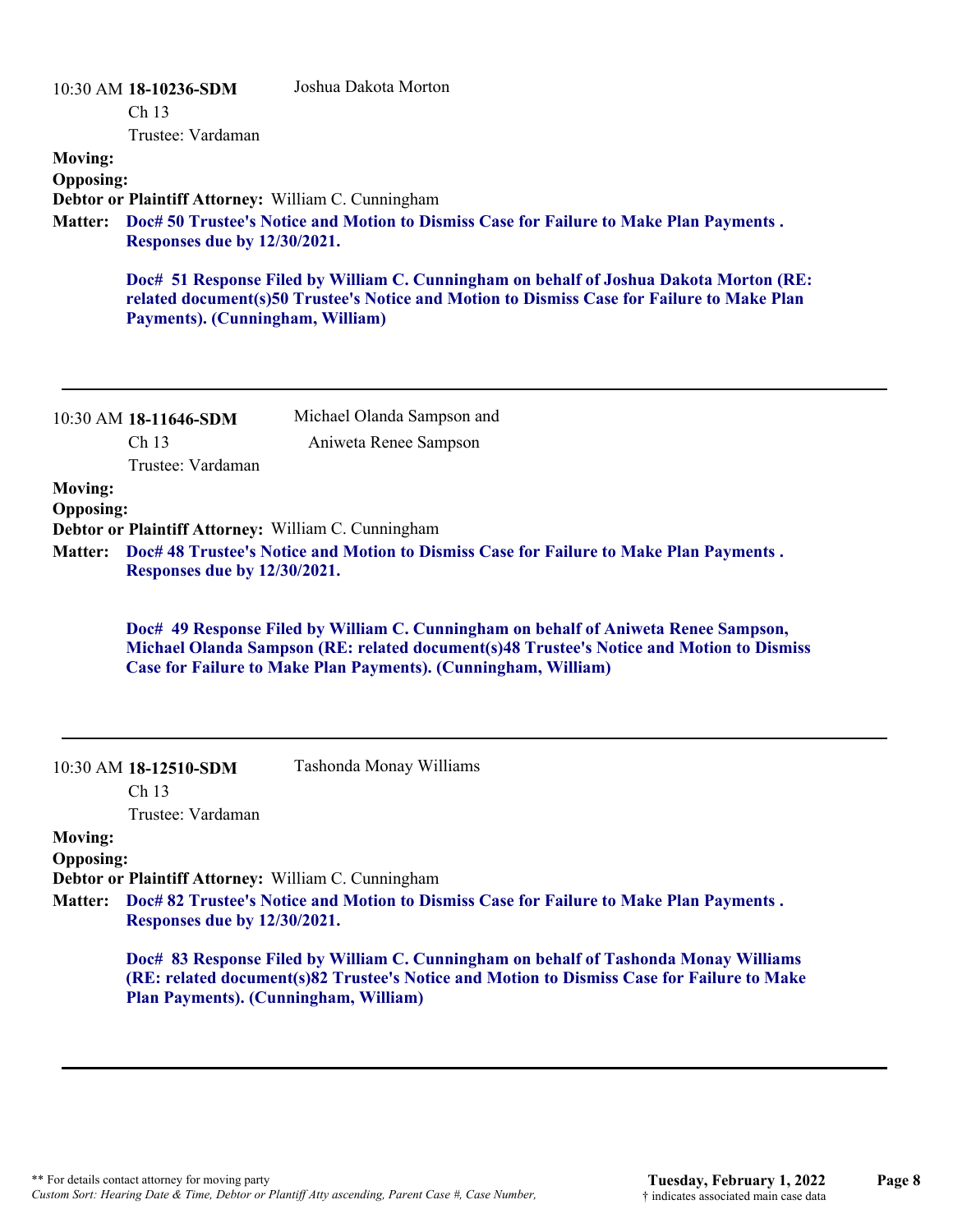## 10:30 AM **19-10504-SDM**  Ch 13 Trustee: Vardaman Gennette Macon Stewart **Moving: Opposing: Debtor or Plaintiff Attorney:** William C. Cunningham **Doc# 39 Trustee's Notice and Motion to Dismiss Case for Failure to Make Plan Payments . Matter: Responses due by 12/30/2021. Doc# 40 Response Filed by William C. Cunningham on behalf of Gennette Macon Stewart (RE: related document(s)39 Trustee's Notice and Motion to Dismiss Case for Failure to Make Plan Payments). (Cunningham, William)** 10:30 AM **19-11531-SDM**  Ch 13 Trustee: Vardaman Betty Louise Kelly

#### **Moving:**

### **Opposing:**

**Debtor or Plaintiff Attorney:** William C. Cunningham

**Doc# 39 Trustee's Notice and Motion to Dismiss Case for Failure to Make Plan Payments . Matter: Responses due by 12/30/2021.**

**Doc# 40 Response Filed by William C. Cunningham on behalf of Betty Louise Kelly (RE: related document(s)39 Trustee's Notice and Motion to Dismiss Case for Failure to Make Plan Payments). (Cunningham, William)**

| 10:30 AM 19-11771-SDM |
|-----------------------|
| Ch 13                 |

Shonski Tonrads Hill and Sharon Ivy Hill

Trustee: Vardaman

#### **Moving: Opposing:**

**Debtor or Plaintiff Attorney:** William C. Cunningham

**Doc# 100 Trustee's Notice and Motion to Dismiss Case for Failure to Make Plan Payments . Matter: Responses due by 12/30/2021.**

**Doc# 101 Response Filed by William C. Cunningham on behalf of Sharon Ivy Hill, Shonski Tonrads Hill (RE: related document(s)100 Trustee's Notice and Motion to Dismiss Case for Failure to Make Plan Payments). (Cunningham, William)**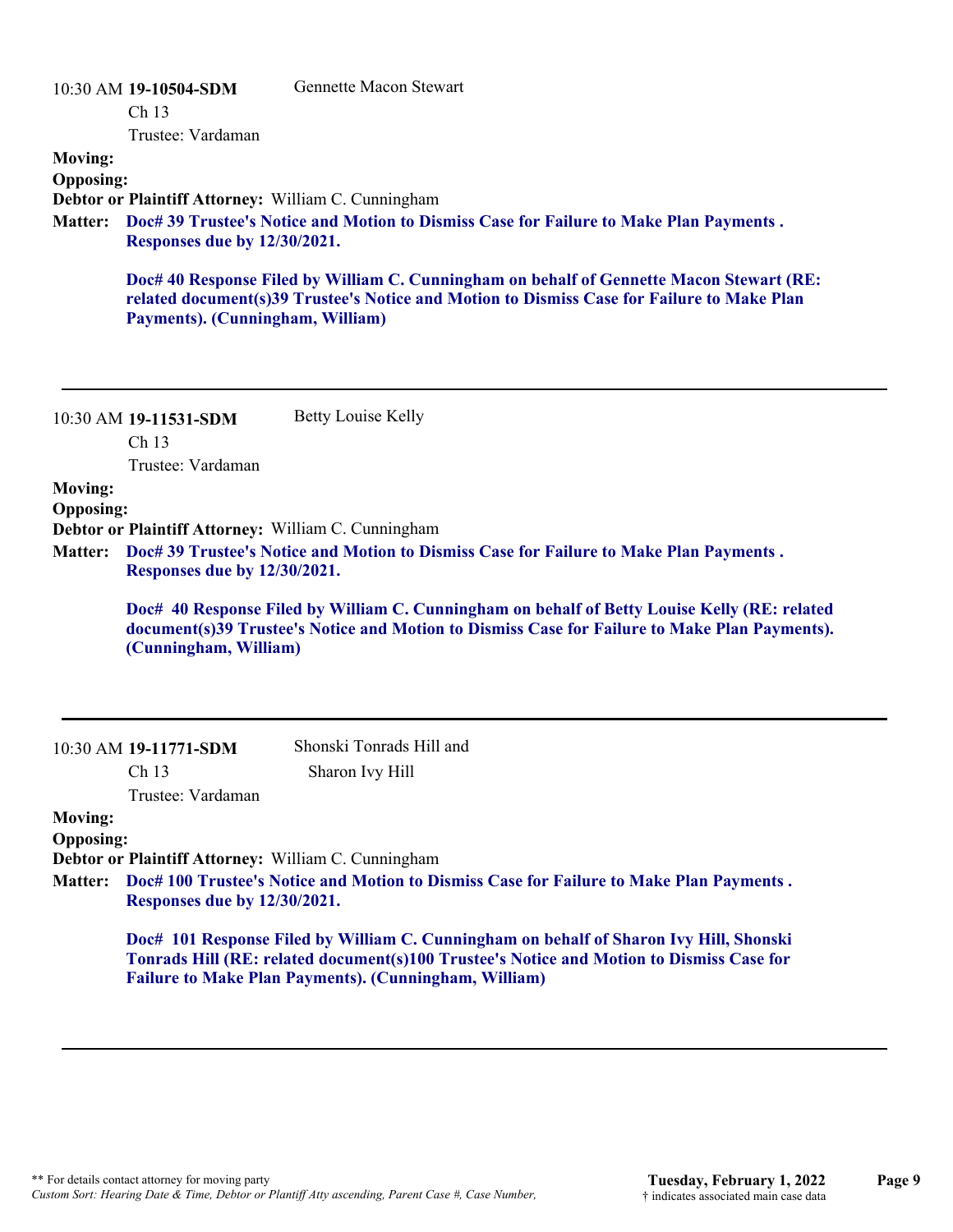| <b>Moving:</b><br><b>Opposing:</b> | 10:30 AM 19-12024-SDM<br>Ch 13<br>Trustee: Vardaman<br>Debtor or Plaintiff Attorney: William C. Cunningham | Kenneth Lane Steinke                                                                                                                                                                  |
|------------------------------------|------------------------------------------------------------------------------------------------------------|---------------------------------------------------------------------------------------------------------------------------------------------------------------------------------------|
| <b>Matter:</b>                     | Responses due by 12/30/2021.                                                                               | Doc# 59 Trustee's Notice and Motion to Dismiss Case for Failure to Make Plan Payments.                                                                                                |
|                                    | Payments). (Cunningham, William)                                                                           | Doc# 60 Response Filed by William C. Cunningham on behalf of Kenneth Lane Steinke (RE:<br>related document(s)59 Trustee's Notice and Motion to Dismiss Case for Failure to Make Plan  |
|                                    | 10:30 AM 19-12255-SDM<br>Ch <sub>13</sub>                                                                  | LaSondra Monique Page                                                                                                                                                                 |
| <b>Moving:</b><br><b>Opposing:</b> | Trustee: Vardaman<br>Debtor or Plaintiff Attorney: William C. Cunningham                                   |                                                                                                                                                                                       |
| <b>Matter:</b>                     | Responses due by 12/30/2021.                                                                               | Doc# 55 Trustee's Notice and Motion to Dismiss Case for Failure to Make Plan Payments.                                                                                                |
|                                    | Payments). (Cunningham, William)                                                                           | Doc# 56 Response Filed by William C. Cunningham on behalf of LaSondra Monique Page (RE:<br>related document(s)55 Trustee's Notice and Motion to Dismiss Case for Failure to Make Plan |
|                                    | 10:30 AM 19-12601-SDM<br>Ch 13<br>Trustee: Vardaman                                                        | Sylvester James McCoy, Jr.                                                                                                                                                            |
| <b>Moving:</b><br><b>Opposing:</b> | Terre M. Vardaman                                                                                          |                                                                                                                                                                                       |
|                                    | Debtor or Plaintiff Attorney: William C. Cunningham                                                        |                                                                                                                                                                                       |
| <b>Matter:</b>                     | Terre M. Vardaman.                                                                                         | Doc# 19 Application to Compromise Controversy Filed by Terre M. Vardaman on behalf of                                                                                                 |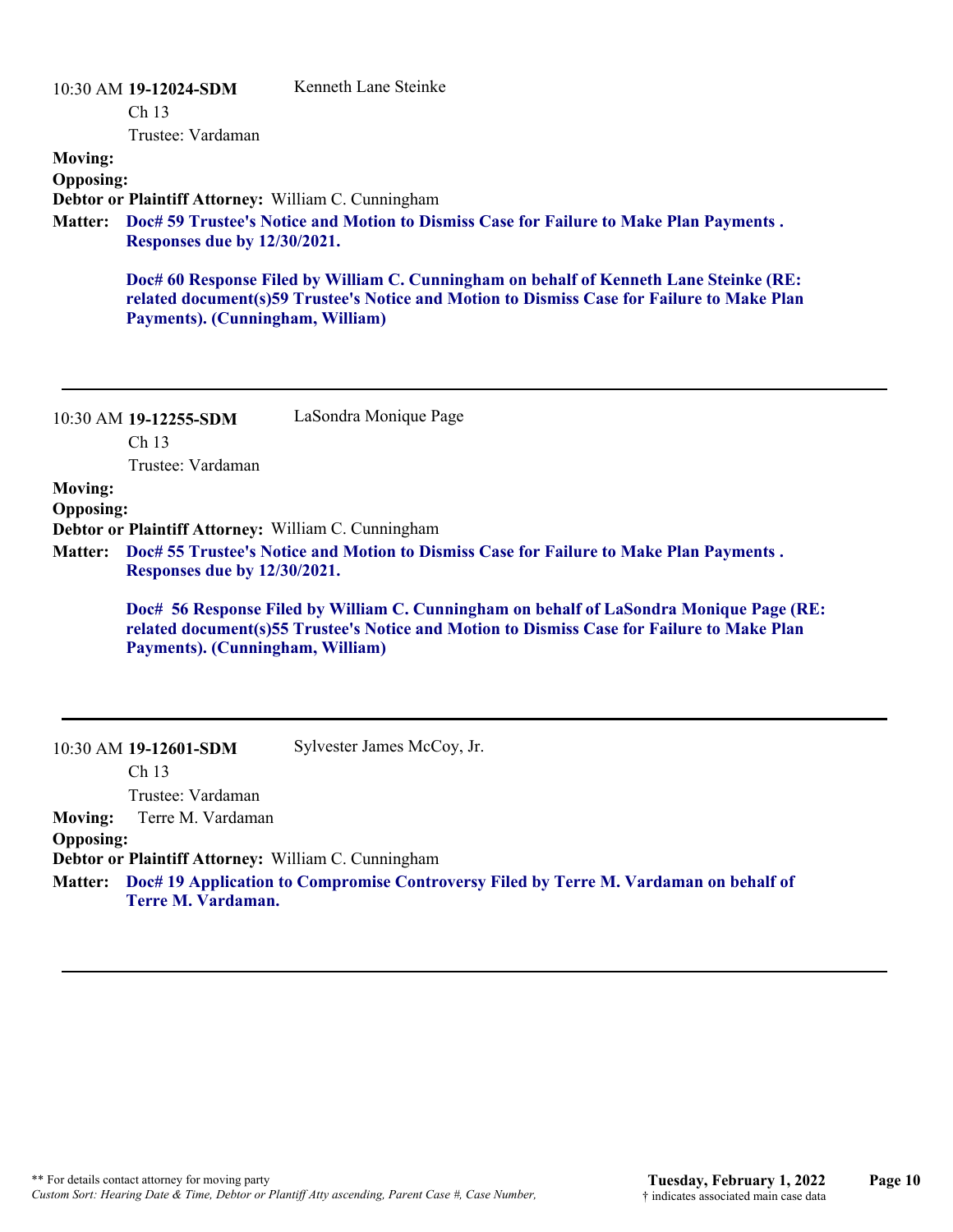|                  | 10:30 AM 19-12704-SDM<br>Ch <sub>13</sub>                                           | Taneshia Sherre King                                                                                                                                                                                                                               |
|------------------|-------------------------------------------------------------------------------------|----------------------------------------------------------------------------------------------------------------------------------------------------------------------------------------------------------------------------------------------------|
|                  | Trustee: Vardaman                                                                   |                                                                                                                                                                                                                                                    |
| <b>Moving:</b>   |                                                                                     |                                                                                                                                                                                                                                                    |
| <b>Opposing:</b> |                                                                                     |                                                                                                                                                                                                                                                    |
|                  | Debtor or Plaintiff Attorney: William C. Cunningham                                 |                                                                                                                                                                                                                                                    |
| Matter:          | <b>Responses due by 12/30/2021.</b>                                                 | Doc# 76 Trustee's Notice and Motion to Dismiss Case for Failure to Make Plan Payments.                                                                                                                                                             |
|                  | Payments). (Cunningham, William)                                                    | Doc# 77 Response Filed by William C. Cunningham on behalf of Taneshia Sherre King (RE:<br>related document(s)76 Trustee's Notice and Motion to Dismiss Case for Failure to Make Plan                                                               |
|                  | 10:30 AM 19-14322-SDM<br>Ch 13                                                      | Yashundra Monique Bobo                                                                                                                                                                                                                             |
|                  | Trustee: Vardaman                                                                   |                                                                                                                                                                                                                                                    |
| <b>Moving:</b>   |                                                                                     |                                                                                                                                                                                                                                                    |
| <b>Opposing:</b> |                                                                                     |                                                                                                                                                                                                                                                    |
|                  | Debtor or Plaintiff Attorney: William C. Cunningham                                 |                                                                                                                                                                                                                                                    |
| <b>Matter:</b>   | <b>Responses due by 12/30/2021.</b>                                                 | Doc# 34 Trustee's Notice and Motion to Dismiss Case for Failure to Make Plan Payments.                                                                                                                                                             |
|                  |                                                                                     |                                                                                                                                                                                                                                                    |
|                  | Payments). (Cunningham, William)                                                    | Doc# 35 Response Filed by William C. Cunningham on behalf of Yashundra Monique Bobo (RE:<br>related document(s)34 Trustee's Notice and Motion to Dismiss Case for Failure to Make Plan                                                             |
|                  |                                                                                     |                                                                                                                                                                                                                                                    |
|                  | 10:30 AM 19-14973-SDM                                                               | Roy Antonia Turner, Jr. and                                                                                                                                                                                                                        |
|                  | Ch <sub>13</sub>                                                                    | Wanda J. Turner                                                                                                                                                                                                                                    |
|                  | Trustee: Vardaman                                                                   |                                                                                                                                                                                                                                                    |
| <b>Moving:</b>   |                                                                                     |                                                                                                                                                                                                                                                    |
| <b>Opposing:</b> |                                                                                     |                                                                                                                                                                                                                                                    |
| Matter:          | Debtor or Plaintiff Attorney: William C. Cunningham<br>Responses due by 12/30/2021. | Doc# 47 Trustee's Notice and Motion to Dismiss Case for Failure to Make Plan Payments.                                                                                                                                                             |
|                  |                                                                                     | Doc# 48 Response Filed by William C. Cunningham on behalf of Roy Antonia Turner Jr.,<br>Wanda J. Turner (RE: related document(s)47 Trustee's Notice and Motion to Dismiss Case for<br><b>Failure to Make Plan Payments). (Cunningham, William)</b> |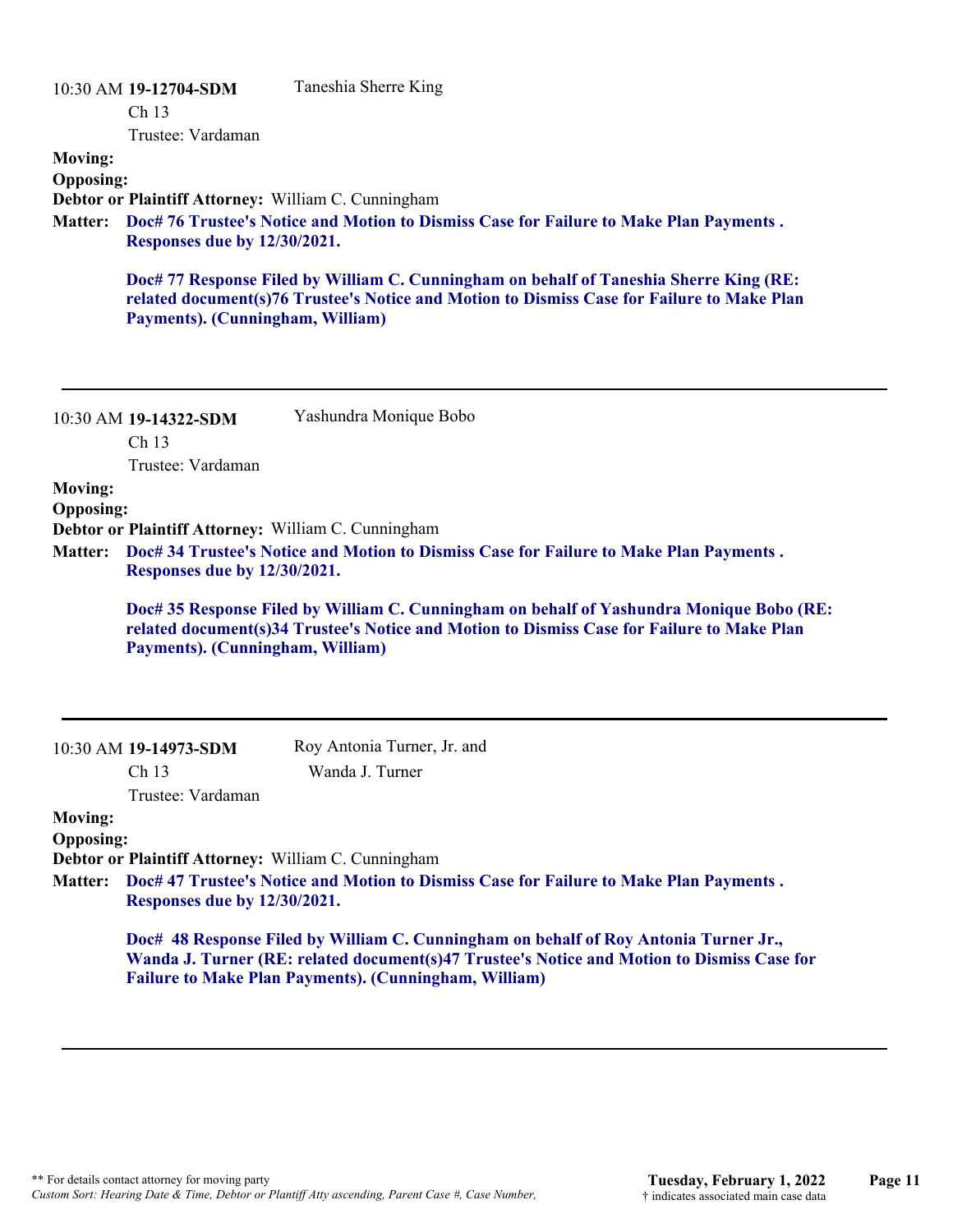|                                                      | $10:30$ AM 20-10165-SDM<br>Ch <sub>13</sub><br>Trustee: Vardaman                                                        | Jeremy Agustus Phelps                                                                                                                                                                                                                                                           |
|------------------------------------------------------|-------------------------------------------------------------------------------------------------------------------------|---------------------------------------------------------------------------------------------------------------------------------------------------------------------------------------------------------------------------------------------------------------------------------|
| <b>Moving:</b><br><b>Opposing:</b><br><b>Matter:</b> | Debtor or Plaintiff Attorney: William C. Cunningham<br>Responses due by 12/30/2021.<br>Payments). (Cunningham, William) | Doc# 36 Trustee's Notice and Motion to Dismiss Case for Failure to Make Plan Payments.<br>Doc# 37 Response Filed by William C. Cunningham on behalf of Jeremy Agustus Phelps (RE:<br>related document(s)36 Trustee's Notice and Motion to Dismiss Case for Failure to Make Plan |
|                                                      | $10:30$ AM 20-11364-SDM<br>Ch 13                                                                                        | Robert Earl Robinson                                                                                                                                                                                                                                                            |

Trustee: Vardaman

## **Moving:**

**Opposing:**

**Debtor or Plaintiff Attorney:** William C. Cunningham

**Doc# 60 Trustee's Notice and Motion to Dismiss Case for Failure to Make Plan Payments . Matter: Responses due by 12/30/2021.**

> **Doc# 61 Response Filed by William C. Cunningham on behalf of Robert Earl Robinson (RE: related document(s)60 Trustee's Notice and Motion to Dismiss Case for Failure to Make Plan Payments). (Cunningham, William)**

10:30 AM **20-13409-SDM**  Dyllen Scott Hester

Ch 13

Trustee: Vardaman

## **Moving:**

**Opposing:**

**Debtor or Plaintiff Attorney:** William C. Cunningham

**Doc# 38 Trustee's Notice and Motion to Dismiss Case for Failure to Make Plan Payments . Matter: Responses due by 12/30/2021.**

> **Doc# 39 Response Filed by William C. Cunningham on behalf of Dyllen Scott Hester (RE: related document(s)38 Trustee's Notice and Motion to Dismiss Case for Failure to Make Plan Payments). (Cunningham, William)**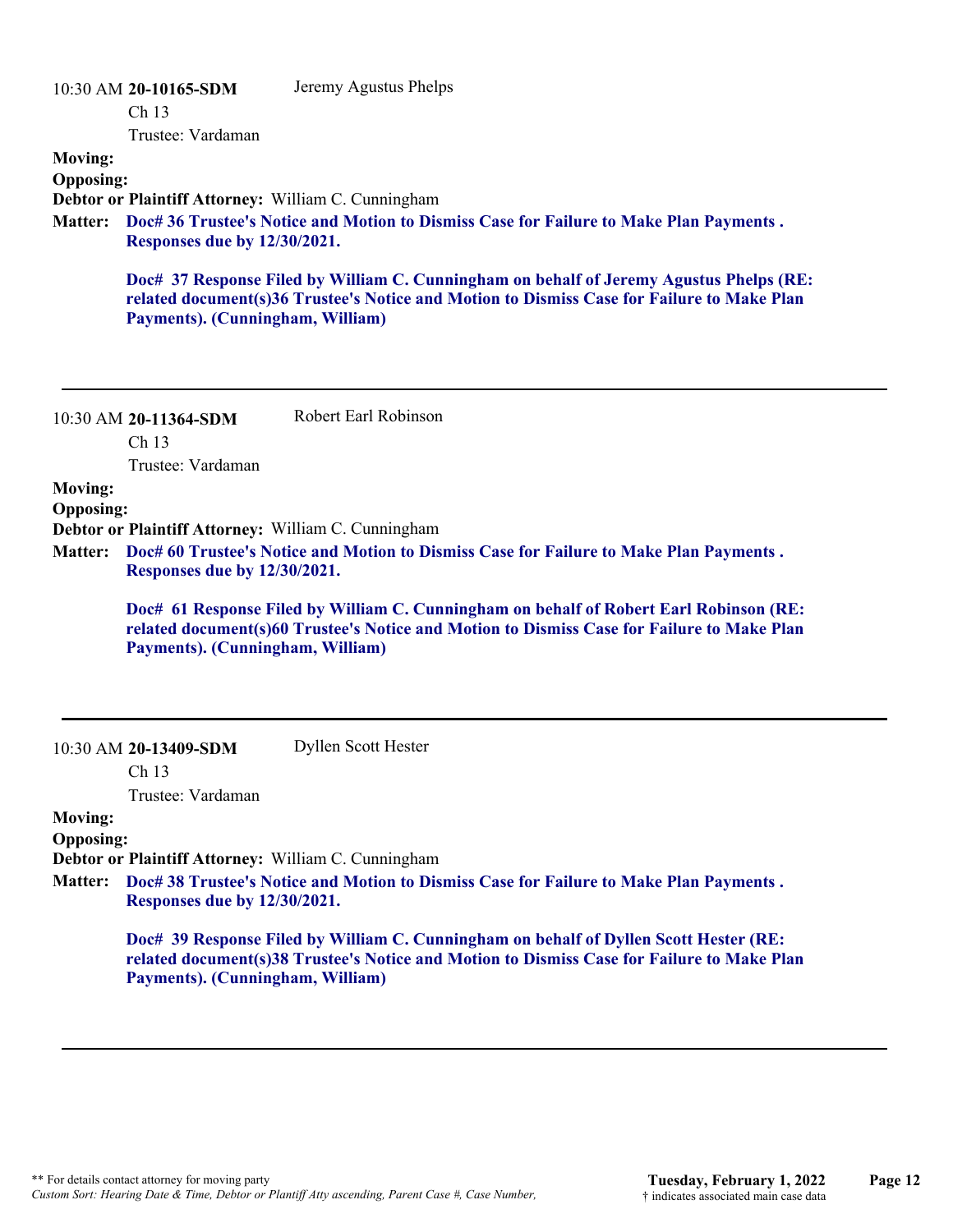## 10:30 AM **21-10140-SDM**  Ch 13 Trustee: Vardaman Alma L Perry **Moving: Opposing: Debtor or Plaintiff Attorney:** William C. Cunningham **Doc# 26 Trustee's Notice and Motion to Dismiss Case for Failure to Make Plan Payments . Matter: Responses due by 12/30/2021. Doc# 27 Response Filed by William C. Cunningham on behalf of Alma L Perry (RE: related document(s)26 Trustee's Notice and Motion to Dismiss Case for Failure to Make Plan Payments). (Cunningham, William)**

| 10:30 AM 21-10214-SDM | Brooke Sharice Jackson |
|-----------------------|------------------------|
|                       |                        |

Ch 13

Trustee: Vardaman

## **Moving:**

**Opposing:**

**Debtor or Plaintiff Attorney:** William C. Cunningham

**Doc# 40 Trustee's Notice and Motion to Dismiss Case for Failure to Make Plan Payments . Matter: Responses due by 12/30/2021.**

**Doc# 41 Response Filed by William C. Cunningham on behalf of Brooke Sharice Jackson (RE: related document(s)40 Trustee's Notice and Motion to Dismiss Case for Failure to Make Plan Payments). (Cunningham, William)**

10:30 AM **21-10485-SDM** 

Ch 13

Trustee: Vardaman

## **Moving:**

**Opposing:**

**Debtor or Plaintiff Attorney:** William C. Cunningham

**Doc# 41 Trustee's Notice and Motion to Dismiss Case for Failure to Make Plan Payments . Matter: Responses due by 12/30/2021.**

Andre Leshawn Erby

**Doc# 42: Response Filed by William C. Cunningham on behalf of Andre Leshawn Erby (RE: related document(s)41 Trustee's Notice and Motion to Dismiss Case for Failure to Make Plan Payments). (Cunningham, William)**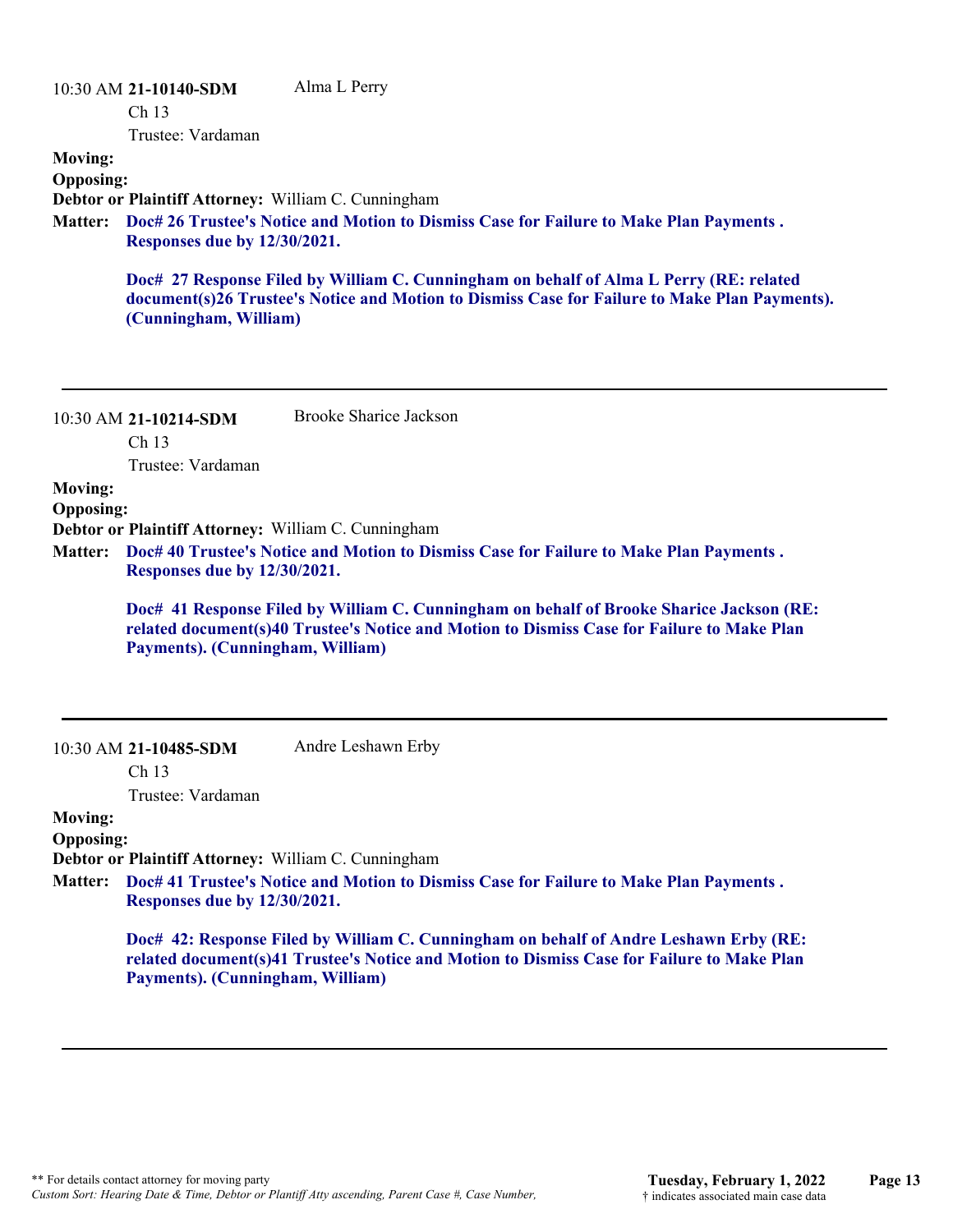|                  | 10:30 AM 21-10929-SDM                               | <b>Ernest Murry Thomas</b>                                                                                                                                                             |
|------------------|-----------------------------------------------------|----------------------------------------------------------------------------------------------------------------------------------------------------------------------------------------|
|                  | Ch <sub>13</sub>                                    |                                                                                                                                                                                        |
|                  | Trustee: Vardaman                                   |                                                                                                                                                                                        |
| <b>Moving:</b>   |                                                     |                                                                                                                                                                                        |
| <b>Opposing:</b> |                                                     |                                                                                                                                                                                        |
|                  | Debtor or Plaintiff Attorney: William C. Cunningham |                                                                                                                                                                                        |
| <b>Matter:</b>   | <b>Responses due by 12/30/2021.</b>                 | Doc# 15 Trustee's Notice and Motion to Dismiss Case for Failure to Make Plan Payments.                                                                                                 |
|                  | Payments). (Cunningham, William)                    | Doc# 16 Response Filed by William C. Cunningham on behalf of Ernest Murry Thomas (RE:<br>related document(s)15 Trustee's Notice and Motion to Dismiss Case for Failure to Make Plan    |
|                  | 10:30 AM 21-11303-SDM<br>Ch 13                      | Kalisha Latrise Lanier                                                                                                                                                                 |
|                  | Trustee: Vardaman                                   |                                                                                                                                                                                        |
| <b>Moving:</b>   |                                                     |                                                                                                                                                                                        |
| <b>Opposing:</b> |                                                     |                                                                                                                                                                                        |
|                  | Debtor or Plaintiff Attorney: William C. Cunningham |                                                                                                                                                                                        |
| <b>Matter:</b>   | <b>Responses due by 12/30/2021.</b>                 | Doc# 21 Trustee's Notice and Motion to Dismiss Case for Failure to Make Plan Payments.                                                                                                 |
|                  | Payments). (Cunningham, William)                    | Doc# 22 Response Filed by William C. Cunningham on behalf of Kalisha Latrise Lanier (RE:<br>related document(s)21 Trustee's Notice and Motion to Dismiss Case for Failure to Make Plan |
|                  |                                                     |                                                                                                                                                                                        |

Jasmine Tiara Henley

Ch 13

Trustee: Vardaman

### **Moving: Opposing:**

**Debtor or Plaintiff Attorney:** William C. Cunningham

**Doc# 22 Trustee's Notice and Motion to Dismiss Case for Failure to Make Plan Payments . Matter: Responses due by 12/30/2021.**

> **Doc# 23 Response Filed by William C. Cunningham on behalf of Jasmine Tiara Henley (RE: related document(s)22 Trustee's Notice and Motion to Dismiss Case for Failure to Make Plan Payments). (Cunningham, William)**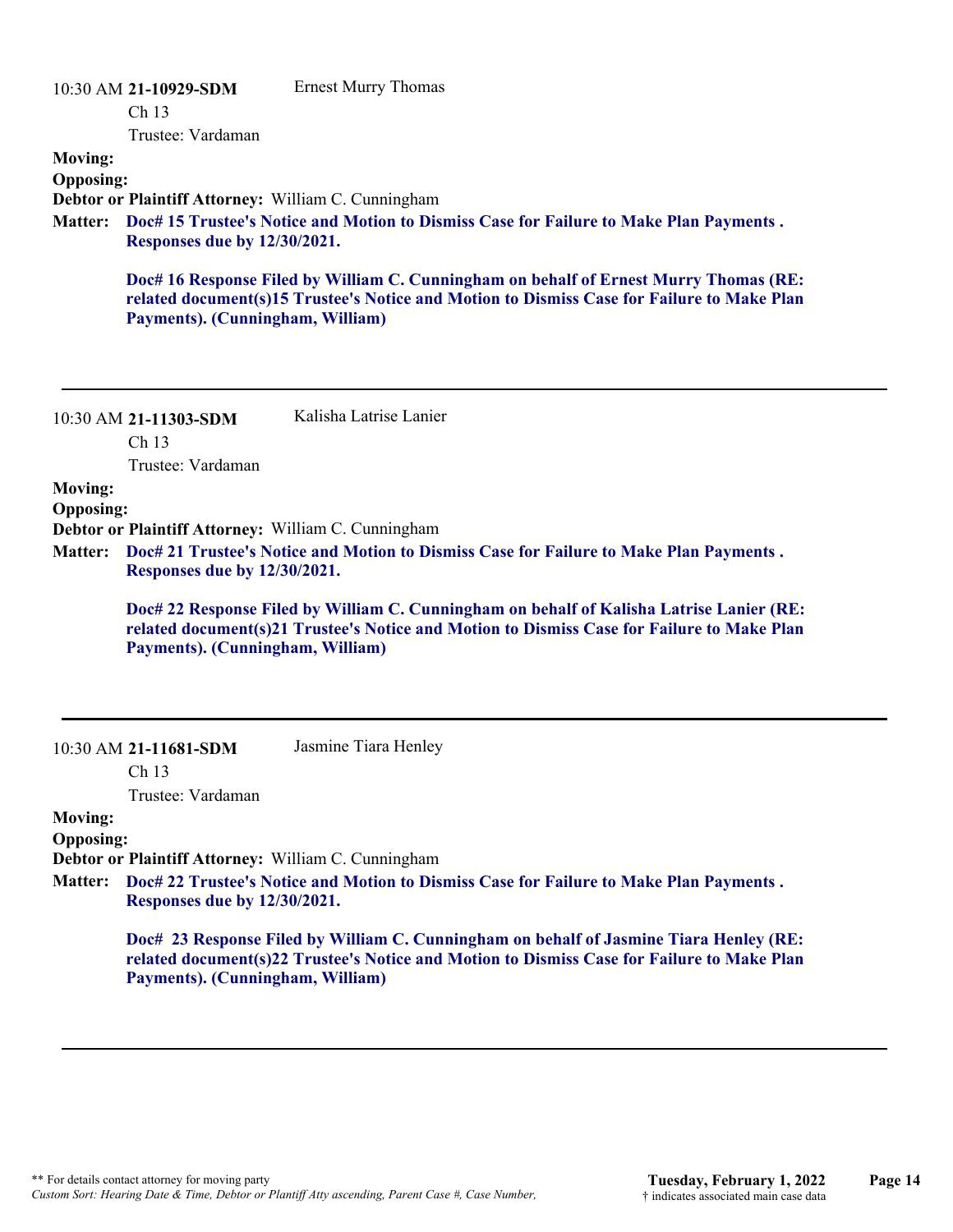#### 10:30 AM **21-11988-SDM**

Deon Selvie

Ch 13

Trustee: Vardaman

**Moving:** Kimberly D. Putnam

## **Opposing:**

**Debtor or Plaintiff Attorney:** William C. Cunningham

**Doc# 19 Objection to Confirmation of Chapter 13 Plan Filed by Kimberly D. Putnam on behalf of Matter: Towd Point Mortgage Trust 2020-2, U.S. Bank National Association, as Indenture Trustee**

**Doc# 21 Response Filed by William C. Cunningham on behalf of Deon Selvie (RE: related document(s)19 Objection to Confirmation of the Chapter 13 Plan filed by Creditor Towd Point Mortgage Trust 2020-2, U.S. Bank National Association, as Indenture Trustee). (Cunningham, William)**

|                  | 10:30 AM 21-11997-SDM                                                                                                                                                                                              | Carlton Ray Jones                                                                                                                                                                            |
|------------------|--------------------------------------------------------------------------------------------------------------------------------------------------------------------------------------------------------------------|----------------------------------------------------------------------------------------------------------------------------------------------------------------------------------------------|
|                  | Ch <sub>13</sub>                                                                                                                                                                                                   |                                                                                                                                                                                              |
|                  | Trustee: Vardaman                                                                                                                                                                                                  |                                                                                                                                                                                              |
| <b>Moving:</b>   | Terre M. Vardaman                                                                                                                                                                                                  |                                                                                                                                                                                              |
| <b>Opposing:</b> |                                                                                                                                                                                                                    |                                                                                                                                                                                              |
|                  | Debtor or Plaintiff Attorney: William C. Cunningham                                                                                                                                                                |                                                                                                                                                                                              |
| <b>Matter:</b>   | Doc# 15 Motion to Dismiss Case for Failure to File Documents under 521 Filed by Terre M.<br>Vardaman on behalf of Terre M. Vardaman. Responses due by 1/21/2022. Modified to fix<br>response ddl on $12/21/2021$ . |                                                                                                                                                                                              |
|                  |                                                                                                                                                                                                                    | Doc# 16 Response Filed by William C. Cunningham on behalf of Carlton Ray Jones (RE: related<br>document(s)15 Motion to Dismiss Case for Failure to File Documents under 521 filed by Trustee |

|                  | 10:30 AM 21-12198-SDM                               | Willie Sam Vanover and                                                                                 |
|------------------|-----------------------------------------------------|--------------------------------------------------------------------------------------------------------|
|                  | Ch <sub>13</sub>                                    | Julia Mary Vanover                                                                                     |
|                  | Trustee: Vardaman                                   |                                                                                                        |
| <b>Moving:</b>   | Kelli Michelle Stevens                              |                                                                                                        |
| <b>Opposing:</b> |                                                     |                                                                                                        |
|                  | Debtor or Plaintiff Attorney: William C. Cunningham |                                                                                                        |
|                  | of Gulfco of Mississippi LLC                        | Matter: Doc# 15 Objection to Confirmation of Chapter 13 Plan Filed by Kelli Michelle Stevens on behalf |

**Terre M. Vardaman). (Cunningham, William)**

by **Trustee**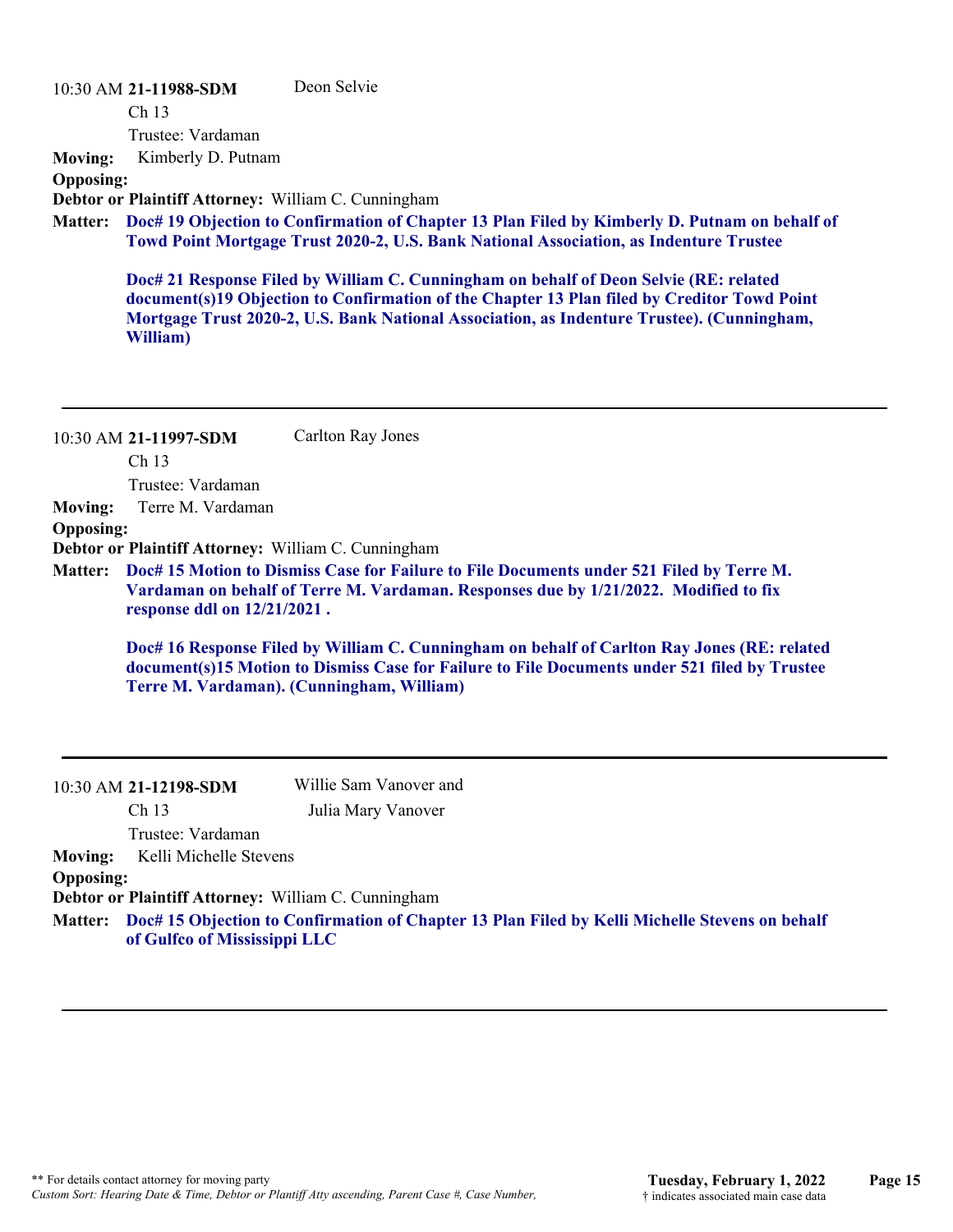|                  | 10:30 AM 21-12260-SDM                               | Monica Denise Sherrod                                                                          |
|------------------|-----------------------------------------------------|------------------------------------------------------------------------------------------------|
|                  | Ch <sub>13</sub>                                    |                                                                                                |
|                  | Trustee: Vardaman                                   |                                                                                                |
| <b>Moving:</b>   | Kelli Michelle Stevens                              |                                                                                                |
| <b>Opposing:</b> |                                                     |                                                                                                |
|                  | Debtor or Plaintiff Attorney: William C. Cunningham |                                                                                                |
| <b>Matter:</b>   | of Tower Loan of Mississippi LLC                    | Doc# 18 Objection to Confirmation of Chapter 13 Plan Filed by Kelli Michelle Stevens on behalf |

10:30 AM **20-12757-SDM**  Ch 13 Trustee: Barkley Shirley Evans **Moving: Opposing: Debtor or Plaintiff Attorney:** Carter Dobbs

**Doc# 58 Trustee's Notice and Motion to Dismiss Case for Failure to Make Plan Payments . Matter: Responses due by 12/2/2021.**

**Doc# 59 Response Filed by Carter Dobbs Jr. on behalf of Shirley Evans (RE: related document(s)58 Trustee's Notice and Motion to Dismiss Case for Failure to Make Plan Payments). (Dobbs, Carter)**

|                  | 10:30 AM 21-10796-SDM                                                                                                                                                                                     | Jeremiah McNeese                                                                               |
|------------------|-----------------------------------------------------------------------------------------------------------------------------------------------------------------------------------------------------------|------------------------------------------------------------------------------------------------|
|                  | Ch <sub>13</sub>                                                                                                                                                                                          |                                                                                                |
|                  | Trustee: Vardaman                                                                                                                                                                                         |                                                                                                |
| <b>Moving:</b>   |                                                                                                                                                                                                           |                                                                                                |
| <b>Opposing:</b> |                                                                                                                                                                                                           |                                                                                                |
|                  | <b>Debtor or Plaintiff Attorney: Carter Dobbs</b>                                                                                                                                                         |                                                                                                |
|                  |                                                                                                                                                                                                           | Matter: Doc# 29 Trustee's Notice and Motion to Dismiss Case for Failure to Make Plan Payments. |
|                  | Responses due by 12/30/2021.                                                                                                                                                                              |                                                                                                |
|                  | Doc# 30 Response Filed by Carter Dobbs Jr. on behalf of Jeremiah McNeese (RE: related<br>document(s)29 Trustee's Notice and Motion to Dismiss Case for Failure to Make Plan Payments).<br>(Dobbs, Carter) |                                                                                                |
|                  |                                                                                                                                                                                                           |                                                                                                |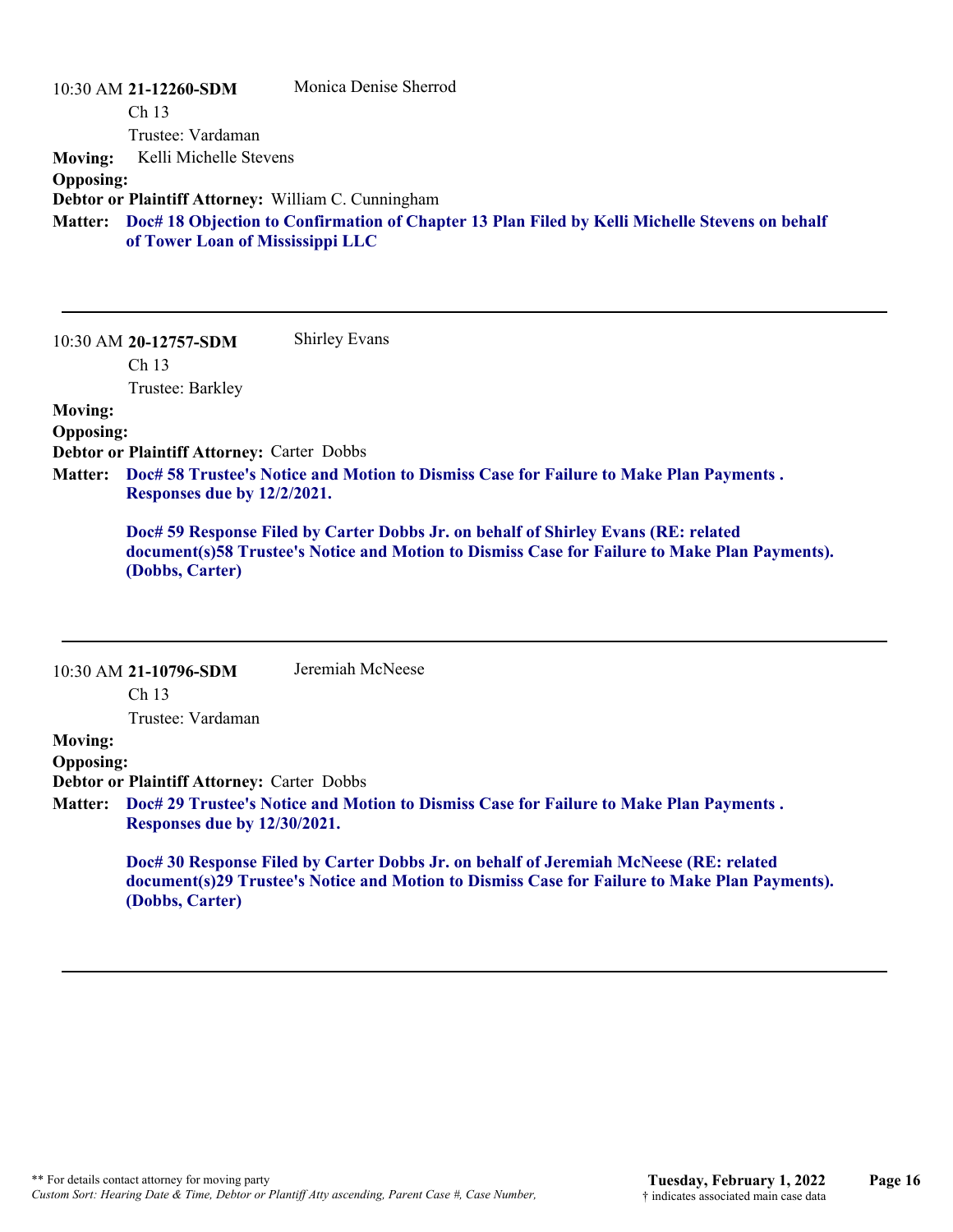10:30 AM **21-12096-SDM**  Ch 7 Trustee: Applewhite Angela C. Sheffield **Moving:** Charles F. Barbour **Opposing: Debtor or Plaintiff Attorney:** Michael B. Gratz **Doc# 10 Motion for Relief from Stay ., Motion to Abandon . Filed by Charles F. Barbour on Matter: behalf of Specialized Loan Servicing LLC. (Attachments: # 1 Exhibit A # 2 Exhibit B # 3 Exhibit C # 4 Exhibit D # 5 Proposed Order) Doc# 13 Response Filed by Michael B. Gratz Sr. on behalf of Angela C. Sheffield (RE: related**

**document(s)10 Motion for Relief From Stay filed by Creditor Specialized Loan Servicing LLC, Motion to Abandon). (Gratz, Michael)**

10:30 AM **17-10973-SDM**  Ch 13 Trustee: Vardaman Felicia F. Thomas

#### **Moving:**

#### **Opposing:**

**Debtor or Plaintiff Attorney:** A. E. Rusty Harlow

**Doc# 74 Trustee's Notice and Motion to Dismiss Case for Failure to Make Plan Payments . Matter: Responses due by 12/30/2021.**

**Doc# 75 Response Filed by A. E. Rusty Harlow Jr. on behalf of Felicia F. Thomas (RE: related document(s)74 Trustee's Notice and Motion to Dismiss Case for Failure to Make Plan Payments). (Harlow, A.)**

| $10:30$ AM 17-10270-SDM | Travis Galliano and |
|-------------------------|---------------------|
| Ch <sub>13</sub>        | Stacy Galliano      |

Trustee: Vardaman

**Moving:** John F Hughes

### **Opposing:**

**Debtor or Plaintiff Attorney:** John F Hughes

**Doc# 120 Motion to Sell Property Free and Clear of Liens under Section 363(f) Fee Amount Filed Matter: by John F Hughes on behalf of Stacy Galliano, Travis Galliano.**

**Doc# 130 Response Filed by Terre M. Vardaman on behalf of Terre M. Vardaman (RE: related document(s)120 Motion to Sell Property Free and Clear of Liens Under Section 363(f) filed by Debtor Travis Galliano, Joint Debtor Stacy Galliano). (Vardaman, Terre)**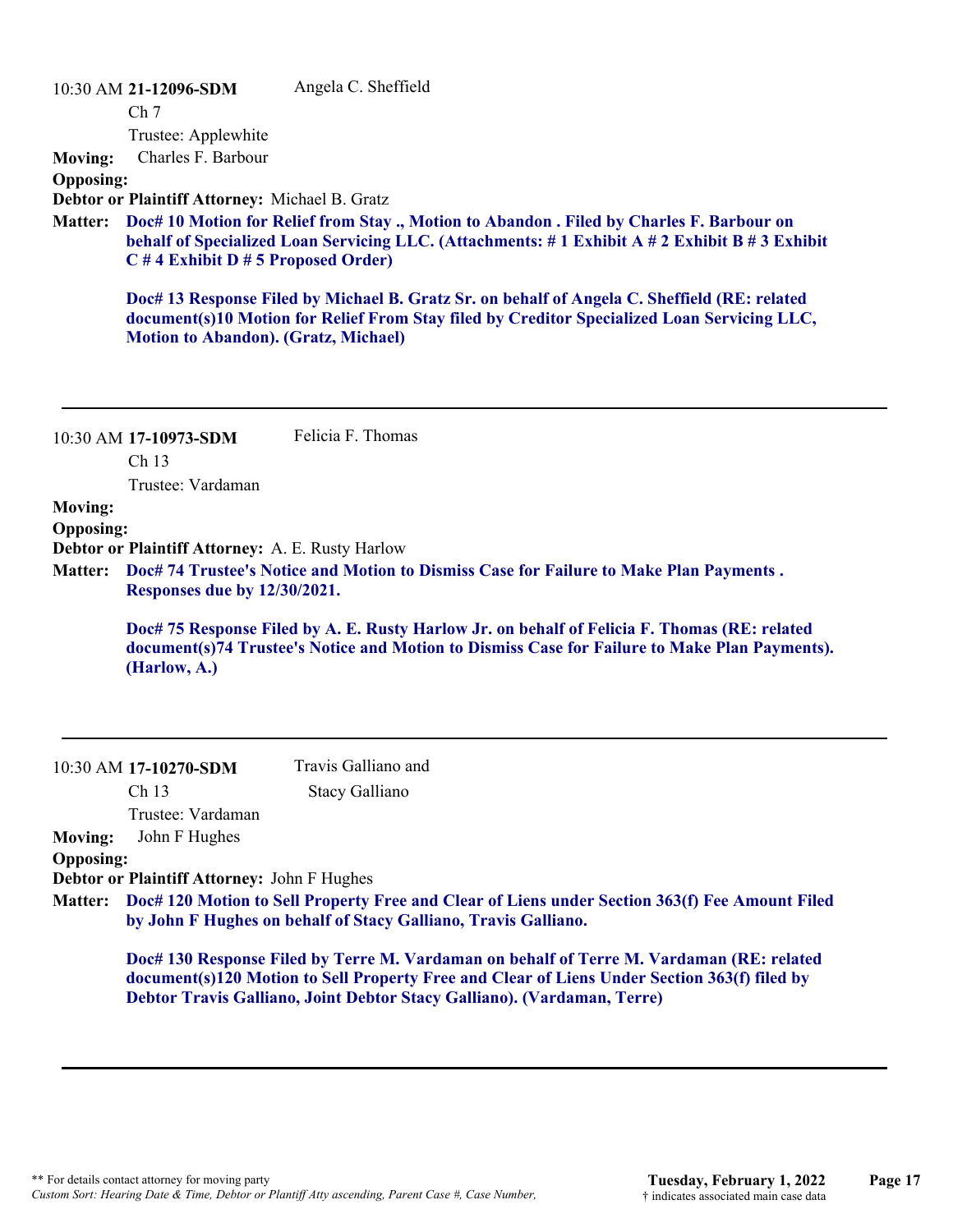|                  | 10:30 AM 21-10304-SDM                              | <b>Larry Scott Watkins</b>                                                                                                                                                             |
|------------------|----------------------------------------------------|----------------------------------------------------------------------------------------------------------------------------------------------------------------------------------------|
|                  | Ch <sub>13</sub>                                   |                                                                                                                                                                                        |
|                  | Trustee: Vardaman                                  |                                                                                                                                                                                        |
| <b>Moving:</b>   |                                                    |                                                                                                                                                                                        |
| <b>Opposing:</b> |                                                    |                                                                                                                                                                                        |
|                  | <b>Debtor or Plaintiff Attorney: John F Hughes</b> |                                                                                                                                                                                        |
| <b>Matter:</b>   | Responses due by 12/30/2021.                       | Doc# 52 Trustee's Notice and Motion to Dismiss Case for Failure to Make Plan Payments.                                                                                                 |
|                  | (Hughes, John)                                     | Doc# 53 Response Filed by John F Hughes on behalf of Larry Scott Watkins (RE: related<br>document(s)52 Trustee's Notice and Motion to Dismiss Case for Failure to Make Plan Payments). |
|                  |                                                    |                                                                                                                                                                                        |

10:30 AM **21-10316-SDM**  Ch 13 Trustee: Vardaman Sheri Harshaw **Moving:** John F Hughes **Opposing: Debtor or Plaintiff Attorney:** John F Hughes **Doc# 27 Motion to Borrow Filed by John F Hughes on behalf of Sheri Harshaw. (Attachments: # Matter: 1 Home Purchase Agreement) Doc# 31 Objection Filed by Terre M. Vardaman on behalf of Terre M. Vardaman (RE: related document(s)27 Motion to Borrow filed by Debtor Sheri Harshaw). (Vardaman, Terre)**

10:30 AM **21-10659-SDM**  Douglas Fountain, Sr.

Ch 13

Trustee: Vardaman

**Moving:** Brittan Webb Robinson

**Opposing:**

**Debtor or Plaintiff Attorney:** John F Hughes

**Doc# 46 Motion for Relief from Stay . Filed by Brittan Webb Robinson on behalf of AF Title Co. Matter: dba American Financial.**

**Doc# 51 Response Filed by John F Hughes on behalf of Douglas Fountain Sr. (RE: related document(s)46 Motion for Relief From Stay filed by Creditor AF Title Co. dba American Financial). (Hughes, John)**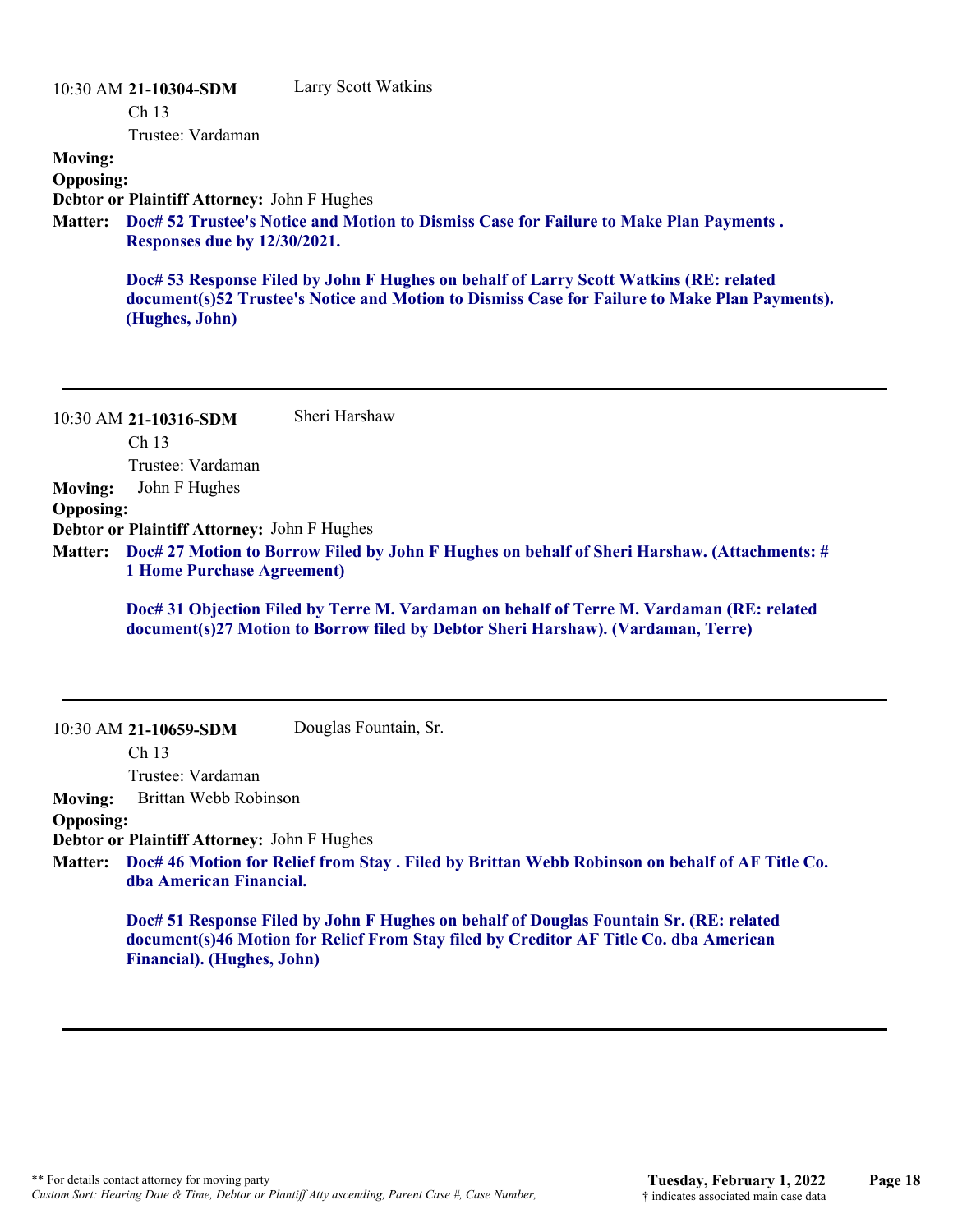|                  | 10:30 AM 21-11190-SDM                       | William Corley                                                                             |
|------------------|---------------------------------------------|--------------------------------------------------------------------------------------------|
|                  | Ch <sub>13</sub>                            |                                                                                            |
|                  | Trustee: Vardaman                           |                                                                                            |
| <b>Moving:</b>   | John F Hughes                               |                                                                                            |
| <b>Opposing:</b> |                                             |                                                                                            |
|                  | Debtor or Plaintiff Attorney: John F Hughes |                                                                                            |
| <b>Matter:</b>   | by $1/3/2022$ .                             | Doc# 38 Objection to Claim of Americas Car-Mart INC Filed by William Corley. Responses due |

|                  | 10:30 AM 21-12127-SDM                              | Theodore Thompson                                                                                      |
|------------------|----------------------------------------------------|--------------------------------------------------------------------------------------------------------|
|                  | Ch <sub>13</sub>                                   |                                                                                                        |
|                  | Trustee: Vardaman                                  |                                                                                                        |
| <b>Moving:</b>   | Kelli Michelle Stevens                             |                                                                                                        |
| <b>Opposing:</b> |                                                    |                                                                                                        |
|                  | <b>Debtor or Plaintiff Attorney: John F Hughes</b> |                                                                                                        |
|                  | of First Tower Loan LLC                            | Matter: Doc# 16 Objection to Confirmation of Chapter 13 Plan Filed by Kelli Michelle Stevens on behalf |

|                  | 10:30 AM 18-11692-SDM                            | Paula Perteet and                                                                                                                         |                                                                                               |         |
|------------------|--------------------------------------------------|-------------------------------------------------------------------------------------------------------------------------------------------|-----------------------------------------------------------------------------------------------|---------|
|                  | Ch 13                                            | Willie Perteet                                                                                                                            |                                                                                               |         |
|                  | Trustee: Vardaman                                |                                                                                                                                           |                                                                                               |         |
| <b>Moving:</b>   |                                                  |                                                                                                                                           |                                                                                               |         |
| <b>Opposing:</b> |                                                  |                                                                                                                                           |                                                                                               |         |
|                  |                                                  | Debtor or Plaintiff Attorney: Robert Hudson Lomenick                                                                                      |                                                                                               |         |
| Matter:          | Responses due by 12/30/2021.                     | Doc# 47 Trustee's Notice and Motion to Dismiss Case for Failure to Make Plan Payments.                                                    |                                                                                               |         |
|                  |                                                  | Doc# 48 Response Filed by Robert Hudson Lomenick Jr. on behalf of Paula Perteet, Willie<br><b>Make Plan Payments). (Lomenick, Robert)</b> | Perteet (RE: related document(s)47 Trustee's Notice and Motion to Dismiss Case for Failure to |         |
|                  | 10:30 AM 18-10588-SDM<br>Ch <sub>13</sub>        | Sylvia A. Paige                                                                                                                           |                                                                                               |         |
|                  | Trustee: Vardaman                                |                                                                                                                                           |                                                                                               |         |
| <b>Moving:</b>   |                                                  |                                                                                                                                           |                                                                                               |         |
| <b>Opposing:</b> |                                                  |                                                                                                                                           |                                                                                               |         |
|                  |                                                  | Debtor or Plaintiff Attorney: Stephanie L. Mallette                                                                                       |                                                                                               |         |
| <b>Matter:</b>   | Responses due by 12/30/2021.                     | Doc# 50 Trustee's Notice and Motion to Dismiss Case for Failure to Make Plan Payments.                                                    |                                                                                               |         |
|                  | (Mallette, Stephanie)                            | Doc# 51 Objection Filed by Stephanie L. Mallette on behalf of Sylvia A. Paige (RE: related                                                | document(s)50 Trustee's Notice and Motion to Dismiss Case for Failure to Make Plan Payments). |         |
|                  | ** For details contact attorney for moving party |                                                                                                                                           | Tuesday, February 1, 2022                                                                     | Page 19 |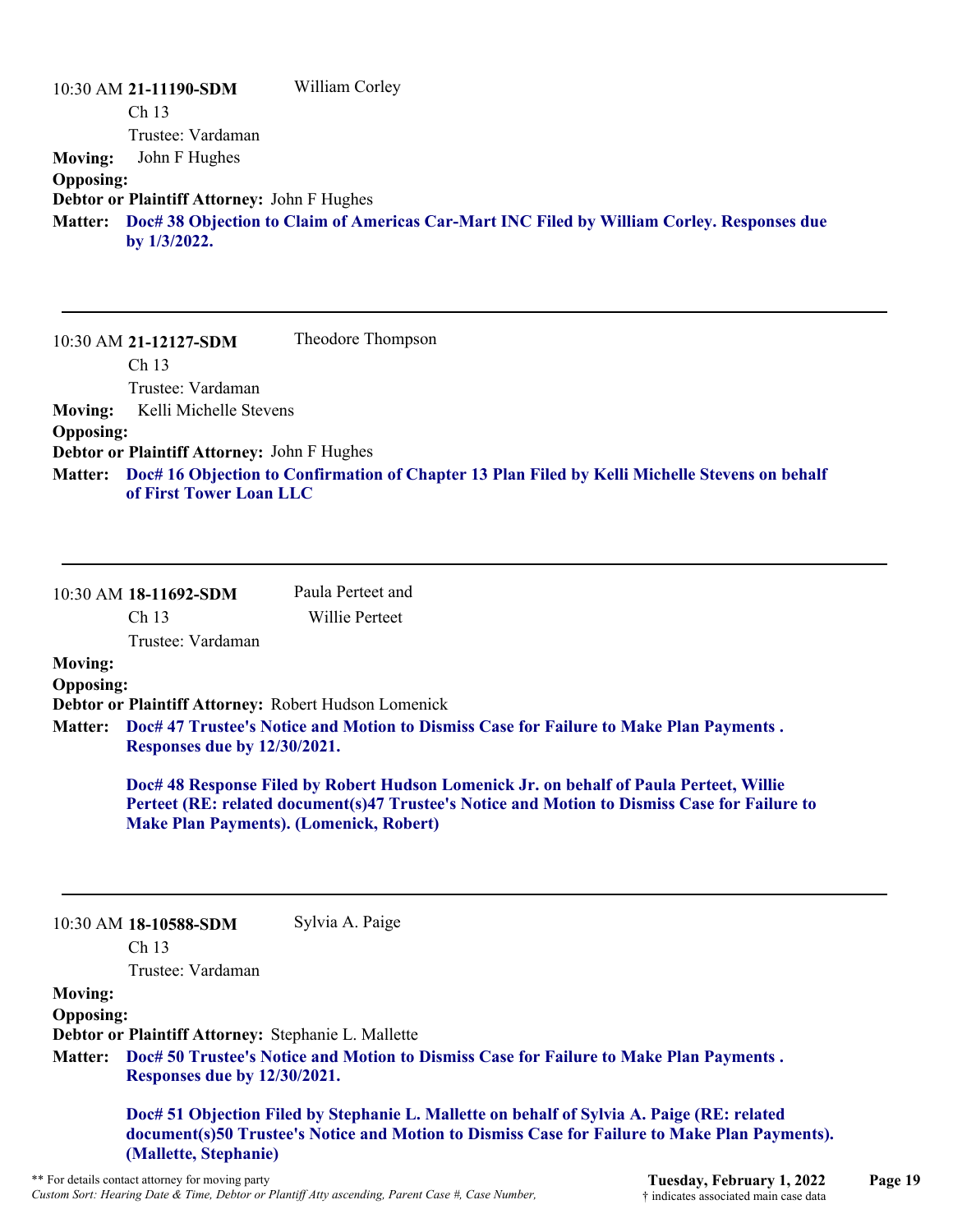#### 10:30 AM **18-10588-SDM**  Sylvia A. Paige

Ch 13

Trustee: Vardaman

**Moving:** Bradley P. Jones

#### **Opposing:**

**Debtor or Plaintiff Attorney:** Stephanie L. Mallette

**Doc# 55 Motion for Relief from Stay ., Motion for Relief from Stay (Codebtor or Child Support) , Matter: Motion to Abandon . Filed by Eric C Miller on behalf of Wells Fargo Bank, N.A. as Trustee for Option One Mortgage Loan Trust 2001-A, Asset-Backed Certif icates, Series 2001-A . Entered on Docket by: (CLD)**

**Doc# 58 Response Filed by Stephanie L. Mallette on behalf of Sylvia A. Paige (RE: related document(s)55 Motion for Relief From Stay filed by Creditor Wells Fargo Bank, N.A. as Trustee for Option One Mortgage Loan Trust 2001-A, Asset-Backed Certif icates, Series 2001-A, Motion for Relief from Stay (Codebtor or Child Support), Motion to Abandon). (Mallette, Stephanie)**

10:30 AM **19-14701-SDM** 

Quinetta L. Miller

Ch 13

Trustee: Vardaman

## **Moving:**

#### **Opposing:**

**Debtor or Plaintiff Attorney:** Stephanie L. Mallette

**Doc# 43 Trustee's Notice and Motion to Dismiss Case for Failure to Make Plan Payments . Matter: Responses due by 12/30/2021.**

**Doc# 44 Objection Filed by Stephanie L. Mallette on behalf of Quinetta L. Miller (RE: related document(s)43 Trustee's Notice and Motion to Dismiss Case for Failure to Make Plan Payments). (Mallette, Stephanie)**

|                  | $10:30$ AM 15-11806-SDM                        | Katherine Gunn                                                                                 |
|------------------|------------------------------------------------|------------------------------------------------------------------------------------------------|
|                  | Ch <sub>13</sub>                               |                                                                                                |
|                  | Trustee: Vardaman                              |                                                                                                |
| <b>Moving:</b>   | Kenneth Mayfield                               |                                                                                                |
| <b>Opposing:</b> |                                                |                                                                                                |
|                  | Debtor or Plaintiff Attorney: Kenneth Mayfield |                                                                                                |
|                  |                                                | Catherine Anne Umberger                                                                        |
|                  |                                                | Matter: Doc# 86 Motion and Notice to Modify Confirmed Plan Filed by Catherine Anne Umberger on |
|                  |                                                | behalf of Katherine Gunn. Response due by 12/27/2021.                                          |
|                  |                                                | Doc# 88 Objection Filed by Terre M. Vardaman on behalf of Terre M. Vardaman (RE: related       |
|                  |                                                | document(s)86 Motion and Notice to Modify Confirmed Plan filed by Debtor Katherine Gunn).      |
|                  | (Vardaman, Terre)                              |                                                                                                |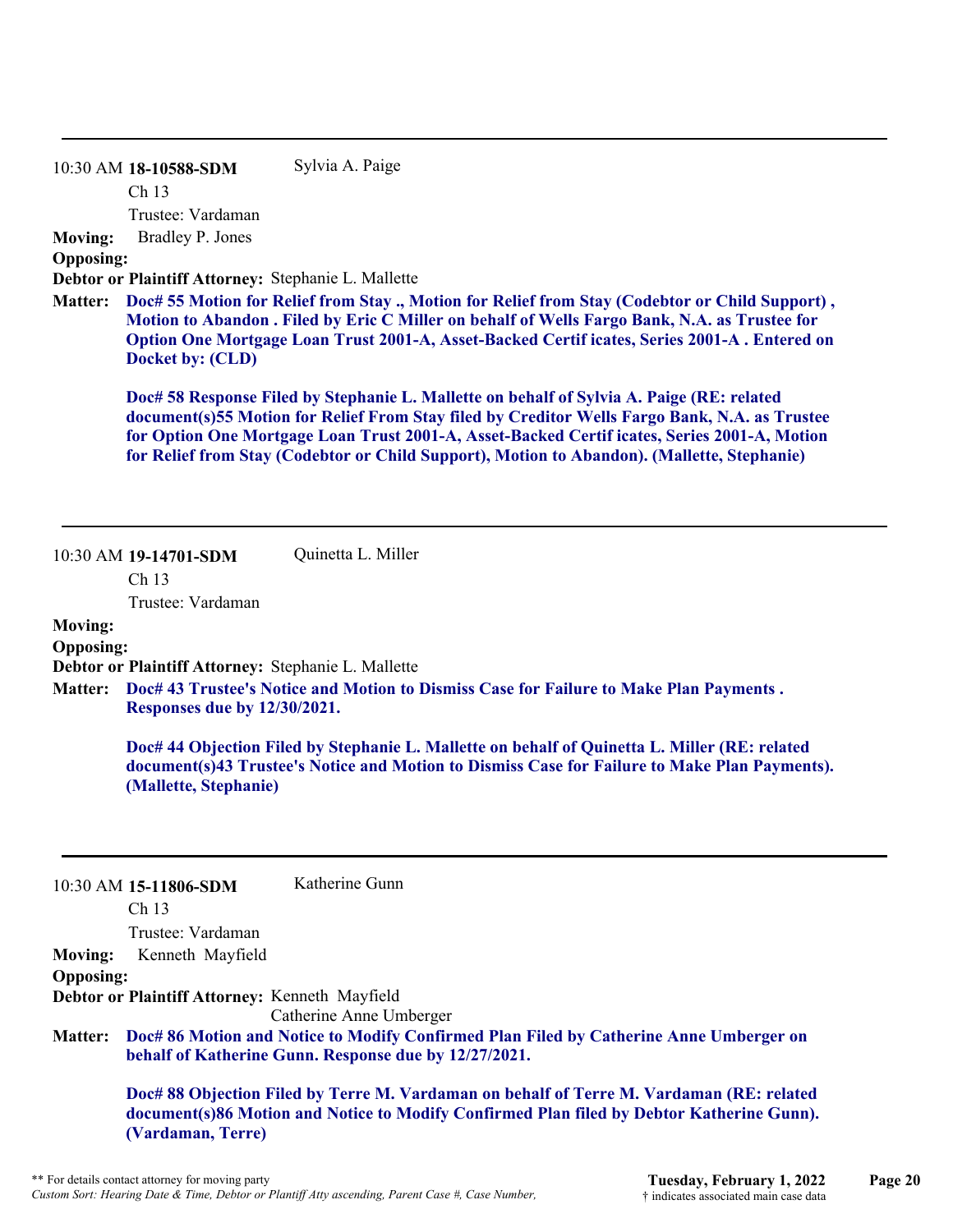#### 10:30 AM **19-13310-SDM**  Kimberley Dawn Dillon

Ch 13

Trustee: Vardaman

### **Moving:**

**Opposing:**

**Debtor or Plaintiff Attorney:** Dalton Middleton

**Doc# 57 Trustee's Notice and Motion to Dismiss Case for Failure to Make Plan Payments . Matter: Responses due by 12/30/2021.**

**Doc# 58 Response Filed by Dalton Middleton on behalf of Kimberley Dawn Dillon (RE: related document(s)57 Trustee's Notice and Motion to Dismiss Case for Failure to Make Plan Payments). (Middleton, Dalton)**

|                  | 10:30 AM 13-13032-SDM                               | Isham David Conner                                                                                                                                                                           |
|------------------|-----------------------------------------------------|----------------------------------------------------------------------------------------------------------------------------------------------------------------------------------------------|
|                  | Ch <sub>7</sub>                                     |                                                                                                                                                                                              |
|                  | Trustee: Applewhite                                 |                                                                                                                                                                                              |
| <b>Moving:</b>   | G. Clark Monroe II                                  |                                                                                                                                                                                              |
| <b>Opposing:</b> |                                                     |                                                                                                                                                                                              |
|                  | Debtor or Plaintiff Attorney: Heidi Schneller Milam |                                                                                                                                                                                              |
| Heidi)           | Union. (Monroe, G.)                                 | Matter: Doc# 94 Motion to Vacate Discharge Filed by G. Clark Monroe II on behalf of Brightview Credit                                                                                        |
|                  |                                                     | Doc# 99 Response Filed by Heidi Schneller Milam on behalf of Isham David Conner (RE: related<br>document(s)94 Motion to Vacate Discharge filed by Creditor Brightview Credit Union). (Milam, |

#### 10:30 AM **21-12447-SDM**

Terdarin Sherrod Whitfield

Ch 13

Trustee: Vardaman

**Moving:** Heidi Schneller Milam

**Opposing:**

**Debtor or Plaintiff Attorney:** Heidi Schneller Milam

**Doc# 8 Motion to Extend Automatic Stay under 362(c)(3)(B) Filed by Heidi Schneller Milam on Matter: behalf of Terdarin Sherrod Whitfield.**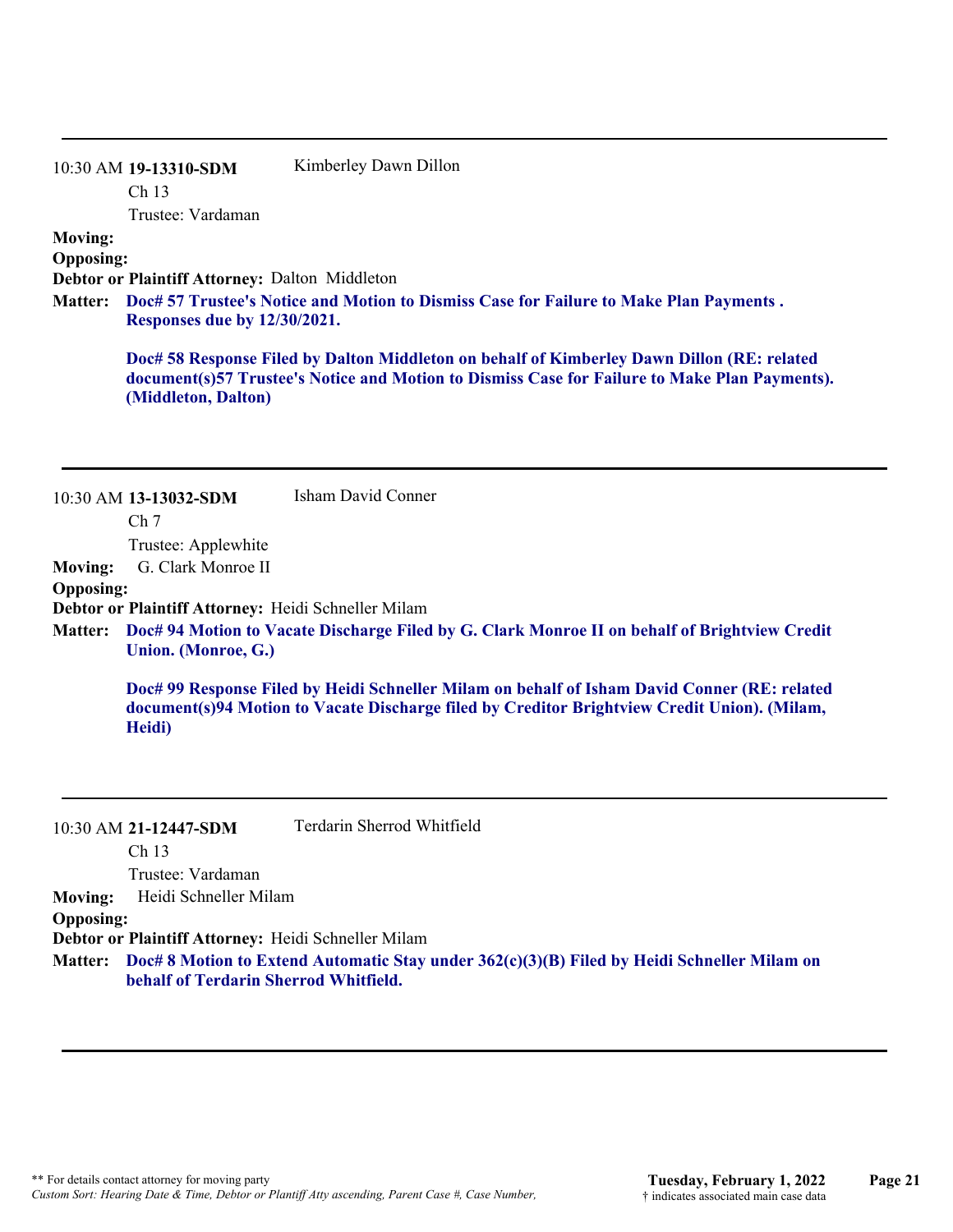|                                    | 10:30 AM 17-13212-SDM<br>Ch <sub>13</sub><br>Trustee: Vardaman                         | Willie Jethrow, Jr.                                                                                                                                                                       |
|------------------------------------|----------------------------------------------------------------------------------------|-------------------------------------------------------------------------------------------------------------------------------------------------------------------------------------------|
| <b>Moving:</b><br><b>Opposing:</b> |                                                                                        |                                                                                                                                                                                           |
| <b>Matter:</b>                     | Debtor or Plaintiff Attorney: R. Gawyn Mitchell<br><b>Responses due by 12/30/2021.</b> | Doc# 50 Trustee's Notice and Motion to Dismiss Case for Failure to Make Plan Payments.                                                                                                    |
|                                    | (Mitchell, R.)                                                                         | Doc# 51 Response Filed by R. Gawyn Mitchell on behalf of Willie Jethrow Jr. (RE: related<br>document(s)50 Trustee's Notice and Motion to Dismiss Case for Failure to Make Plan Payments). |
|                                    | 10:30 AM 18-11236-SDM                                                                  | Stacy Ryals and                                                                                                                                                                           |
|                                    | Ch 13<br>Trustee: Vardaman                                                             | Tametha Ryals                                                                                                                                                                             |
| <b>Moving:</b>                     |                                                                                        |                                                                                                                                                                                           |
| <b>Opposing:</b>                   | Debtor or Plaintiff Attorney: R. Gawyn Mitchell                                        |                                                                                                                                                                                           |
| <b>Matter:</b>                     | Responses due by 12/30/2021.                                                           | Doc# 53 Trustee's Notice and Motion to Dismiss Case for Failure to Make Plan Payments.                                                                                                    |
|                                    | Payments). (Mitchell, R.)                                                              | Doc# 54 Response Filed by R. Gawyn Mitchell on behalf of Stacy Ryals, Tametha Ryals (RE:<br>related document(s)53 Trustee's Notice and Motion to Dismiss Case for Failure to Make Plan    |
|                                    | 10:30 AM 18-11810-SDM                                                                  | <b>Kathy Neal</b>                                                                                                                                                                         |
|                                    | Ch <sub>13</sub>                                                                       |                                                                                                                                                                                           |
|                                    | Trustee: Vardaman                                                                      |                                                                                                                                                                                           |
| <b>Moving:</b><br><b>Opposing:</b> |                                                                                        |                                                                                                                                                                                           |
|                                    | Debtor or Plaintiff Attorney: R. Gawyn Mitchell                                        |                                                                                                                                                                                           |
| <b>Matter:</b>                     | Responses due by 12/30/2021.                                                           | Doc# 36 Trustee's Notice and Motion to Dismiss Case for Failure to Make Plan Payments.                                                                                                    |
|                                    | (Mitchell, R.)                                                                         | Doc# 37 Response Filed by R. Gawyn Mitchell on behalf of Kathy Neal (RE: related<br>document(s)36 Trustee's Notice and Motion to Dismiss Case for Failure to Make Plan Payments).         |
|                                    |                                                                                        |                                                                                                                                                                                           |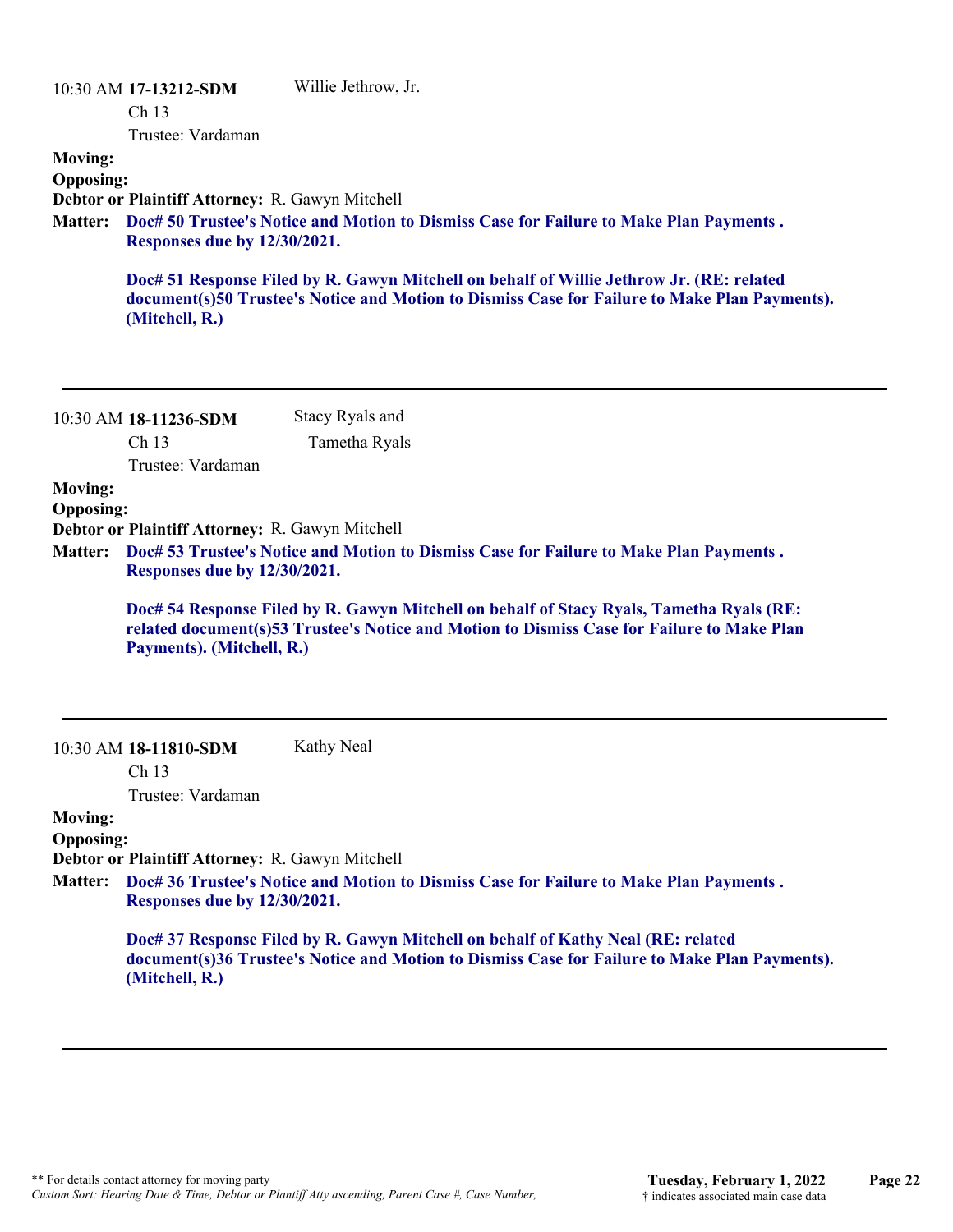|                                    | 10:30 AM 18-12435-SDM<br>Ch <sub>13</sub>                                       | Sandra D Beard                                                                                                                                                                                                                              |
|------------------------------------|---------------------------------------------------------------------------------|---------------------------------------------------------------------------------------------------------------------------------------------------------------------------------------------------------------------------------------------|
| <b>Moving:</b><br><b>Opposing:</b> | Trustee: Vardaman<br>J. Gary Massey                                             |                                                                                                                                                                                                                                             |
|                                    | Debtor or Plaintiff Attorney: R. Gawyn Mitchell                                 |                                                                                                                                                                                                                                             |
| <b>Matter:</b>                     |                                                                                 | Doc# 40 Motion for Relief from Stay., Motion to Abandon. Filed by Eric C Miller on behalf of<br><b>JPMorgan Chase Bank, National Association . Entered on Docket by: (EL)</b>                                                               |
|                                    |                                                                                 | Doc# 43 Response Filed by R. Gawyn Mitchell on behalf of Sandra D Beard (RE: related<br>document(s)40 Motion for Relief From Stay filed by Creditor JPMorgan Chase Bank, National<br><b>Association, Motion to Abandon). (Mitchell, R.)</b> |
|                                    | 10:30 AM 18-12898-SDM                                                           | Victoria D. Elliott                                                                                                                                                                                                                         |
|                                    | Ch 13                                                                           |                                                                                                                                                                                                                                             |
|                                    | Trustee: Vardaman                                                               |                                                                                                                                                                                                                                             |
| <b>Moving:</b>                     |                                                                                 |                                                                                                                                                                                                                                             |
| <b>Opposing:</b>                   |                                                                                 |                                                                                                                                                                                                                                             |
| <b>Matter:</b>                     | Debtor or Plaintiff Attorney: R. Gawyn Mitchell<br>Responses due by 12/30/2021. | Doc# 57 Trustee's Notice and Motion to Dismiss Case for Failure to Make Plan Payments.                                                                                                                                                      |
|                                    | (Mitchell, R.)                                                                  | Doc# 58 Response Filed by R. Gawyn Mitchell on behalf of Victoria D. Elliott (RE: related<br>document(s)57 Trustee's Notice and Motion to Dismiss Case for Failure to Make Plan Payments).                                                  |
|                                    | 10:30 AM 18-13835-SDM                                                           | Selesia Ann Jones                                                                                                                                                                                                                           |
|                                    | Ch <sub>13</sub>                                                                |                                                                                                                                                                                                                                             |
|                                    | Trustee: Vardaman                                                               |                                                                                                                                                                                                                                             |
| <b>Moving:</b><br><b>Opposing:</b> | R. Gawyn Mitchell                                                               |                                                                                                                                                                                                                                             |
|                                    | Debtor or Plaintiff Attorney: R. Gawyn Mitchell                                 |                                                                                                                                                                                                                                             |
| <b>Matter:</b>                     |                                                                                 | Doc# 42 Motion and Notice to Modify Confirmed Plan Filed by R. Gawyn Mitchell on behalf of<br>Selesia Ann Jones. Response due by 11/26/2021. (Attachments: #1 Proposed Order) (Mitchell, R.)                                                |
|                                    | (Vardaman, Terre)                                                               | Doc# 43 Objection Filed by Terre M. Vardaman on behalf of Terre M. Vardaman (RE: related<br>document(s)42 Motion and Notice to Modify Confirmed Plan filed by Debtor Selesia Ann Jones).                                                    |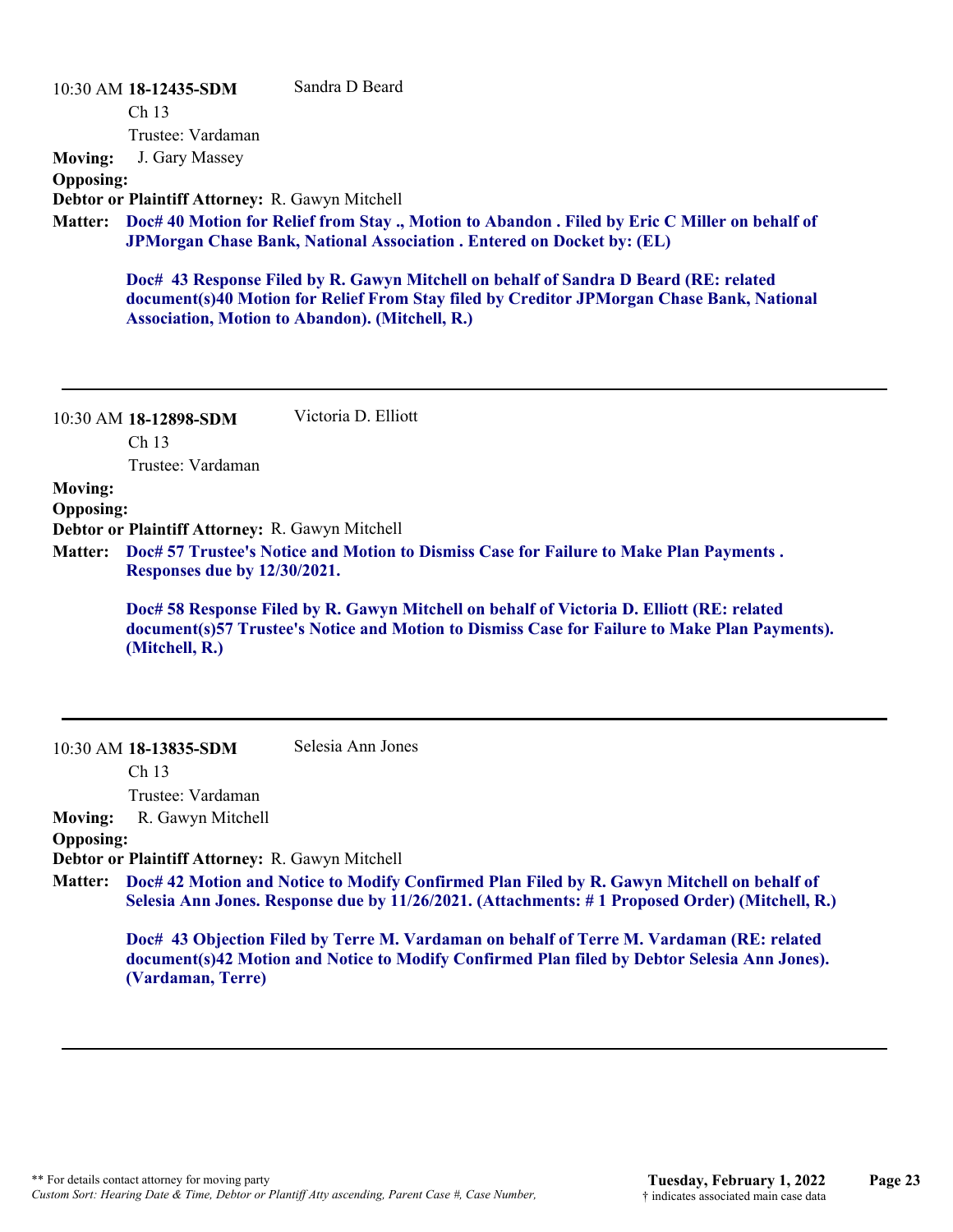|                                    | 10:30 AM 18-14194-SDM<br>Ch 13<br>Trustee: Vardaman | Gerald Baldwin                                                                                                                                                                         |
|------------------------------------|-----------------------------------------------------|----------------------------------------------------------------------------------------------------------------------------------------------------------------------------------------|
| <b>Moving:</b>                     |                                                     |                                                                                                                                                                                        |
| <b>Opposing:</b>                   |                                                     |                                                                                                                                                                                        |
|                                    | Debtor or Plaintiff Attorney: R. Gawyn Mitchell     |                                                                                                                                                                                        |
| <b>Matter:</b>                     | <b>Responses due by 12/30/2021.</b>                 | Doc# 52 Trustee's Notice and Motion to Dismiss Case for Failure to Make Plan Payments.                                                                                                 |
|                                    | (Mitchell, R.)                                      | Doc# 53 Response Filed by R. Gawyn Mitchell on behalf of Gerald Baldwin (RE: related<br>document(s)52 Trustee's Notice and Motion to Dismiss Case for Failure to Make Plan Payments).  |
|                                    | 10:30 AM 18-14356-SDM<br>Ch <sub>13</sub>           | Christopher Berry and<br>Megan Berry                                                                                                                                                   |
|                                    | Trustee: Vardaman                                   |                                                                                                                                                                                        |
| <b>Moving:</b>                     |                                                     |                                                                                                                                                                                        |
| <b>Opposing:</b>                   |                                                     |                                                                                                                                                                                        |
|                                    | Debtor or Plaintiff Attorney: R. Gawyn Mitchell     |                                                                                                                                                                                        |
| <b>Matter:</b>                     | Responses due by 12/30/2021.                        | Doc# 45 Trustee's Notice and Motion to Dismiss Case for Failure to Make Plan Payments.                                                                                                 |
|                                    | Plan Payments). (Mitchell, R.)                      | Doc# 46 Response Filed by R. Gawyn Mitchell on behalf of Christopher Berry, Megan Berry<br>(RE: related document(s)45 Trustee's Notice and Motion to Dismiss Case for Failure to Make  |
|                                    | 10:30 AM 18-14773-SDM<br>Ch 13                      | Sanitra K. Bush                                                                                                                                                                        |
|                                    | Trustee: Vardaman                                   |                                                                                                                                                                                        |
| <b>Moving:</b><br><b>Opposing:</b> |                                                     |                                                                                                                                                                                        |
|                                    | Debtor or Plaintiff Attorney: R. Gawyn Mitchell     |                                                                                                                                                                                        |
| <b>Matter:</b>                     | <b>Responses due by 12/30/2021.</b>                 | Doc# 19 Trustee's Notice and Motion to Dismiss Case for Failure to Make Plan Payments.                                                                                                 |
|                                    | (Mitchell, R.)                                      | Doc# 20 Response Filed by R. Gawyn Mitchell on behalf of Sanitra K. Bush (RE: related<br>document(s)19 Trustee's Notice and Motion to Dismiss Case for Failure to Make Plan Payments). |
|                                    |                                                     |                                                                                                                                                                                        |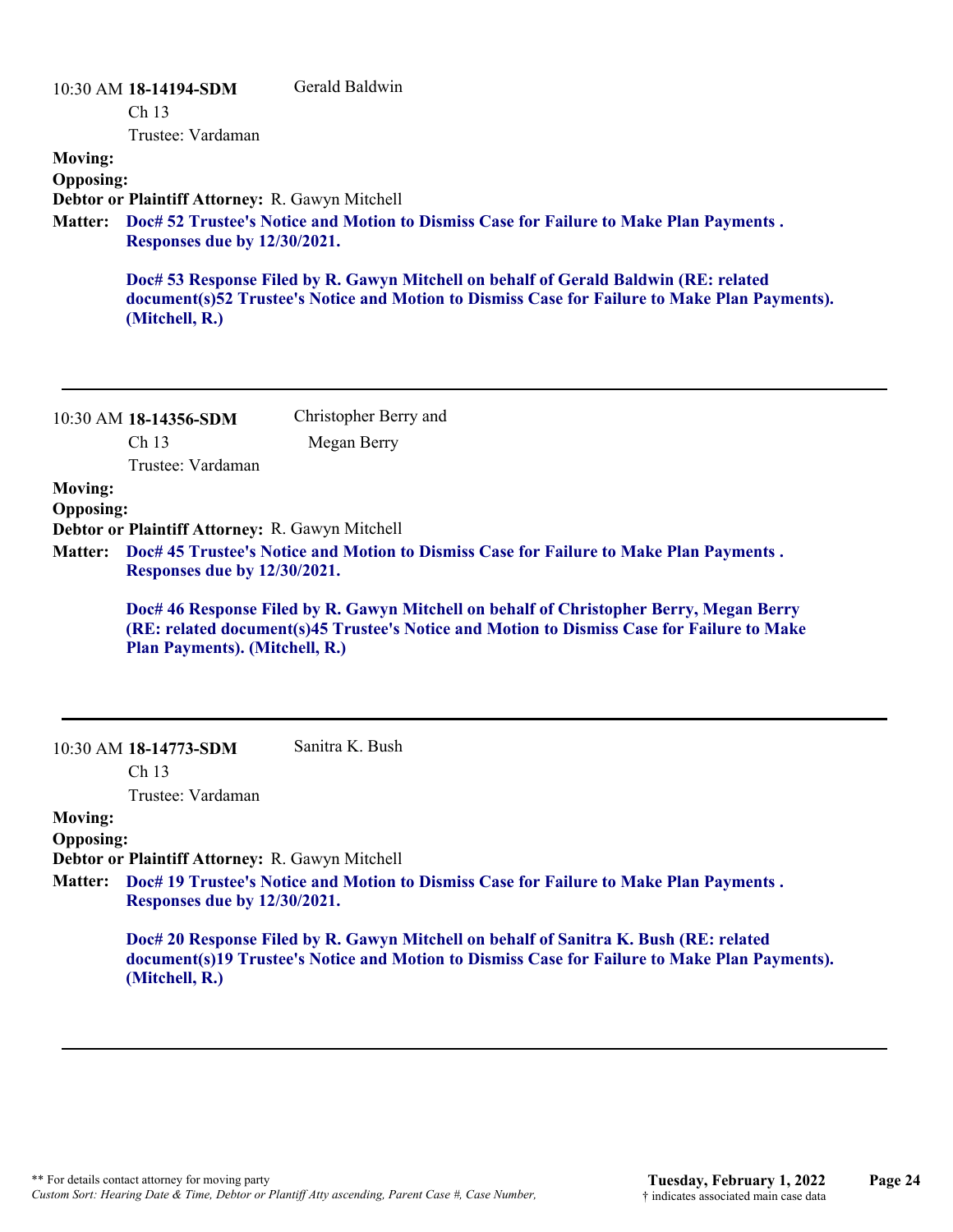## 10:30 AM **18-15008-SDM**  Ch 13 Trustee: Vardaman Michelle Mays **Moving: Opposing: Debtor or Plaintiff Attorney:** R. Gawyn Mitchell **Doc# 50 Trustee's Notice and Motion to Dismiss Case for Failure to Make Plan Payments . Matter: Responses due by 12/30/2021. Doc# 51 Response Filed by R. Gawyn Mitchell on behalf of Michelle Mays (RE: related document(s)50 Trustee's Notice and Motion to Dismiss Case for Failure to Make Plan Payments). (Mitchell, R.)**

10:30 AM **19-11646-SDM**  Ch 13 Jimmie Colter

Trustee: Vardaman

## **Moving:**

## **Opposing:**

**Debtor or Plaintiff Attorney:** R. Gawyn Mitchell

**Doc# 30 Trustee's Notice and Motion to Dismiss Case for Failure to Make Plan Payments . Matter: Responses due by 12/30/2021.**

> **Doc# 31 Response Filed by R. Gawyn Mitchell on behalf of Jimmie Colter (RE: related document(s)30 Trustee's Notice and Motion to Dismiss Case for Failure to Make Plan Payments). (Mitchell, R.)**

#### 10:30 AM **19-12485-SDM**

Ned Curtis Johnson

Ch 13

Trustee: Vardaman

**Moving:** Natalie K. Brown

## **Opposing:**

**Debtor or Plaintiff Attorney:** R. Gawyn Mitchell

**Doc# 36 Motion for Relief from Stay 424 Burgundy Drive, Columbus, MS 39702., Motion for Matter: Relief from Stay (Codebtor or Child Support) Kam H Johnson, Motion to Abandon . Filed by Natalie K. Brown on behalf of U.S. Bank Trust National Association, as Trustee of the Chalet Series IV Trust. (Attachments: # 1 Exhibit # 2 Exhibit # 3 Exhibit)**

**Doc# 39 Response Filed by R. Gawyn Mitchell on behalf of Ned Curtis Johnson (RE: related document(s)36 Motion for Relief From Stay filed by Creditor U.S. Bank Trust National Association, as Trustee of the Chalet Series IV Trust, Motion for Relief from Stay (Codebtor or Child Support), Motion to Abandon). (Mitchell, R.)**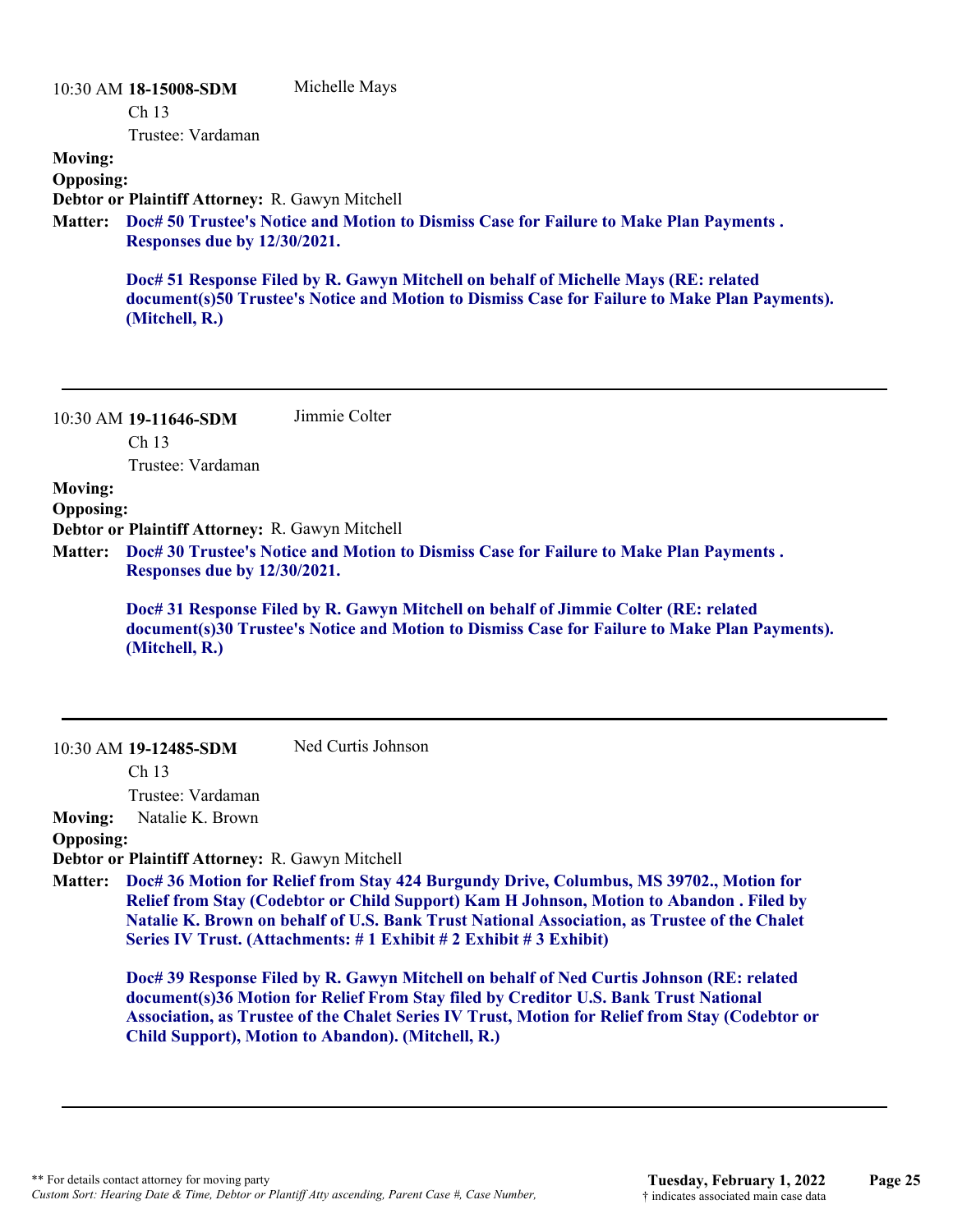|                  | 10:30 AM 19-13531-SDM                                                           | Courtney Coleman                                                                                                                                                                                                                                              |
|------------------|---------------------------------------------------------------------------------|---------------------------------------------------------------------------------------------------------------------------------------------------------------------------------------------------------------------------------------------------------------|
|                  | Ch 13                                                                           |                                                                                                                                                                                                                                                               |
|                  | Trustee: Vardaman                                                               |                                                                                                                                                                                                                                                               |
| <b>Moving:</b>   | Jeff D. Rawlings                                                                |                                                                                                                                                                                                                                                               |
| <b>Opposing:</b> |                                                                                 |                                                                                                                                                                                                                                                               |
|                  | Debtor or Plaintiff Attorney: R. Gawyn Mitchell                                 |                                                                                                                                                                                                                                                               |
| <b>Matter:</b>   |                                                                                 | Doc# 29 Motion to Abandon ., Motion for Relief from Stay . Filed by Jeff D. Rawlings on behalf<br>of Reliant Bank, successor by merger to First Advantage Bank.                                                                                               |
|                  |                                                                                 |                                                                                                                                                                                                                                                               |
|                  |                                                                                 | Doc# 32 Response Filed by R. Gawyn Mitchell on behalf of Courtney Coleman (RE: related<br>document(s)29 Motion to Abandon filed by Creditor Reliant Bank, successor by merger to First<br><b>Advantage Bank, Motion for Relief From Stay). (Mitchell, R.)</b> |
|                  | 10:30 AM 19-14558-SDM                                                           | Courtney M. Adams                                                                                                                                                                                                                                             |
|                  | Ch 13                                                                           |                                                                                                                                                                                                                                                               |
|                  | Trustee: Vardaman                                                               |                                                                                                                                                                                                                                                               |
| <b>Moving:</b>   |                                                                                 |                                                                                                                                                                                                                                                               |
| <b>Opposing:</b> | Debtor or Plaintiff Attorney: R. Gawyn Mitchell                                 |                                                                                                                                                                                                                                                               |
| <b>Matter:</b>   | Responses due by 12/30/2021.                                                    | Doc# 52 Trustee's Notice and Motion to Dismiss Case for Failure to Make Plan Payments.                                                                                                                                                                        |
|                  | (Mitchell, R.)                                                                  | Doc# 53 Response Filed by R. Gawyn Mitchell on behalf of Courtney M. Adams (RE: related<br>document(s)52 Trustee's Notice and Motion to Dismiss Case for Failure to Make Plan Payments).                                                                      |
|                  | 10:30 AM 20-10923-SDM<br>Ch <sub>13</sub><br>Trustee: Vardaman                  | Hope E. Walker                                                                                                                                                                                                                                                |
| <b>Moving:</b>   |                                                                                 |                                                                                                                                                                                                                                                               |
| <b>Opposing:</b> |                                                                                 |                                                                                                                                                                                                                                                               |
| <b>Matter:</b>   | Debtor or Plaintiff Attorney: R. Gawyn Mitchell<br>Responses due by 12/30/2021. | Doc# 27 Trustee's Notice and Motion to Dismiss Case for Failure to Make Plan Payments.                                                                                                                                                                        |
|                  | (Mitchell, R.)                                                                  | Doc# 28 Response Filed by R. Gawyn Mitchell on behalf of Hope E. Walker (RE: related<br>document(s)27 Trustee's Notice and Motion to Dismiss Case for Failure to Make Plan Payments).                                                                         |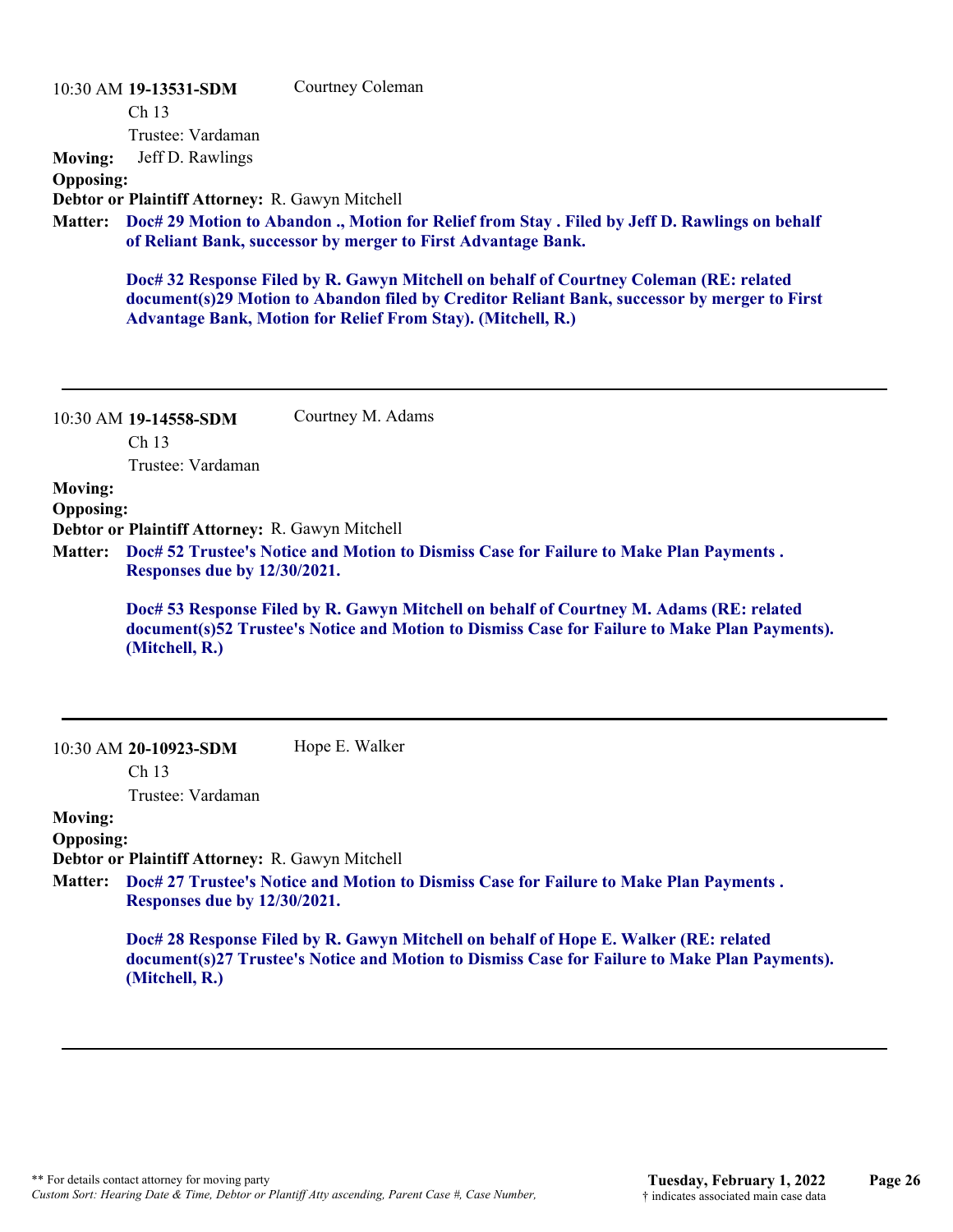|                  | 10:30 AM 20-11313-SDM                                                         | Velma J. Coggins                                                                                                                                                                        |
|------------------|-------------------------------------------------------------------------------|-----------------------------------------------------------------------------------------------------------------------------------------------------------------------------------------|
|                  | Ch <sub>13</sub>                                                              |                                                                                                                                                                                         |
|                  | Trustee: Vardaman                                                             |                                                                                                                                                                                         |
| <b>Moving:</b>   |                                                                               |                                                                                                                                                                                         |
| <b>Opposing:</b> |                                                                               |                                                                                                                                                                                         |
|                  | Debtor or Plaintiff Attorney: R. Gawyn Mitchell                               |                                                                                                                                                                                         |
| <b>Matter:</b>   |                                                                               | Doc# 20 Trustee's Notice and Motion to Dismiss Case for Failure to Make Plan Payments.                                                                                                  |
|                  | Responses due by 12/30/2021.                                                  |                                                                                                                                                                                         |
|                  | $\mathbf{A}$ $\mathbf{B}$ $\mathbf{A}$ $\mathbf{B}$ $\mathbf{A}$ $\mathbf{A}$ | Doc# 21 Response Filed by R. Gawyn Mitchell on behalf of Velma J. Coggins (RE: related<br>document(s)20 Trustee's Notice and Motion to Dismiss Case for Failure to Make Plan Payments). |

**(Mitchell, R.)**

10:30 AM **20-12068-SDM**  Ch 13 Janice Marie Savior

Trustee: Vardaman

## **Moving:**

**Opposing:**

**Debtor or Plaintiff Attorney:** R. Gawyn Mitchell

**Doc# 38 Trustee's Notice and Motion to Dismiss Case for Failure to Make Plan Payments . Matter: Responses due by 12/30/2021.**

Janice Marie Savior

**Doc# 39 Response Filed by R. Gawyn Mitchell on behalf of Janice Marie Savior (RE: related document(s)38 Trustee's Notice and Motion to Dismiss Case for Failure to Make Plan Payments). (Mitchell, R.)**

10:30 AM **20-12068-SDM** 

Ch 13

Trustee: Vardaman

**Moving:** Eric C Miller

## **Opposing:**

**Debtor or Plaintiff Attorney:** R. Gawyn Mitchell

**Doc# 28 Motion for Relief from Stay AND FOR OTHER RELIEF. Filed by Eric C Miller on Matter: behalf of DEUTSCHE BANK NATIONAL TRUST COMPANY, as Trustee for SECURITIZED ASSET BACKED RECEIVABLES LLC TRUST 2007-HE1, MORTGAGE PASS-THROUGH CERTIFICATES, SERIES 2007-HE1.**

**Doc# 31 Response Filed by R. Gawyn Mitchell on behalf of Janice Marie Savior (RE: related document(s)28 Motion for Relief From Stay filed by Creditor DEUTSCHE BANK NATIONAL TRUST COMPANY, as Trustee for SECURITIZED ASSET BACKED RECEIVABLES LLC TRUST 2007-HE1, MORTGAGE PASS-THROUGH CERTIFICATES, SERIES 2007-HE1). (Mitchell, R.)**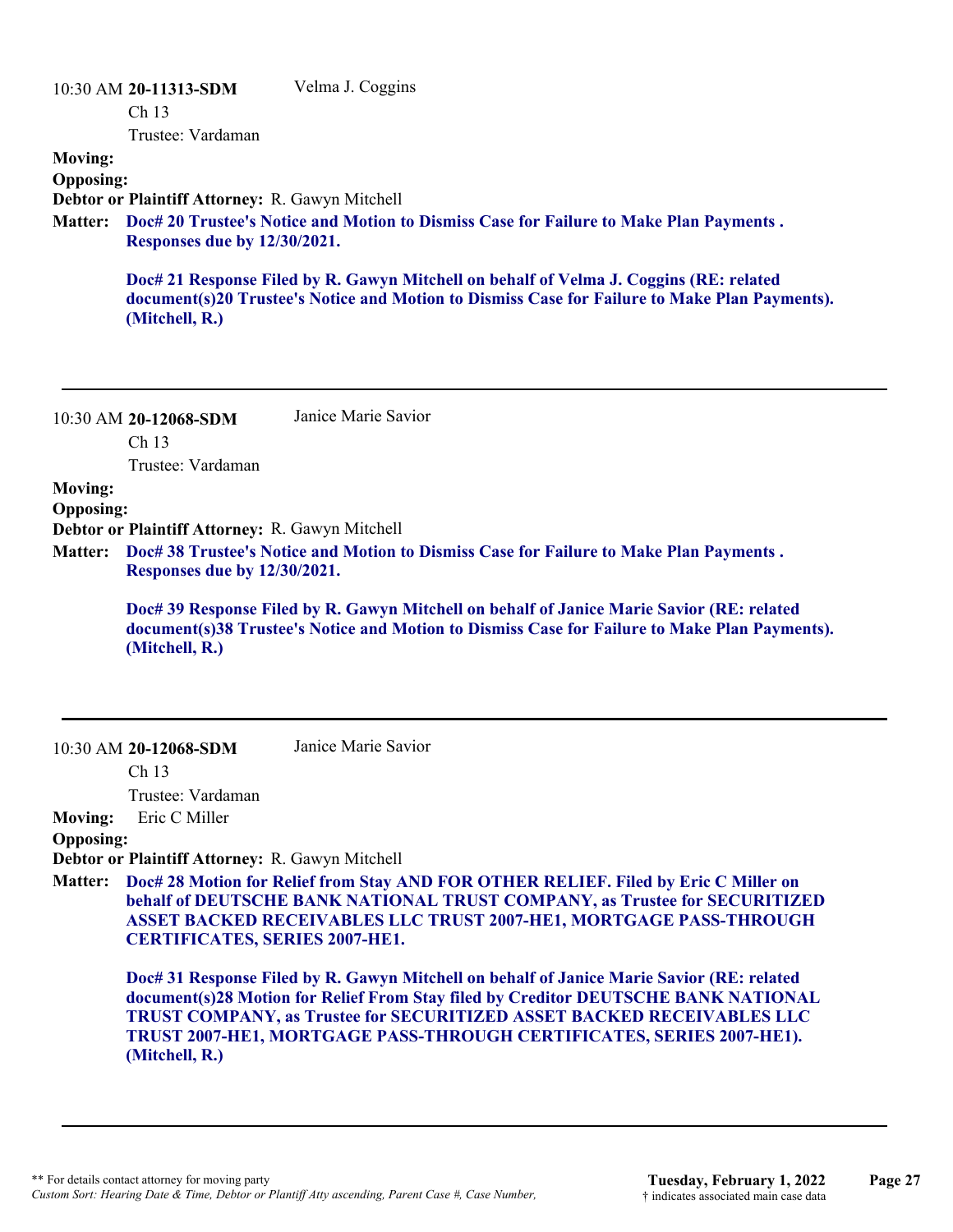|                   | 10:30 AM 20-12201-SDM                                    | Tommy L. Petty                                                                                                                                                                           |
|-------------------|----------------------------------------------------------|------------------------------------------------------------------------------------------------------------------------------------------------------------------------------------------|
| <b>Moving:</b>    | Ch <sub>13</sub><br>Trustee: Vardaman<br>Samantha Porter |                                                                                                                                                                                          |
| <b>Opposing:</b>  | Debtor or Plaintiff Attorney: R. Gawyn Mitchell          |                                                                                                                                                                                          |
| <b>Matter:</b>    | L. Petty.                                                | Doc# 52 Application to Compromise Controversy Filed by Samantha Porter on behalf of Tommy                                                                                                |
|                   | Modified link on 12/28/2021 (Logan, Elaine).             | Doc# 58 Response Filed by Terre M. Vardaman on behalf of Terre M. Vardaman (RE: Related<br>document(s) 52 Application to Compromise Controversy filed by Debtor Tommy L. Petty.          |
|                   |                                                          |                                                                                                                                                                                          |
|                   | 10:30 AM 21-10741-SDM                                    | Brenda S. Bozeman                                                                                                                                                                        |
|                   | Ch <sub>13</sub>                                         |                                                                                                                                                                                          |
|                   | Trustee: Vardaman                                        |                                                                                                                                                                                          |
| <b>Moving:</b>    |                                                          |                                                                                                                                                                                          |
| <b>Opposing:</b>  |                                                          |                                                                                                                                                                                          |
|                   | Debtor or Plaintiff Attorney: R. Gawyn Mitchell          |                                                                                                                                                                                          |
| <b>Matter:</b>    | <b>Responses due by 12/30/2021.</b>                      | Doc# 14 Trustee's Notice and Motion to Dismiss Case for Failure to Make Plan Payments.                                                                                                   |
|                   | (Mitchell, R.)                                           | Doc# 15 Response Filed by R. Gawyn Mitchell on behalf of Brenda S. Bozeman (RE: related<br>document(s)14 Trustee's Notice and Motion to Dismiss Case for Failure to Make Plan Payments). |
|                   |                                                          |                                                                                                                                                                                          |
|                   | 10:30 AM 21-11005-SDM<br>Ch <sub>13</sub>                | Rogina J. Bryant                                                                                                                                                                         |
|                   | Trustee: Vardaman                                        |                                                                                                                                                                                          |
| <b>Moving:</b>    |                                                          |                                                                                                                                                                                          |
| $\Omega$ nnooingi |                                                          |                                                                                                                                                                                          |

#### **Opposing:**

**Debtor or Plaintiff Attorney:** R. Gawyn Mitchell

**Doc# 26 Trustee's Notice and Motion to Dismiss Case for Failure to Make Plan Payments . Matter: Responses due by 12/30/2021.**

**Doc# 29 Response Filed by R. Gawyn Mitchell on behalf of Rogina J. Bryant (RE: related document(s)26 Trustee's Notice and Motion to Dismiss Case for Failure to Make Plan Payments). (Mitchell, R.)**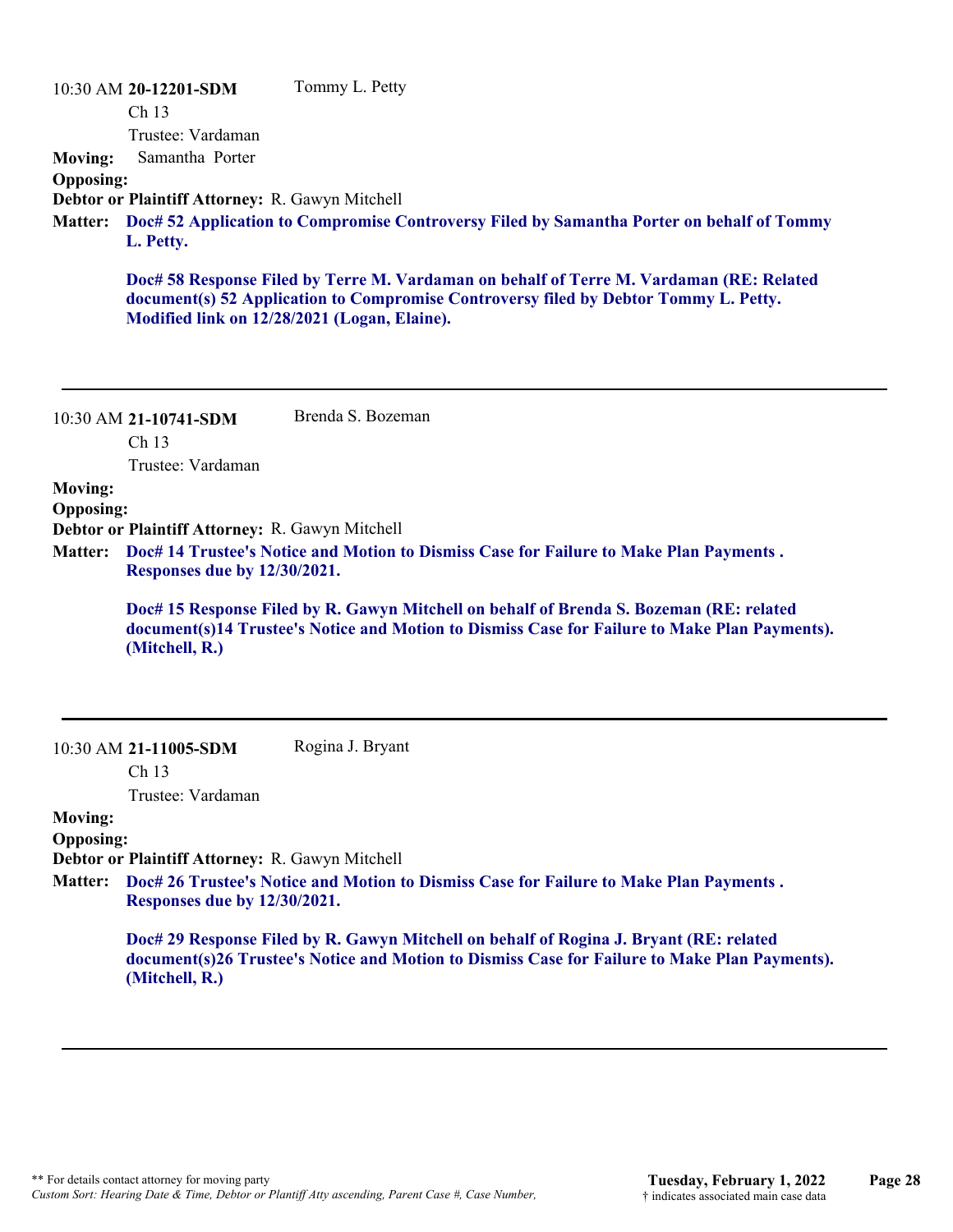|                  | $10:30$ AM 21-11067-SDM                         | William M. Cantrell                                                                                                                                                                        |
|------------------|-------------------------------------------------|--------------------------------------------------------------------------------------------------------------------------------------------------------------------------------------------|
|                  | Ch <sub>13</sub>                                |                                                                                                                                                                                            |
|                  | Trustee: Vardaman                               |                                                                                                                                                                                            |
| <b>Moving:</b>   |                                                 |                                                                                                                                                                                            |
| <b>Opposing:</b> |                                                 |                                                                                                                                                                                            |
|                  | Debtor or Plaintiff Attorney: R. Gawyn Mitchell |                                                                                                                                                                                            |
| <b>Matter:</b>   | Responses due by 12/30/2021.                    | Doc# 22 Trustee's Notice and Motion to Dismiss Case for Failure to Make Plan Payments.                                                                                                     |
|                  | (Mitchell, R.)                                  | Doc# 23 Response Filed by R. Gawyn Mitchell on behalf of William M. Cantrell (RE: related<br>document(s)22 Trustee's Notice and Motion to Dismiss Case for Failure to Make Plan Payments). |

10:30 AM **21-11219-SDM**  Ch 13 Sierra Bierlair

Trustee: Vardaman

**Moving:**

**Opposing:**

**Debtor or Plaintiff Attorney:** R. Gawyn Mitchell

**Doc# 18 Trustee's Notice and Motion to Dismiss Case for Failure to Make Plan Payments . Matter: Responses due by 12/30/2021.**

**Doc# 19 Response Filed by R. Gawyn Mitchell on behalf of Sierra Bierlair (RE: related document(s)18 Trustee's Notice and Motion to Dismiss Case for Failure to Make Plan Payments). (Mitchell, R.)**

10:30 AM **21-11295-SDM**  Steven R. Irvin

Ch 13

Trustee: Vardaman

#### **Moving: Opposing:**

**Debtor or Plaintiff Attorney:** R. Gawyn Mitchell

**Doc# 35 Trustee's Notice and Motion to Dismiss Case for Failure to Make Plan Payments . Matter: Responses due by 12/30/2021.**

> **Doc# 36 Response Filed by R. Gawyn Mitchell on behalf of Steven R. Irvin (RE: related document(s)35 Trustee's Notice and Motion to Dismiss Case for Failure to Make Plan Payments). (Mitchell, R.)**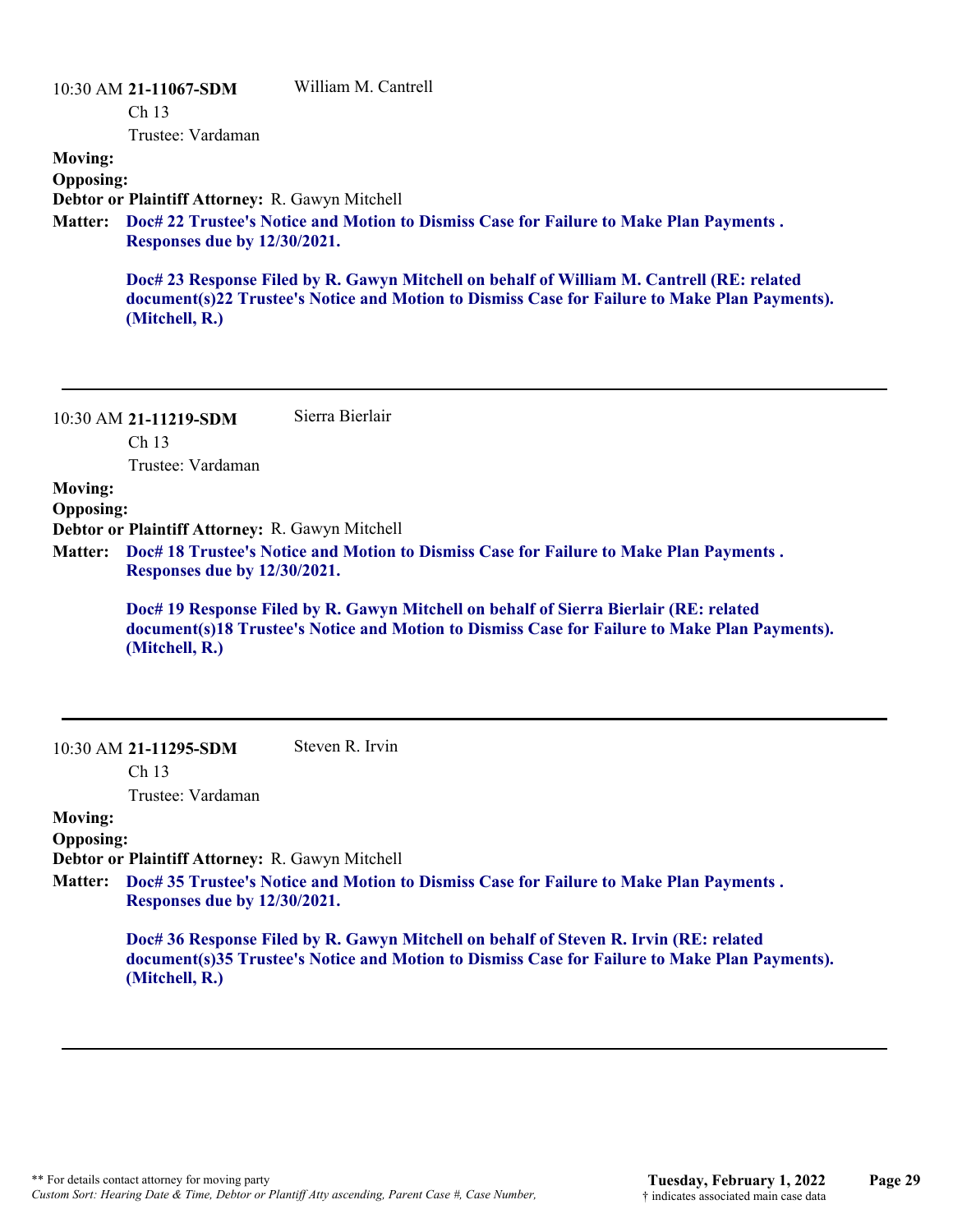#### 10:30 AM **21-11467-SDM**

Sharon R. Seals

Ch 13

Trustee: Vardaman

**Moving:** R. Gawyn Mitchell

**Opposing:**

**Debtor or Plaintiff Attorney:** R. Gawyn Mitchell

**Doc# 20 Objection to Notice of Postpetition Mortgage Fees, Expenses and Charges Filed by R. Matter: Gawyn Mitchell on behalf of Sharon R. Seals RE: (related document(s)19 Notice of Postpetition Mortgage Fees, Expenses, and Charges (B10 Supplement 2) filed by Creditor U.S. Bank, N.A., as Trustee, successor in interest to Wachovia Bank, National Association, as Trustee, successor by merger to First Union National Bank as Trustee, for Mid-State Trust X). (Attachments: # 1 Proposed Order) (Mitchell, R.)**

**Doc# 27 Response Filed by Gregory J. Walsh on behalf of U.S. Bank, N.A., as Trustee, successor in interest to Wachovia Bank, National Association, as Trustee, successor by merger to First Union National Bank as Trustee, for Mid-State Trust X (RE: related document(s)20 Objection to Mortgage Payment Change/Postpetition Fees filed by Debtor Sharon R. Seals). (Walsh, Gregory)**

10:30 AM **21-11504-SDM**  Ch 13 Camelia J. Trisler

Trustee: Vardaman

#### **Moving:**

#### **Opposing:**

**Debtor or Plaintiff Attorney:** R. Gawyn Mitchell

**Doc# 18 Trustee's Notice and Motion to Dismiss Case for Failure to Make Plan Payments . Matter: Responses due by 12/30/2021.**

**Doc# 19 Response Filed by R. Gawyn Mitchell on behalf of Camelia J. Trisler (RE: related document(s)18 Trustee's Notice and Motion to Dismiss Case for Failure to Make Plan Payments). (Mitchell, R.)**

|                  | $10:30$ AM 21-12147-SDM                         | Victoria Gazaway                                                                                                                                     |
|------------------|-------------------------------------------------|------------------------------------------------------------------------------------------------------------------------------------------------------|
|                  | Ch <sub>13</sub>                                |                                                                                                                                                      |
|                  | Trustee: Vardaman                               |                                                                                                                                                      |
| <b>Moving:</b>   | Kent D. McPhail                                 |                                                                                                                                                      |
| <b>Opposing:</b> |                                                 |                                                                                                                                                      |
|                  | Debtor or Plaintiff Attorney: R. Gawyn Mitchell |                                                                                                                                                      |
| <b>Matter:</b>   |                                                 | Doc# 13 Motion for Relief from Stay . Filed by Kent D. McPhail on behalf of American Honda<br>Finance Corp (Attachments: #1 Exhibit) (McPhail, Kent) |
|                  |                                                 |                                                                                                                                                      |
|                  |                                                 |                                                                                                                                                      |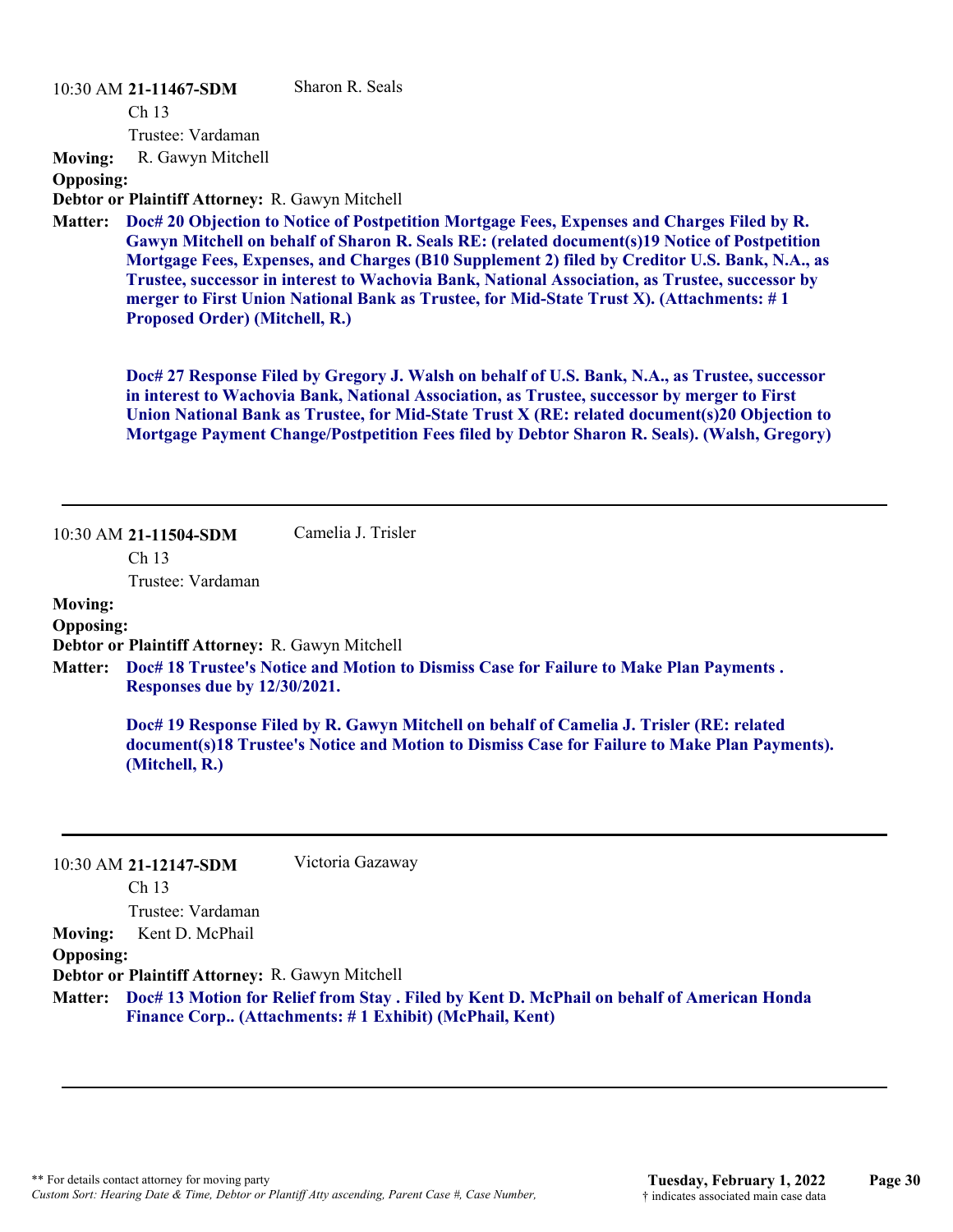|                  | 10:30 AM 21-12178-SDM                           | Mitchell Allen                                                                                         |
|------------------|-------------------------------------------------|--------------------------------------------------------------------------------------------------------|
|                  | Ch <sub>13</sub>                                |                                                                                                        |
|                  | Trustee: Vardaman                               |                                                                                                        |
| <b>Moving:</b>   | Kelli Michelle Stevens                          |                                                                                                        |
| <b>Opposing:</b> |                                                 |                                                                                                        |
|                  | Debtor or Plaintiff Attorney: R. Gawyn Mitchell |                                                                                                        |
|                  | of Tower Loan of Mississippi LLC                | Matter: Doc# 16 Objection to Confirmation of Chapter 13 Plan Filed by Kelli Michelle Stevens on behalf |

|                  | 10:30 AM 21-12194-SDM                           | George Toten and                                                                                                                                                        |
|------------------|-------------------------------------------------|-------------------------------------------------------------------------------------------------------------------------------------------------------------------------|
|                  | Ch <sub>13</sub>                                | Linda Toten                                                                                                                                                             |
|                  | Trustee: Vardaman                               |                                                                                                                                                                         |
|                  | Moving: Derek A. Henderson                      |                                                                                                                                                                         |
| <b>Opposing:</b> |                                                 |                                                                                                                                                                         |
|                  | Debtor or Plaintiff Attorney: R. Gawyn Mitchell |                                                                                                                                                                         |
|                  |                                                 | Matter: Doc# 19 Objection to Confirmation of Chapter 13 Plan and Valuations Filed by Derek A.<br>Henderson on behalf of Mississippi National Guard Federal Credit Union |

|                  | 10:30 AM 21-12194-SDM                           | George Toten and                                                                                       |
|------------------|-------------------------------------------------|--------------------------------------------------------------------------------------------------------|
|                  | Ch <sub>13</sub>                                | Linda Toten                                                                                            |
|                  | Trustee: Vardaman                               |                                                                                                        |
| <b>Moving:</b>   | Kelli Michelle Stevens                          |                                                                                                        |
| <b>Opposing:</b> |                                                 |                                                                                                        |
|                  | Debtor or Plaintiff Attorney: R. Gawyn Mitchell |                                                                                                        |
|                  | of Tower Loan of Mississippi LLC                | Matter: Doc# 31 Objection to Confirmation of Chapter 13 Plan Filed by Kelli Michelle Stevens on behalf |

|                  | 10:30 AM 21-12243-SDM                           | Naqwuis Walton                                                                                         |
|------------------|-------------------------------------------------|--------------------------------------------------------------------------------------------------------|
|                  | Ch <sub>13</sub>                                |                                                                                                        |
|                  | Trustee: Vardaman                               |                                                                                                        |
| <b>Moving:</b>   | Kelli Michelle Stevens                          |                                                                                                        |
| <b>Opposing:</b> |                                                 |                                                                                                        |
|                  | Debtor or Plaintiff Attorney: R. Gawyn Mitchell |                                                                                                        |
|                  |                                                 | Matter: Doc# 13 Objection to Confirmation of Chapter 13 Plan Filed by Kelli Michelle Stevens on behalf |
|                  | of Gulfco of Mississippi LLC                    |                                                                                                        |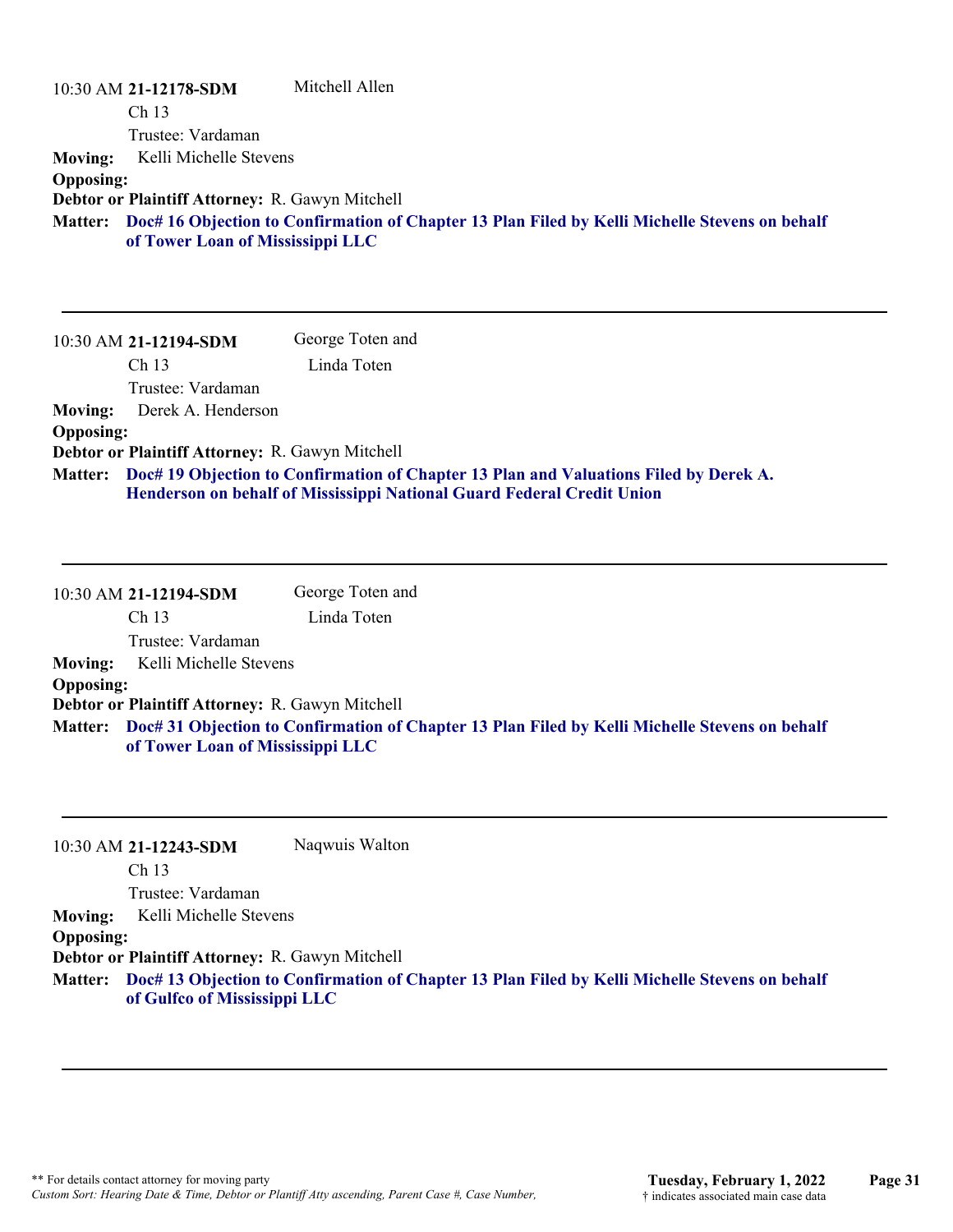|                  | 10:30 AM 21-12244-SDM                           | Steve D. Hampton                                                                                |
|------------------|-------------------------------------------------|-------------------------------------------------------------------------------------------------|
|                  | Ch <sub>13</sub>                                |                                                                                                 |
|                  | Trustee: Vardaman                               |                                                                                                 |
| <b>Moving:</b>   | B. Joey Hood II                                 |                                                                                                 |
| <b>Opposing:</b> |                                                 |                                                                                                 |
|                  | Debtor or Plaintiff Attorney: R. Gawyn Mitchell |                                                                                                 |
| <b>Matter:</b>   |                                                 | Doc# 14 Objection to Confirmation of Chapter 13 Plan Filed by B. Joey Hood II on behalf of      |
|                  |                                                 | Family Choice Financial Inc.,-Starkville Branch c/o B. Joey Hood, II. (Attachments: #1 Exhibit) |
|                  | (Hood, B.)                                      |                                                                                                 |
|                  |                                                 |                                                                                                 |

10:30 AM **21-12244-SDM**  Ch 13 Trustee: Vardaman Steve D. Hampton **Moving:** Kelli Michelle Stevens **Opposing: Debtor or Plaintiff Attorney:** R. Gawyn Mitchell **Doc# 15 Objection to Confirmation of Chapter 13 Plan Filed by Kelli Michelle Stevens on behalf Matter: of Gulfco of Mississippi LLC**

|                  | 10:30 AM 21-12245-SDM                                  | Frederick A. Ward and                                                                                  |
|------------------|--------------------------------------------------------|--------------------------------------------------------------------------------------------------------|
|                  | Ch <sub>13</sub>                                       | Melanie Ward                                                                                           |
|                  | Trustee: Vardaman                                      |                                                                                                        |
| <b>Moving:</b>   | Kelli Michelle Stevens                                 |                                                                                                        |
| <b>Opposing:</b> |                                                        |                                                                                                        |
|                  | <b>Debtor or Plaintiff Attorney: R. Gawyn Mitchell</b> |                                                                                                        |
|                  | of Gulfco of Mississippi LLC                           | Matter: Doc# 14 Objection to Confirmation of Chapter 13 Plan Filed by Kelli Michelle Stevens on behalf |

|                  | 10:30 AM 21-12268-SDM                           | Howard Lampkin                                                                                         |
|------------------|-------------------------------------------------|--------------------------------------------------------------------------------------------------------|
|                  | Ch <sub>13</sub>                                |                                                                                                        |
|                  | Trustee: Vardaman                               |                                                                                                        |
| <b>Moving:</b>   | Kelli Michelle Stevens                          |                                                                                                        |
| <b>Opposing:</b> |                                                 |                                                                                                        |
|                  | Debtor or Plaintiff Attorney: R. Gawyn Mitchell |                                                                                                        |
|                  | of Tower Loan of Mississippi LLC                | Matter: Doc# 12 Objection to Confirmation of Chapter 13 Plan Filed by Kelli Michelle Stevens on behalf |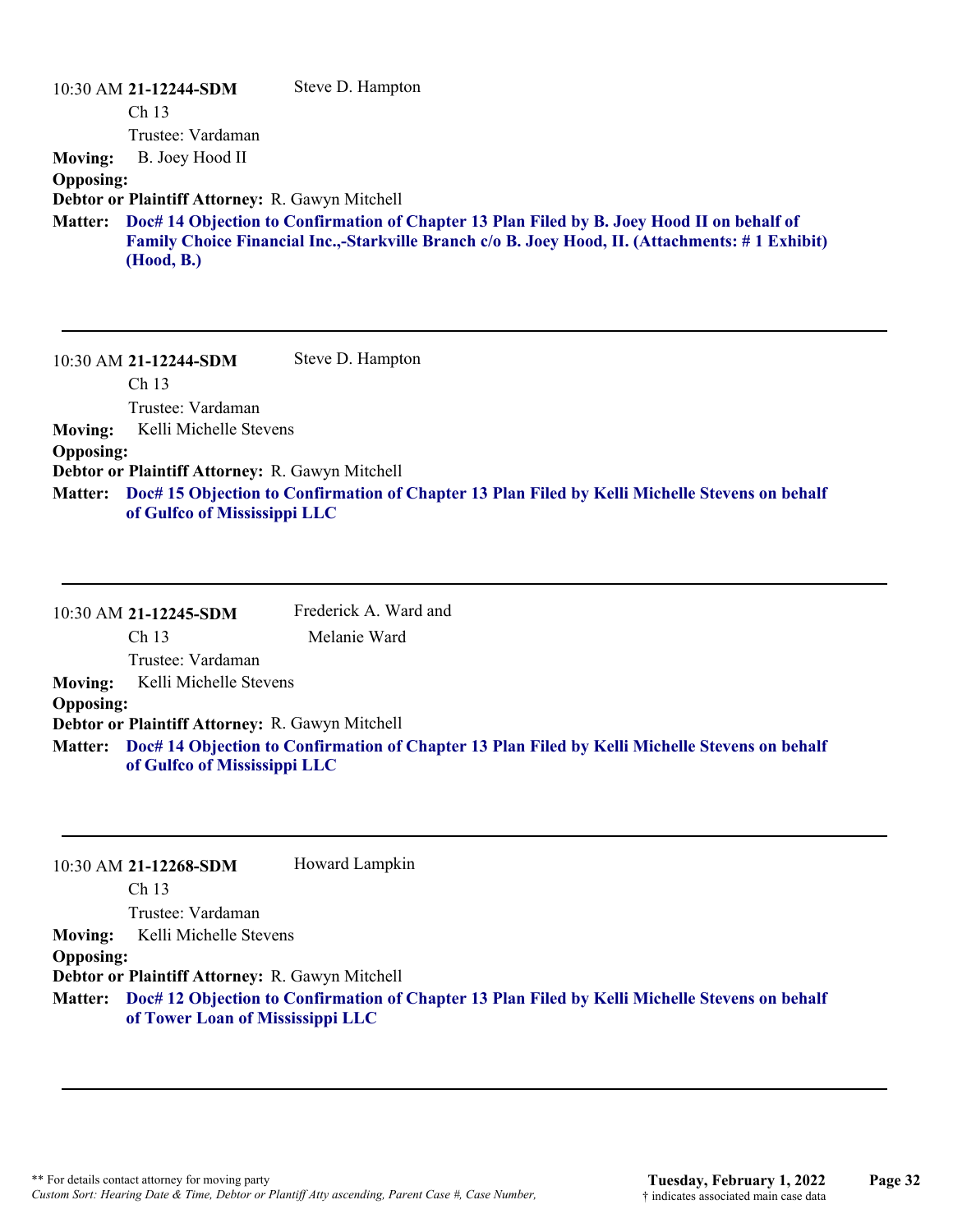|                                    | 10:30 AM 21-12342-SDM<br>Ch 13<br>Trustee: Vardaman                                   | Coby Hutchinson                                                                                                                                                                          |
|------------------------------------|---------------------------------------------------------------------------------------|------------------------------------------------------------------------------------------------------------------------------------------------------------------------------------------|
| <b>Moving:</b><br><b>Opposing:</b> | Olivia Spencer                                                                        |                                                                                                                                                                                          |
|                                    | Debtor or Plaintiff Attorney: R. Gawyn Mitchell                                       |                                                                                                                                                                                          |
| <b>Matter:</b>                     |                                                                                       | Doc# 14 Motion for Adequate Protection as to a 2018 Ford F150 vehicle Filed by Olivia Spencer<br>on behalf of Ford Motor Credit Company LLC. (Attachments: #1 Proposed Order)            |
|                                    | LLC). (Mitchell, R.)                                                                  | Doc# 20 Response Filed by R. Gawyn Mitchell on behalf of Coby Hutchinson (RE: related<br>document(s)14 Motion for Adequate Protection filed by Creditor Ford Motor Credit Company        |
|                                    | 10:30 AM 17-12302-SDM                                                                 | Twilla C Campbell                                                                                                                                                                        |
|                                    | Ch <sub>13</sub>                                                                      |                                                                                                                                                                                          |
|                                    | Trustee: Vardaman                                                                     |                                                                                                                                                                                          |
| <b>Moving:</b>                     |                                                                                       |                                                                                                                                                                                          |
| <b>Opposing:</b>                   |                                                                                       |                                                                                                                                                                                          |
| <b>Matter:</b>                     | Debtor or Plaintiff Attorney: R.Gawyn Mitchell<br><b>Responses due by 12/30/2021.</b> | Doc# 73 Trustee's Notice and Motion to Dismiss Case for Failure to Make Plan Payments.                                                                                                   |
|                                    | (Mitchell, R.)                                                                        | Doc# 74 Response Filed by R. Gawyn Mitchell on behalf of Twilla C Campbell (RE: related<br>document(s)73 Trustee's Notice and Motion to Dismiss Case for Failure to Make Plan Payments). |
|                                    | 10:30 AM 18-10007-SDM<br>Ch 13                                                        | Carolyn D. Whitten                                                                                                                                                                       |
|                                    | Trustee: Vardaman                                                                     |                                                                                                                                                                                          |
| <b>Moving:</b><br><b>Opposing:</b> |                                                                                       |                                                                                                                                                                                          |
| <b>Matter:</b>                     | Debtor or Plaintiff Attorney: R.Gawyn Mitchell<br>Responses due by 12/30/2021.        | Doc# 41 Trustee's Notice and Motion to Dismiss Case for Failure to Make Plan Payments.                                                                                                   |
|                                    |                                                                                       |                                                                                                                                                                                          |

**Doc# 42 Response Filed by R. Gawyn Mitchell on behalf of Carolyn D. Whitten (RE: related document(s)41 Trustee's Notice and Motion to Dismiss Case for Failure to Make Plan Payments). (Mitchell, R.)**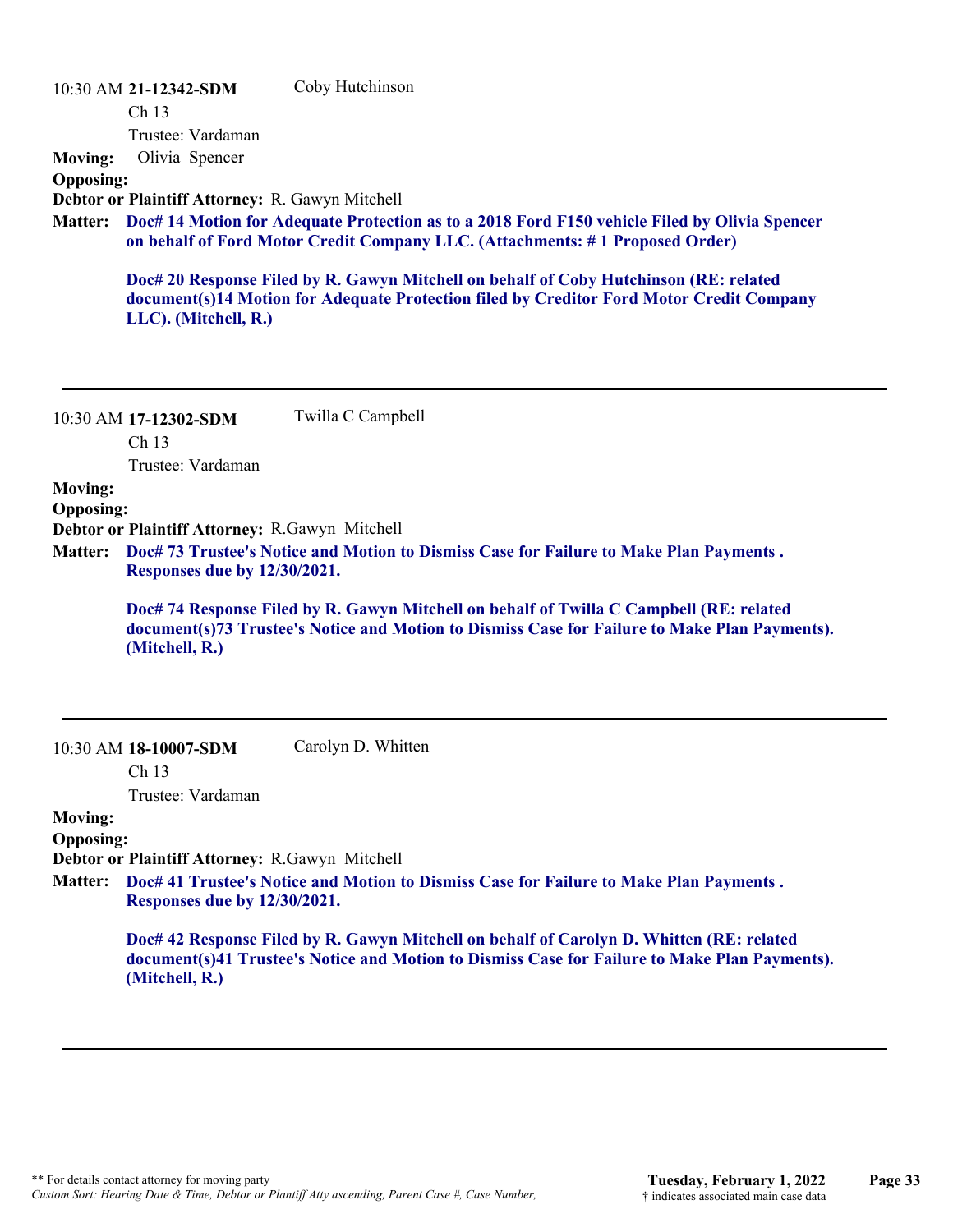|                                                      | 10:30 AM 21-10931-SDM<br>Ch <sub>11</sub>                          | Haven Campus Communities - Starkville, LLC                                                                                                                                                                                                                                   |
|------------------------------------------------------|--------------------------------------------------------------------|------------------------------------------------------------------------------------------------------------------------------------------------------------------------------------------------------------------------------------------------------------------------------|
| <b>Moving:</b><br><b>Opposing:</b>                   | Douglas C. Noble<br>Debtor or Plaintiff Attorney: Douglas C. Noble | David Lee Bury<br>Thomas B. Norton<br>Ward Stone                                                                                                                                                                                                                             |
| <b>Matter:</b>                                       |                                                                    | Doc# 200 Application to Compromise Controversy Filed by David Lee Bury Jr on behalf of<br>Haven Campus Communities - Starkville, LLC. (Attachments: #1 Exhibit Exhibit 1 - Haven<br>Development Title Litigation Settlement Agreement #2 Exhibit Exhibit 2 - Proposed Order) |
|                                                      | 10:30 AM 17-13221-SDM                                              | Derek Stacy and                                                                                                                                                                                                                                                              |
|                                                      | Ch 13                                                              | Karen Stacy                                                                                                                                                                                                                                                                  |
| <b>Moving:</b><br><b>Opposing:</b><br><b>Matter:</b> | Trustee: Vardaman                                                  | Debtor or Plaintiff Attorney: Catherine Anne Umberger<br>Doc# 45 Trustee's Notice and Motion to Dismiss Case for Failure to Make Plan Payments.                                                                                                                              |
|                                                      | <b>Responses due by 12/30/2021.</b>                                |                                                                                                                                                                                                                                                                              |
|                                                      |                                                                    | Doc# 46 Response Filed by Catherine Anne Umberger on behalf of Derek Stacy, Karen Stacy<br>(RE: related document(s)45 Trustee's Notice and Motion to Dismiss Case for Failure to Make<br><b>Plan Payments). (Umberger, Catherine)</b>                                        |
|                                                      | 10:30 AM 18-10088-SDM                                              | Bobby Reynolds and                                                                                                                                                                                                                                                           |
|                                                      | Ch <sub>13</sub>                                                   | Jamie Reynolds                                                                                                                                                                                                                                                               |
| <b>Moving:</b><br><b>Opposing:</b>                   | Trustee: Vardaman                                                  |                                                                                                                                                                                                                                                                              |
| <b>Matter:</b>                                       | Responses due by 12/30/2021.                                       | Debtor or Plaintiff Attorney: Catherine Anne Umberger<br>Doc# 62 Trustee's Notice and Motion to Dismiss Case for Failure to Make Plan Payments.                                                                                                                              |
|                                                      |                                                                    | Doc# 63 Response Filed by Catherine Anne Umberger on behalf of Bobby Reynolds, Jamie<br>Reynolds (RE: related document(s)62 Trustee's Notice and Motion to Dismiss Case for Failure to<br><b>Make Plan Payments). (Umberger, Catherine)</b>                                  |
|                                                      |                                                                    |                                                                                                                                                                                                                                                                              |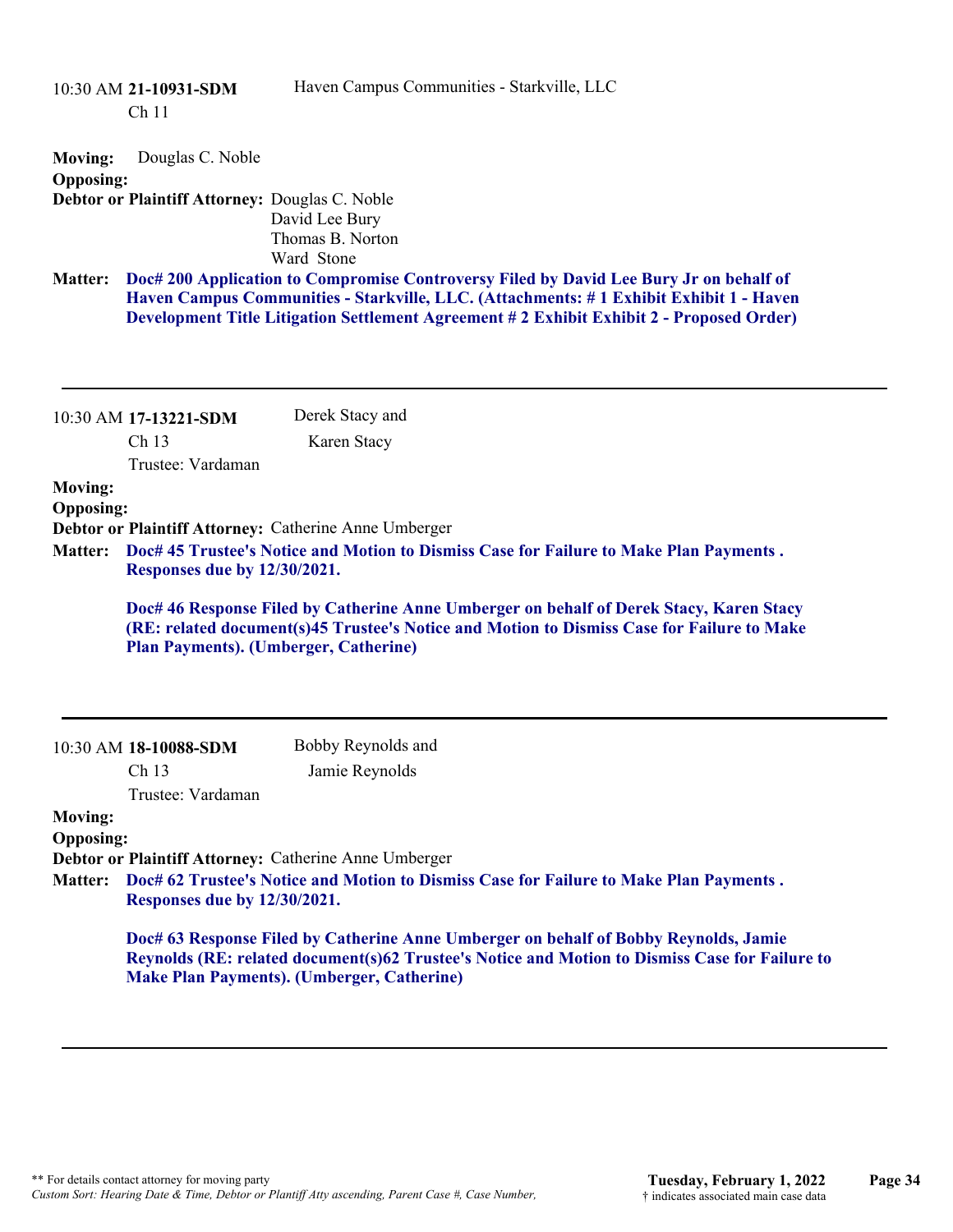| <b>Moving:</b><br><b>Opposing:</b><br><b>Matter:</b> | 10:30 AM 18-14865-SDM<br>Ch 13<br>Trustee: Vardaman<br><b>Responses due by 12/30/2021.</b> | Debra M. Griffin<br>Debtor or Plaintiff Attorney: Catherine Anne Umberger<br>Doc# 64 Trustee's Notice and Motion to Dismiss Case for Failure to Make Plan Payments.                      |
|------------------------------------------------------|--------------------------------------------------------------------------------------------|------------------------------------------------------------------------------------------------------------------------------------------------------------------------------------------|
|                                                      | Payments). (Umberger, Catherine)                                                           | Doc# 65 Response Filed by Catherine Anne Umberger on behalf of Debra M. Griffin (RE:<br>related document(s)64 Trustee's Notice and Motion to Dismiss Case for Failure to Make Plan       |
|                                                      | 10:30 AM 19-11934-SDM<br>Ch <sub>13</sub><br>Trustee: Vardaman                             | Mary Martin                                                                                                                                                                              |
| <b>Moving:</b>                                       |                                                                                            |                                                                                                                                                                                          |
| <b>Opposing:</b>                                     |                                                                                            | Debtor or Plaintiff Attorney: Catherine Anne Umberger                                                                                                                                    |
| <b>Matter:</b>                                       | Responses due by 12/30/2021.                                                               | Doc# 37 Trustee's Notice and Motion to Dismiss Case for Failure to Make Plan Payments.                                                                                                   |
|                                                      | (Umberger, Catherine)                                                                      | Doc# 38 Response Filed by Catherine Anne Umberger on behalf of Mary Martin (RE: related<br>document(s)37 Trustee's Notice and Motion to Dismiss Case for Failure to Make Plan Payments). |
|                                                      | 10:30 AM 19-14904-SDM<br>Ch 13                                                             | Jamilah Craig                                                                                                                                                                            |
| <b>Moving:</b><br><b>Opposing:</b><br><b>Matter:</b> | Trustee: Vardaman<br>Responses due by 12/30/2021.                                          | Debtor or Plaintiff Attorney: Catherine Anne Umberger<br>Doc# 36 Trustee's Notice and Motion to Dismiss Case for Failure to Make Plan Payments.                                          |
|                                                      |                                                                                            | Dooff 27 Deepense Filed by Catherine Anne Umbergen en behalf of Jamilah Croig (DF) related                                                                                               |

**Doc# 37 Response Filed by Catherine Anne Umberger on behalf of Jamilah Craig (RE: related document(s)36 Trustee's Notice and Motion to Dismiss Case for Failure to Make Plan Payments). (Umberger, Catherine)**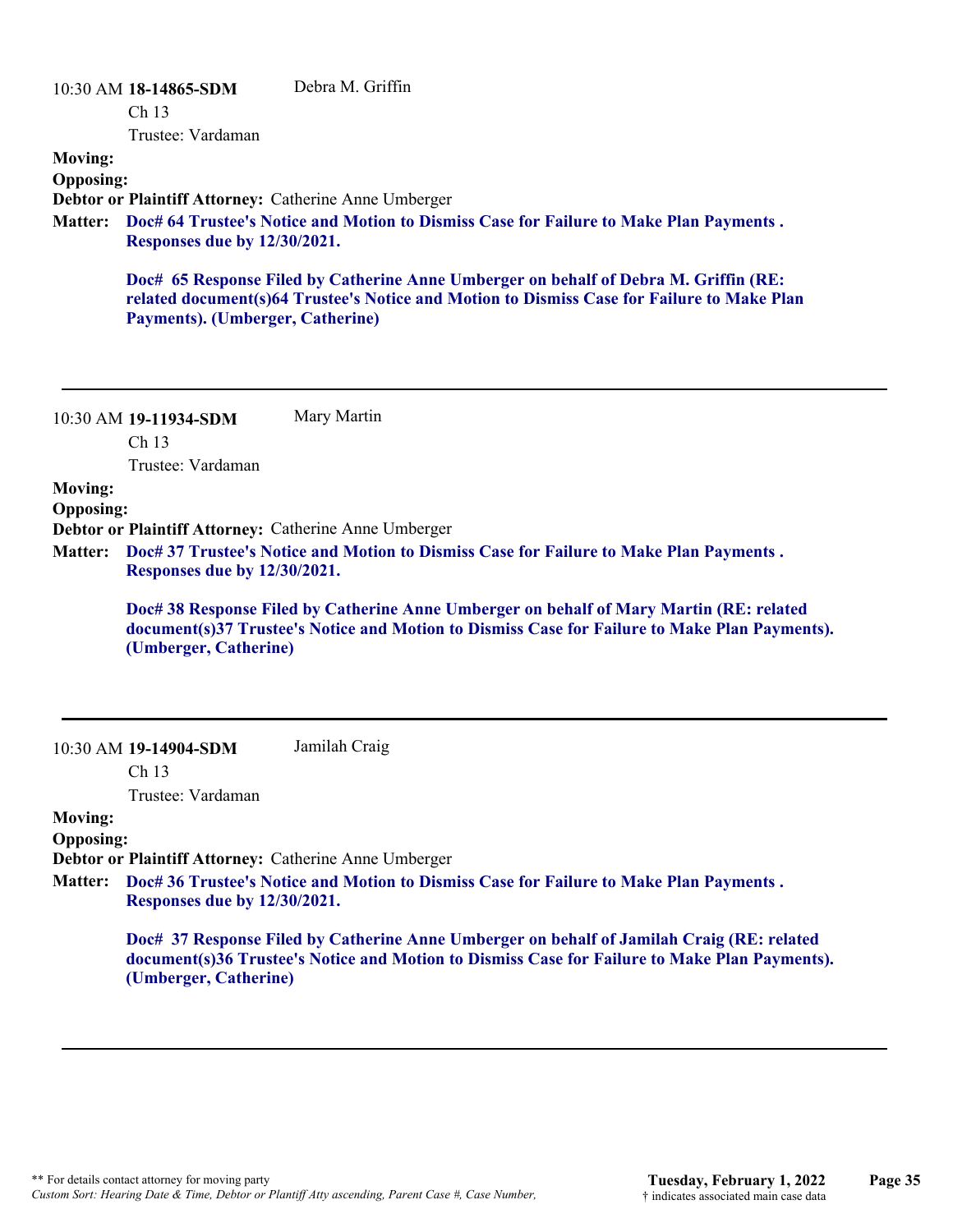|                  | 10:30 AM 20-11336-SDM        | Laronda Neely                                                                                                                                                                              |
|------------------|------------------------------|--------------------------------------------------------------------------------------------------------------------------------------------------------------------------------------------|
|                  | Ch <sub>13</sub>             |                                                                                                                                                                                            |
|                  | Trustee: Vardaman            |                                                                                                                                                                                            |
| <b>Moving:</b>   |                              |                                                                                                                                                                                            |
| <b>Opposing:</b> |                              |                                                                                                                                                                                            |
|                  |                              | Debtor or Plaintiff Attorney: Catherine Anne Umberger                                                                                                                                      |
| <b>Matter:</b>   | Responses due by 12/30/2021. | Doc# 49 Trustee's Notice and Motion to Dismiss Case for Failure to Make Plan Payments.                                                                                                     |
|                  | (Umberger, Catherine)        | Doc# 50 Response Filed by Catherine Anne Umberger on behalf of Laronda Neely (RE: related<br>document(s)49 Trustee's Notice and Motion to Dismiss Case for Failure to Make Plan Payments). |

10:30 AM **20-12506-SDM**  Ch 13 Trustee: Vardaman Stephanie M. Walker

**Moving:**

**Opposing:**

**Debtor or Plaintiff Attorney:** Catherine Anne Umberger

**Doc# 35 Trustee's Notice and Motion to Dismiss Case for Failure to Make Plan Payments . Matter: Responses due by 12/30/2021.**

> **Doc# 36 Response Filed by Catherine Anne Umberger on behalf of Stephanie M. Walker (RE: related document(s)35 Trustee's Notice and Motion to Dismiss Case for Failure to Make Plan Payments). (Umberger, Catherine)**

10:30 AM **21-10513-SDM**  Alexius Walker

Ch 13

Trustee: Vardaman

# **Moving:**

**Opposing:**

**Debtor or Plaintiff Attorney:** Catherine Anne Umberger

**Doc# 34 Trustee's Notice and Motion to Dismiss Case for Failure to Make Plan Payments . Matter: Responses due by 12/30/2021.**

> **Doc# 35 Response Filed by Catherine Anne Umberger on behalf of Alexius Walker (RE: related document(s)34 Trustee's Notice and Motion to Dismiss Case for Failure to Make Plan Payments). (Umberger, Catherine)**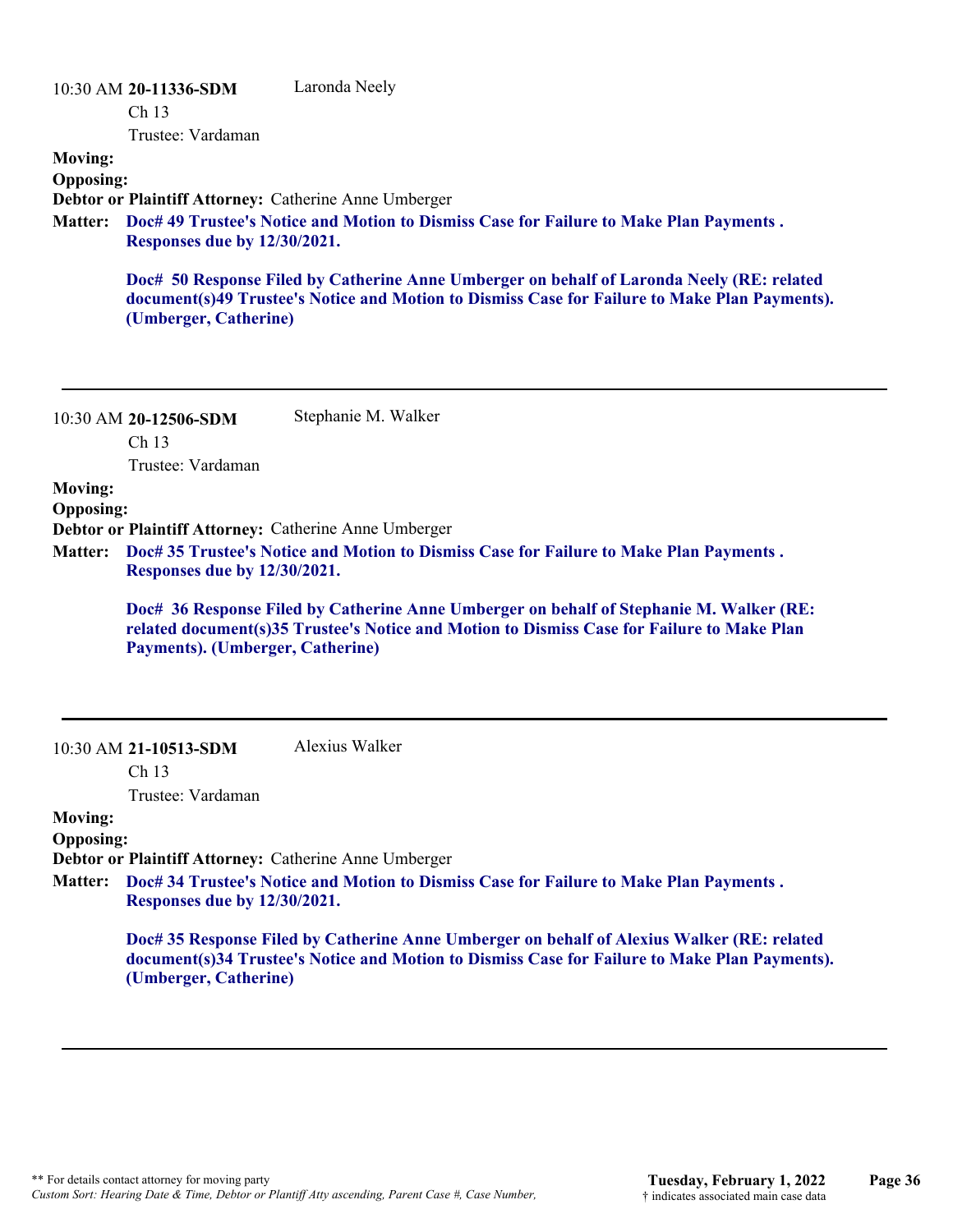|                  | 10:30 AM 21-10860-SDM        | Roy Wallace                                                                                                                                                                              |
|------------------|------------------------------|------------------------------------------------------------------------------------------------------------------------------------------------------------------------------------------|
|                  | Ch <sub>13</sub>             |                                                                                                                                                                                          |
|                  | Trustee: Vardaman            |                                                                                                                                                                                          |
| <b>Moving:</b>   |                              |                                                                                                                                                                                          |
| <b>Opposing:</b> |                              |                                                                                                                                                                                          |
|                  |                              | Debtor or Plaintiff Attorney: Catherine Anne Umberger                                                                                                                                    |
| <b>Matter:</b>   | Responses due by 12/30/2021. | Doc# 23 Trustee's Notice and Motion to Dismiss Case for Failure to Make Plan Payments.                                                                                                   |
|                  | (Umberger, Catherine)        | Doc# 24 Response Filed by Catherine Anne Umberger on behalf of Roy Wallace (RE: related<br>document(s)23 Trustee's Notice and Motion to Dismiss Case for Failure to Make Plan Payments). |

10:30 AM **21-12042-SDM**  Ch 13 Trustee: Vardaman Margaret Conway **Moving:** B. Joey Hood II **Opposing: Debtor or Plaintiff Attorney:** Catherine Anne Umberger **Doc# 19 Objection to Confirmation of Chapter 13 Plan Filed by B. Joey Hood II on behalf of Matter: Family Choice Financial Inc. - Amory Branch c/o B. Joey Hood, II. (Attachments: # 1 Exhibit) (Hood, B.)**

|                  | James W. Gentry<br>10:30 AM 21-12192-SDM                                                                                                                                                                                              |  |  |  |
|------------------|---------------------------------------------------------------------------------------------------------------------------------------------------------------------------------------------------------------------------------------|--|--|--|
|                  | Ch <sub>7</sub>                                                                                                                                                                                                                       |  |  |  |
|                  | Trustee: Applewhite                                                                                                                                                                                                                   |  |  |  |
| <b>Moving:</b>   | Catherine Anne Umberger                                                                                                                                                                                                               |  |  |  |
| <b>Opposing:</b> |                                                                                                                                                                                                                                       |  |  |  |
|                  | Debtor or Plaintiff Attorney: Catherine Anne Umberger                                                                                                                                                                                 |  |  |  |
| <b>Matter:</b>   | Doc# 20 Motion to Avoid Lien on Household Goods under Section 522(f)(1)(B)(i) Tower Loan<br>Filed by Catherine Anne Umberger on behalf of James W. Gentry.                                                                            |  |  |  |
|                  | Doc# 27 Response Filed by Kelli Michelle Stevens on behalf of First Tower Loan LLC (RE:<br>related document(s)20 Motion to Avoid Lien on Household Goods 522(f)(1)(B)(i) filed by Debtor<br><b>James W. Gentry). (Stevens, Kelli)</b> |  |  |  |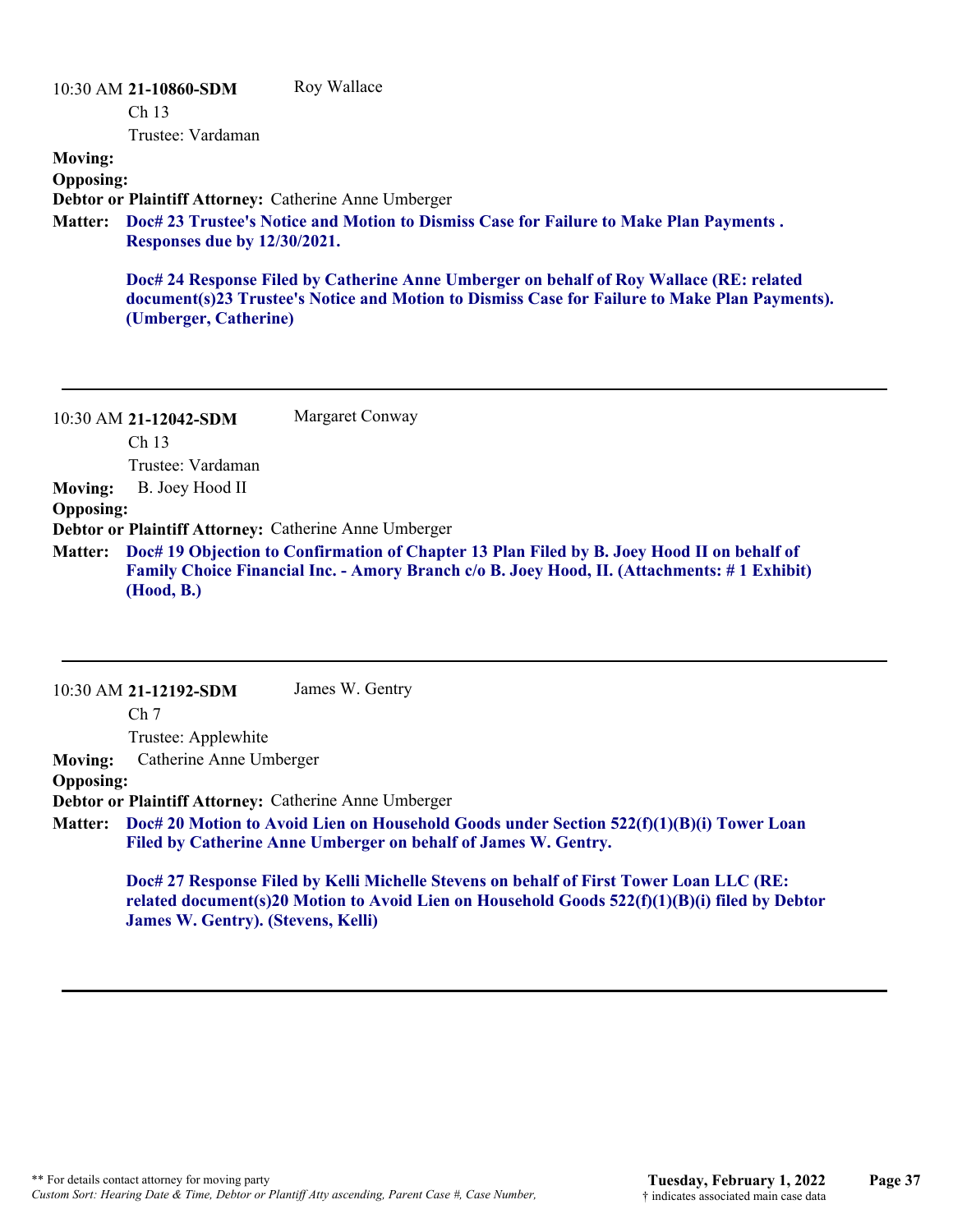10:30 AM **21-12213-SDM** 

Lavon Spencer

Ch 7 Trustee: Applewhite

**Moving:** Catherine Anne Umberger

**Opposing:**

**Debtor or Plaintiff Attorney:** Catherine Anne Umberger

**Doc# 18 Motion to Avoid Lien on Household Goods under Section 522(f)(1)(B)(i) Tower Loan Matter: Filed by Catherine Anne Umberger on behalf of Lavon Spencer.**

**Doc# 27 Response Filed by Kelli Michelle Stevens on behalf of First Tower Loan LLC (RE: related document(s)18 Motion to Avoid Lien on Household Goods 522(f)(1)(B)(i) filed by Debtor Lavon Spencer). (Stevens, Kelli)**

10:30 AM **21-12213-SDM**  Ch 7 Trustee: Applewhite Lavon Spencer **Moving:** Catherine Anne Umberger **Opposing: Debtor or Plaintiff Attorney:** Catherine Anne Umberger **Doc# 19 Motion to Avoid Lien on Household Goods under Section 522(f)(1)(B)(i) First Matter: Metropolitan Financial Services Filed by Catherine Anne Umberger on behalf of Lavon Spencer. Doc# 26 Response to Motion to Avoid Lien Filed by B. Joey Hood II on behalf of First**

**Metropolitan Financial Services - Fulton Branch c/o B. Joey Hood, II (RE: related document(s)19 Motion to Avoid Lien on Household Goods 522(f)(1)(B)(i) filed by Debtor Lavon Spencer). (Hood, B.)**

10:30 AM **21-12223-SDM**  Charles Harrison

> Ch 13 Trustee: Vardaman

**Moving:** Kelli Michelle Stevens

**Opposing:**

**Debtor or Plaintiff Attorney:** Catherine Anne Umberger

**Doc# 25 Objection to Confirmation of Chapter 13 Plan Filed by Kelli Michelle Stevens on behalf Matter: of Tower Loan of Mississippi LLC**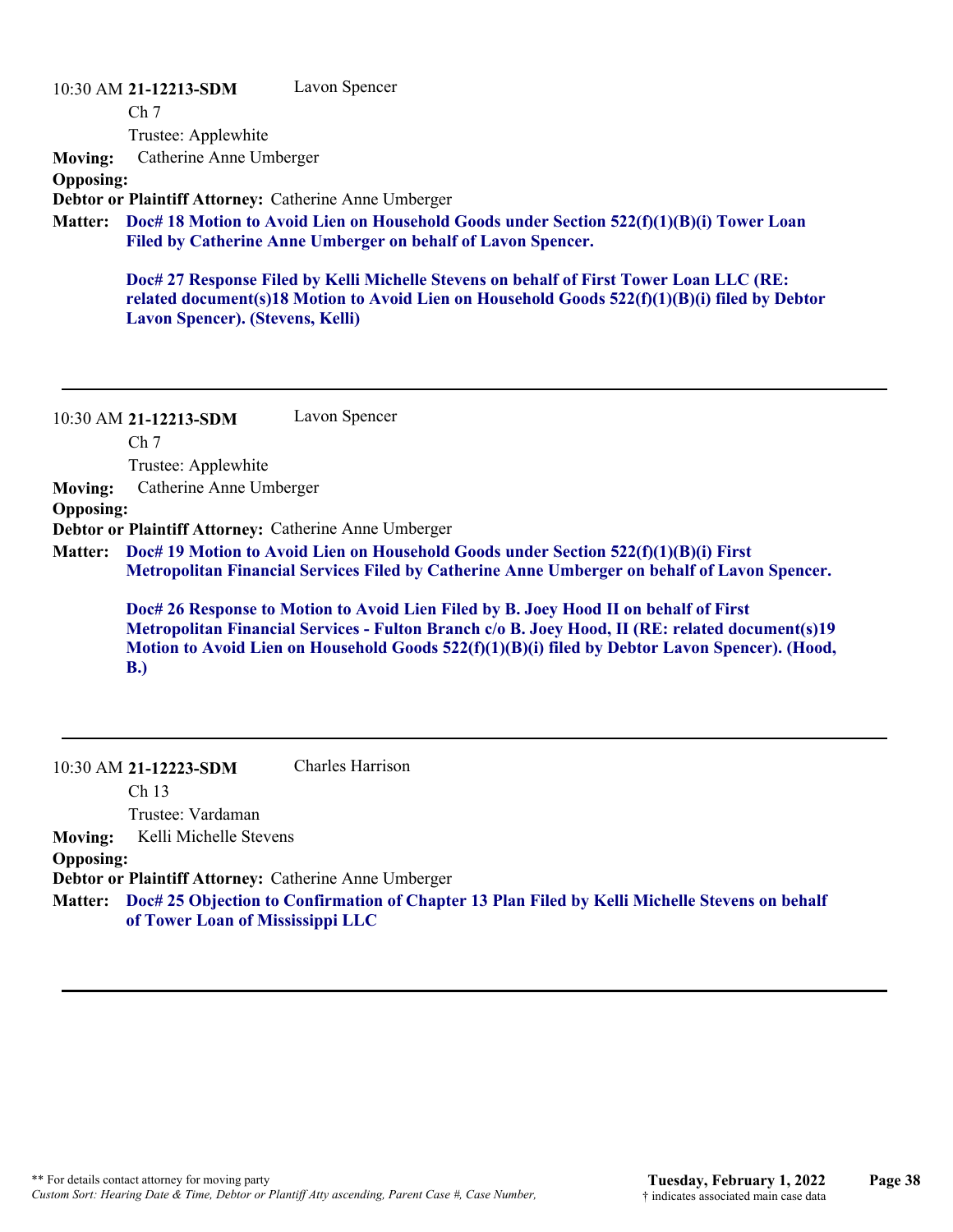| 10:30 AM 21-11105-SDM                                                                                           | Malisa Ann Mullins                                                                          |  |  |  |  |
|-----------------------------------------------------------------------------------------------------------------|---------------------------------------------------------------------------------------------|--|--|--|--|
| Ch <sub>7</sub>                                                                                                 |                                                                                             |  |  |  |  |
| Trustee: Applewhite                                                                                             |                                                                                             |  |  |  |  |
| Karen A. Maxcy<br><b>Moving:</b>                                                                                |                                                                                             |  |  |  |  |
| <b>Opposing:</b>                                                                                                |                                                                                             |  |  |  |  |
| Debtor or Plaintiff Attorney: Ken A. Weeden                                                                     |                                                                                             |  |  |  |  |
| Doc# 34 Motion for Relief from Stay., Motion to Abandon and Certificate of Service (2012 Ford<br><b>Matter:</b> |                                                                                             |  |  |  |  |
|                                                                                                                 | Edge). Filed by Karen A. Maxcy on behalf of JPMorgan Chase Bank, N.A (Attachments: #1       |  |  |  |  |
|                                                                                                                 | Retail Installment Contract and Security Agreement #2 Certificate of Title #3 NADA)         |  |  |  |  |
|                                                                                                                 |                                                                                             |  |  |  |  |
|                                                                                                                 |                                                                                             |  |  |  |  |
|                                                                                                                 |                                                                                             |  |  |  |  |
| 10:30 AM 20-10788-SDM                                                                                           | <b>Lindsey Patterson</b>                                                                    |  |  |  |  |
| Ch <sub>13</sub>                                                                                                |                                                                                             |  |  |  |  |
| Trustee: Vardaman                                                                                               |                                                                                             |  |  |  |  |
| <b>Moving:</b>                                                                                                  |                                                                                             |  |  |  |  |
| <b>Opposing:</b>                                                                                                |                                                                                             |  |  |  |  |
| Debtor or Plaintiff Attorney: Miranda Linton Williford                                                          |                                                                                             |  |  |  |  |
| Doc# 29 Trustee's Notice and Motion to Dismiss Case for Failure to Make Plan Payments.<br><b>Matter:</b>        |                                                                                             |  |  |  |  |
| Responses due by 12/30/2021.                                                                                    |                                                                                             |  |  |  |  |
|                                                                                                                 | Doc# 30 Response TMTD Filed by Miranda Linton Williford on behalf of Lindsey Patterson (RE: |  |  |  |  |

**related document(s)29 Trustee's Notice and Motion to Dismiss Case for Failure to Make Plan Payments). (Williford, Miranda)**

10:30 AM **21-12075-SDM**  Ch 7 Trustee: Applewhite McKenzie Clark **Moving:** Miranda Linton Williford **Opposing: Debtor or Plaintiff Attorney:** Miranda Linton Williford **Doc# 26 Motion to Redeem Filed by Miranda Linton Williford on behalf of McKenzie Clark. Matter:**

**Doc# 31 Response Filed by Kelli Michelle Stevens on behalf of Gulfco of Mississippi LLC (RE: related document(s)26 Motion to Redeem filed by Debtor McKenzie Clark). (Stevens, Kelli)**